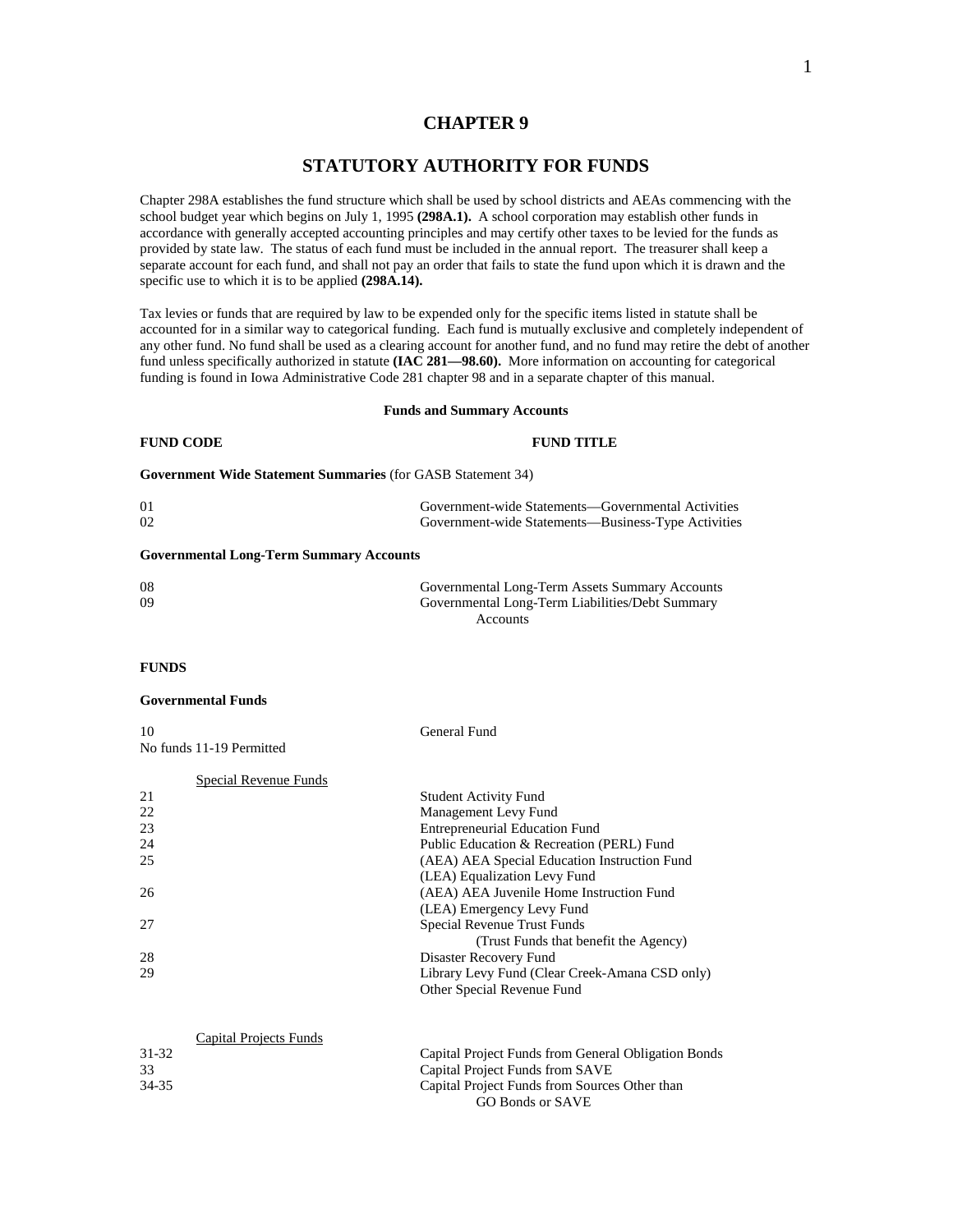| 36<br>37-39                    | Physical Plant & Equipment (PPEL) Fund<br>Other Capital Project Funds from Other Sources Not Listed Above |
|--------------------------------|-----------------------------------------------------------------------------------------------------------|
| 40<br>No funds 41-49 Permitted | Debt Service Fund                                                                                         |
| 50                             | Permanent Funds (funds that benefit the agency)                                                           |

### **Proprietary Funds**

|       | <b>Enterprise Funds</b>       |                                                                                                                                                                                                                                                                       |  |
|-------|-------------------------------|-----------------------------------------------------------------------------------------------------------------------------------------------------------------------------------------------------------------------------------------------------------------------|--|
| 61    |                               | <b>School Nutrition Fund</b>                                                                                                                                                                                                                                          |  |
| 62    |                               | Child Care & Before and After School Program Fund                                                                                                                                                                                                                     |  |
| 63    |                               | Regular Education Preschool, not Statewide                                                                                                                                                                                                                            |  |
|       |                               | Voluntary 4-Year-Old Preschools                                                                                                                                                                                                                                       |  |
| 64    |                               | <b>Student Construction</b>                                                                                                                                                                                                                                           |  |
| 65-67 |                               | <b>Community Service Enterprises</b>                                                                                                                                                                                                                                  |  |
|       |                               | (Activities provided by the district/AEA for a fee to the<br>general community or segment of the community that are<br>not in the PERL Fund. Examples: public libraries,<br>community pool, community wellness center, community<br>or adult education program, etc.) |  |
| 68-69 |                               | Enterprises that Support the School Program (Examples:<br>COOP purchasing, student farm, greenhouse, school<br>stores, major resale activity, etc.)                                                                                                                   |  |
|       | <b>Internal Service Funds</b> |                                                                                                                                                                                                                                                                       |  |
| 71    |                               | Self-Insurance Fund                                                                                                                                                                                                                                                   |  |

| 71 | Self-Insurance Fund                      |
|----|------------------------------------------|
| 72 | Flex-Benefits (Cafeteria) Plan Fund      |
| 73 | Print Shop                               |
| 74 | Health Reimbursement Arrangements (HRAs) |

#### **Fiduciary Funds**

|       | <b>Trust Funds</b>            |                                           |
|-------|-------------------------------|-------------------------------------------|
|       | Private Purpose Trust Funds   |                                           |
| 81    |                               | <b>Scholarship Trust Funds</b>            |
| 82-84 |                               | Other Private Purpose Trust Funds         |
|       | <b>Pension Trust Funds</b>    |                                           |
| 85-86 |                               | Pension Trust Funds (Des Moines ISD only) |
|       | <b>Investment Trust Funds</b> |                                           |
| 87-89 |                               | <b>Investment Trust Funds</b>             |
|       | Agency Funds                  |                                           |
| 91-99 |                               | Agency Funds                              |
|       |                               |                                           |

### **Separation of Funds**

A fund is a fiscal and accounting entity with a self-balancing set of accounts recording cash and other financial resources, together with all related liabilities and residual equities or balances, and changes therein, which are segregated in order to carry on specific activities **[NCGA Statement 1].**

Each fund is mutually exclusive and completely independent of any other fund. Therefore, no fund shall be used as a clearing account for another fund, no fund may retire the debt of another fund unless specifically authorized in Code, and transfers between funds shall be accomplished only as authorized in statute **(IAC 281—98.60)**.

Funds may not be used for any other purpose than that for which voted except by a vote of the electors **(1938 Op. Att'y Gen. 167 (#37-4-14)).**

The status of each fund must be included in the annual report. The treasurer shall keep a separate account for each fund, and shall not pay an order that fails to state the fund upon which it is drawn and the specific use to which it is to be applied **(298A.14).**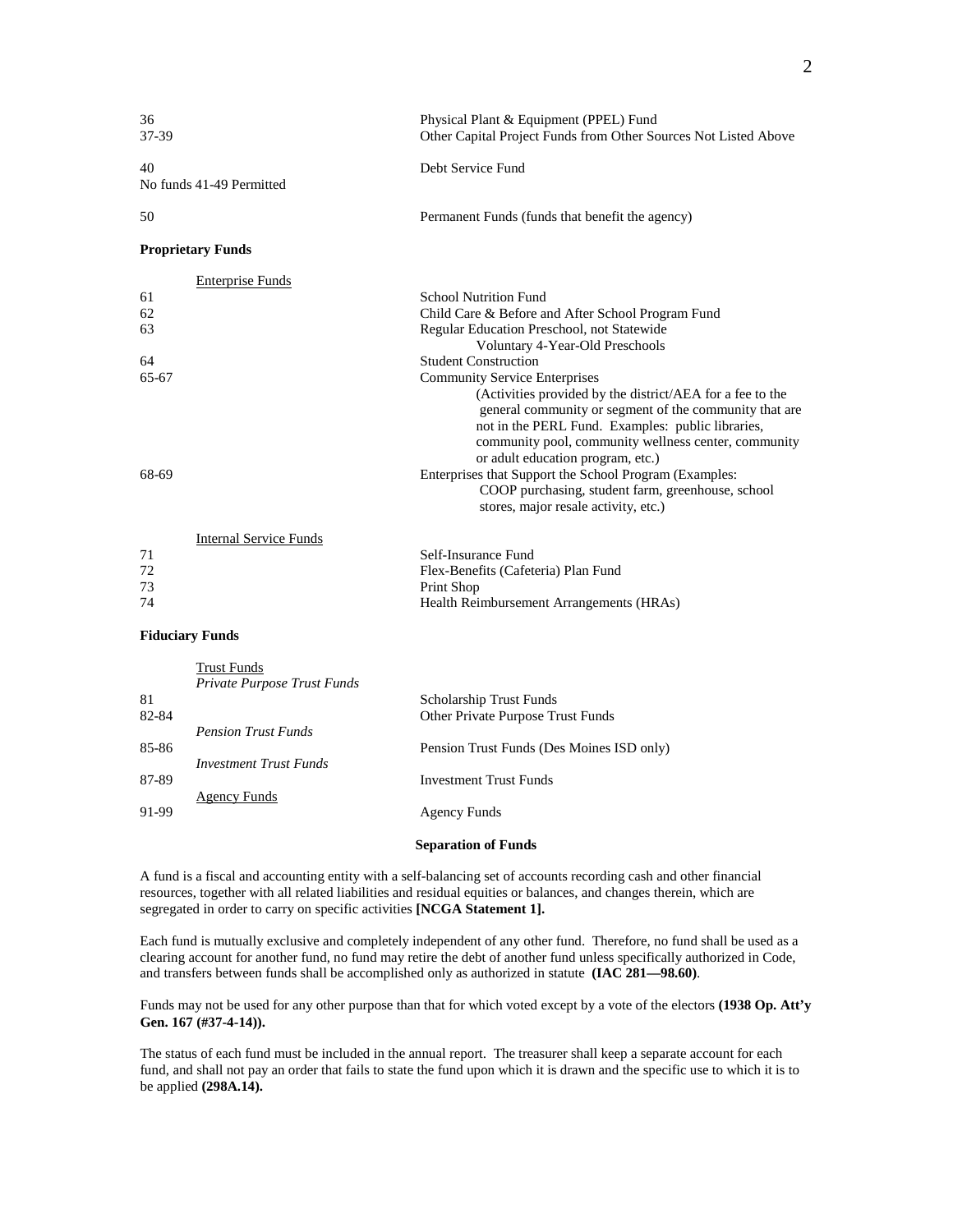It is the duty of the board secretary to keep an accurate accounting record of each payment or electronic funds transfer from each fund which shall be provided monthly to the board of directors. The secretary of the creditor district shall prepare and deliver to debtor districts an itemized statement of tuition fees charged in accordance with sections 275.55A and 282.11, and section 282.24, subsection 1 **(291.6(3)).**

The secretary shall make each authorized payment, countersign using an original or facsimile signature, and maintain accounting records of the payments or electronic funds transfers, showing the number, date, payee, originating fund, the purpose, and the amount, and shall provide to the board at each regular annual meeting a copy of the accounting records maintained by the secretary (**291.8)**.

The treasurer shall receive all moneys belonging to the corporation, pay the same out only upon the order of the president countersigned by the secretary, and shall keep an accurate accounting record of all receipts and expenditures. The treasurer shall register all payments and electronic funds transfers made and reported to the treasurer by the secretary, showing the number, date, to whom drawn, the fund from which each payment and transfer was made, the purpose and amount (**291.12).**

The district or AEA is not required by law to keep separate bank accounts because of the requirement for separateness of the funds **(OAG #65-10-14).** The law does not specify separate bank accounts, but there may be practical reasons for doing so **(1 D.P.I. Dec. Rul. 65).** However, if moneys are combined for investment purposes, the interest earned shall be credited to each appropriate fund.

School districts and AEAs operate under Dillon's Rule. Each fund authorized to be established in the school district and AEA is listed in Code along with the allowed revenues and expenditures for each fund. Each fund is allowed to be used for the purposes authorized in Code and no other. Each fund is mutually exclusive and independent of any other fund. If a revenue or expenditure is specifically authorized for one fund, it is not appropriate to any other fund, unless the Code also specifically authorizes it to that other fund. Expenditures which are expressly authorized to more than one fund are very limited and include the following:

- 1. School buses may be purchased from fund available [funds on-hand] in the general fund or in the physical plant and equipment levy fund **(285.10(7)"a", 298.3(1)"i").**
- 2. School buses may be purchased using a loan agreement in the general fund **(279.48)** or using a loan agreement or lease purchase agreement in the physical plant and equipment levy fund **(285.10(7)"b", 298.3(1)"c").**
- 3. Equipment or technology costing *more than* \$500 in value per purchase, lease, or lease-purchase transaction may be purchased from the general fund **(279.28)** or from the physical plant and equipment levy fund **(298.3(1)"c").** Each transaction may include multiple equipment or technology units. Equipment or technology costing less than \$500 per transaction may be purchased from the general fund but not the physical plant and equipment levy fund.
- 4. Asbestos projects may be paid from funds on-hand in the general fund or in the physical plant and equipment levy fund **(279.52).**
- 5. Expenditures for removal, management, or abatement of environmental hazards due to a state or federal requirement may come from the general fund if the SBRC grants a modified supplemental amount **(257.31(6)),** otherwise they are expended from the physical plant and equipment levy fund, or a capital projects fund, as appropriate.
- 6. The SBRC may authorize a district to spend a reasonable and specified amount from its unexpended fund balance (but not modified supplemental amount) to complete furnishing, equipping, and contributing to the construction of a new building or structure for which the voters of the district have approved a [general obligation] bond issue as provided by law or the tax levy provided in section 298.2 (VPPEL); or the costs associated with the demolition of an unused school building, or the conversion of an unused school building for community use, in a school district involved in a dissolution or reorganization under chapter 275, if the costs are incurred within 3 years of the dissolution or reorganization; or costs associated with the demolition or repair of a building or structure in a school district if such costs are necessitated by, and incurred within 2 years of, a disaster as defined in section 29C.2(1). Any part of the amount not actually spent for the authorized purpose shall revert to its former status as part of the unexpended cash balance **(257.31(7)).** If authority is not granted by the SBRC to use the general fund, the expenditures must come from the capital projects fund or physical plant and equipment levy fund, as appropriate.
- 7. Facility construction is appropriate only to the capital project funds: the SAVE capital projects fund **(423E, 423F),** bond issue capital project funds **(296.1, 298.21),** and the physical plant and equipment levy **(298.3(1)"b").**
- 8. Bond principal repayment is accounted for in the Debt Service Fund, but resources to pay principal on General Obligation Bonds can come from the debt service fund tax levy for that purpose **(298A.10),** or physical plant and equipment levy **(298.3(1)"d"),** or the SAVE revenues **(423F.1, 423F.3(6), 76.4)**.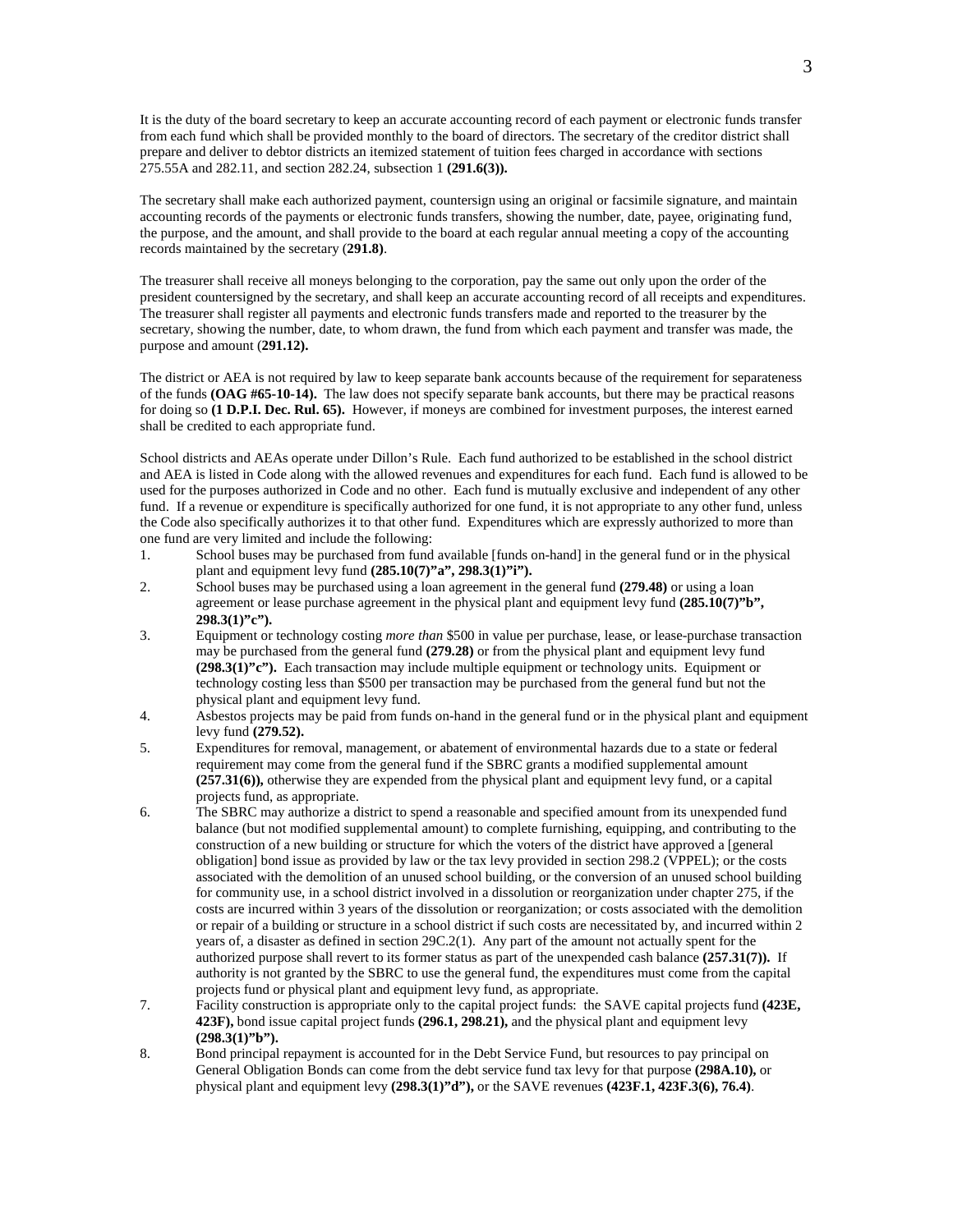- 9. SAVE revenues can be used for the same purposes for which PPEL or PERL may be used if the revenue purpose statement allows **(423F.3(6); 423E.1(3) Code 2007).**
- 10. Recreational equipment may be purchased for the district from PPEL **(298.3(1)"k")** or for the district's community playgrounds program from PERL **(300.1).**

### **Interfund Transactions**

Generally, moneys may not be transferred between funds, other than authorized by 298A.9 and 298A.10, unless the transfer is a transfer of a remaining positive balance from a fund for which the purpose of the fund has ended and no other provisions have been made in creating such fund in which such balance remains **(24.21).** All allowable transfers or loans require board action, some require a vote of the electorate **(278.1(1)"e"),** some require authorization from the state appeal board [SAB] **(24.22)** and some require authorization from the school budget review committee [SBRC] **(257.31(6), 24.6(2)"b").**

No fund shall be used as a clearing account for another fund, and no fund may retire the debt of another fund unless specifically authorized in statute, and transfers between funds shall be accomplished only as authorized in statute **(IAC 281—98.60).**

However, bona fide loans authorized by the board, executed by a note at the going rate of interest, and repaid by fiscal year end would not be an audit exception **(Letter, Office of the Auditor of State, September 9, 1980)**. All of the following applies to interfund loans:

- 1. All loans between funds within a fiscal year must be accomplished through official board action and may not be accomplished until the board by resolution authorizes the loan. An interfund loan must not constitute an amendment to the budgeted revenues or expenditures for the fiscal year.
- 2. The resolution must specify the funds from which and to which the transfer will be made. A note is not necessary if the resolution specifies the terms of repayment including the payment of interest.
- 3. Interest must be paid from the borrowing fund on the unpaid balance at the rate in effect at the time of the loan as established by rule pursuant to Iowa Code section 74A.6, subsection 2.
- 4. The loan must be repaid before October 1 of the fiscal year following the fiscal year within which the loan occurred. In the event repayment cannot be made by that time, the school corporation must proceed under the provisions of Iowa Code chapter 74 to issue anticipatory warrants or seek approval of the voters pursuant to Iowa Code subsection 278.1(1), paragraph "e" for transfer of surplus funds from the debt service, physical plant and equipment levy, capital projects, or public education and recreation levy funds to the general fund, or, for other transfers, seek approval from the state appeal board pursuant to Iowa Code section 24.22. Interfund loans within a fiscal year do not require state appeal board approval so long as they are repaid by October 1 of the following fiscal year. **(25 D.E. Dec. Ord. 183).**

With the implementation of GAAP, the statutory term "schoolhouse fund" is no longer used. When older OAGs refer to the schoolhouse fund those would still be applicable and refer to the following current funds:

- Physical Plant and Equipment Levy (PPEL),
- Capital Projects,
- Debt Service,
- 67.5 Cent Schoolhouse Levy, and
- Public Education and Recreation Levy (PERL).

### **Authorized by the Board**

Money inadvertently placed in the general fund may be withdrawn and put to the special purposes for which raised **(1936 Op. Att'y Gen. 38 (#35-1-26)).**

Transfers from the general fund to the schoolhouse fund may not be authorized either by vote of the school board or the electorate **(OAG # 80-11-26)**.

When a new district is organized the funds [other than schoolhouse funds] cannot be placed in the schoolhouse fund and used for building purposes **(OAG #55-7-26).**

Subject to the provisions of any law relating to municipalities [municipalities include school districts], when the necessity for maintaining any fund has ceased to exist and a [positive] balance remains in the fund, the board of directors shall so declare by resolution, and upon such declaration, such balance shall be transferred to the fund or funds designated by the board, unless other provisions have been made in creating such fund in which the balance remains **(24.21).**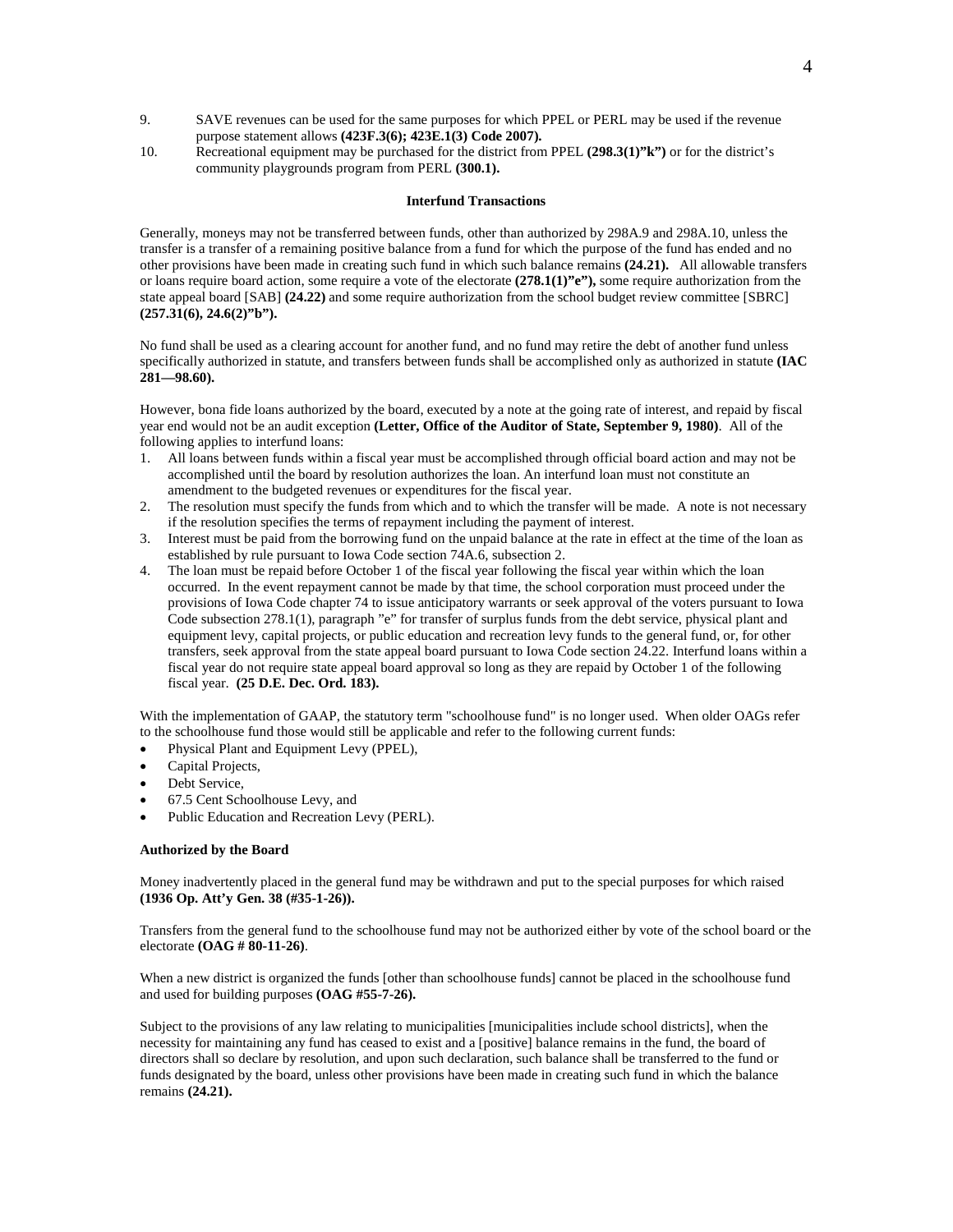"Provisions of law" referenced in section 24.21 does not permit the board, acting alone, to transfer funds either direction between the general fund and the debt service, PPEL, capital projects, SAVE, or PERL funds. Transfers from those funds to the general fund can only be accomplished by a vote of the electorate. Transfers from the general fund to those funds are not permitted by either a vote of the people or board action. Boards may transfer inactive funds, but boards cannot transfer from active funds without the permission of the SBRC or state appeal board, except as authorized by 298A.9 and 298A.10. There are two exceptions to the rules in the above paragraph with the implementation of GAAP:

- 1. *Capital Projects*. Any governmental fund authorized to be used to construct or acquire capital facilities, must transfer those funds to a capital projects fund to be accounted for there. Surplus remaining after the completion of the capital project may be returned to the fund from which the money originated **(298A.9).**
- 2. *Debt Service*. Any governmental fund having authorized indebtedness must transfer those funds to the debt service fund at the time that interest and principal payments are due. Retirement of bonded indebtedness or other authorized indebtedness shall be accounted for in the debt service fund **(298A.10).** Payments for debt retirement on loans may only come from the fund in which the original loan proceeds were deposited. The board of directors shall expend the amount of the principal and interest due each year to maturity from the same fund into which the loan proceeds were deposited **(279.53).**

### **Authorized by the Voters**

Transfers from the general fund to the schoolhouse fund may not be authorized either by vote of the school board or the electorate **(OAG # 80-11-26).**

Temporary transfers from the schoolhouse fund to the general fund cannot be made unless authorized by electors for certain limited purposes **(OAG #64-2-5).**

The electorate, by vote, may direct the board of directors to transfer any surplus funds in the debt service fund, PPEL fund, capital projects funds, or PERL fund to the general fund [but not the reverse] **(278.1(1)"e").**

### **Authorized by the State Appeal Board**

Upon the approval of the state appeal board, the board of directors may make temporary or permanent transfers from one fund to another. The board shall provide that money temporarily transferred shall be returned to the fund from which it was transferred within the time and upon the conditions the state appeals board determines. However, it is not necessary to return to the emergency fund, or to any fund no longer required, any money transferred from it to any other fund **(24.22).**

Iowa Code section 24.22 referring to authority to transfer money between funds upon the approval of the state appeal board does not apply to transfers from the general fund to the schoolhouse fund **(OAG #27-4-22).**

Transfers may not be made from the general fund to the schoolhouse fund nor may the general fund be used for sites or improvements **(1938 Op. Att'y Gen. 210 (#37-5-7)).**

A school district board of directors may not transfer funds from the general fund to the schoolhouse fund for the purpose of constructing a hot lunch facility even though there is sufficient surplus in the general fund to defray the cost of such construction **(OAG #79-11-20).**

Where a simple transfer of funds is requested which would not increase the budget appropriation, the transfer may be accomplished if it is a fund that may be transferred, and if approved by the state appeal board as required by 24.22, without the necessity of publication of notice and a public hearing as required in 24.9 **(OAG #66-8-26).** 

### **Authorized by the School Budget Review Committee**

The SBRC may authorize a district to spend a reasonable and specified amount from its unexpended fund balance in the general fund for either of the following purposes:

- 1) Furnishing, equipping, and contributing to the construction of a new building or structure for which the voters of the district have approved a [general obligation] bond issue as provided by law or the PPEL tax levy.
- 2) The costs associated with the demolition of an unused school building, or the conversion of an unused school building for community use, in a school district involved in a dissolution or reorganization under chapter 275, if the costs are incurred within 3 years of the dissolution or reorganization.
- 3) The costs associated with the demolition or repair of a building or structure in a school district if such costs are necessitated by, and incurred within two years of, a disaster as defined in section 29C.2, subsection 1.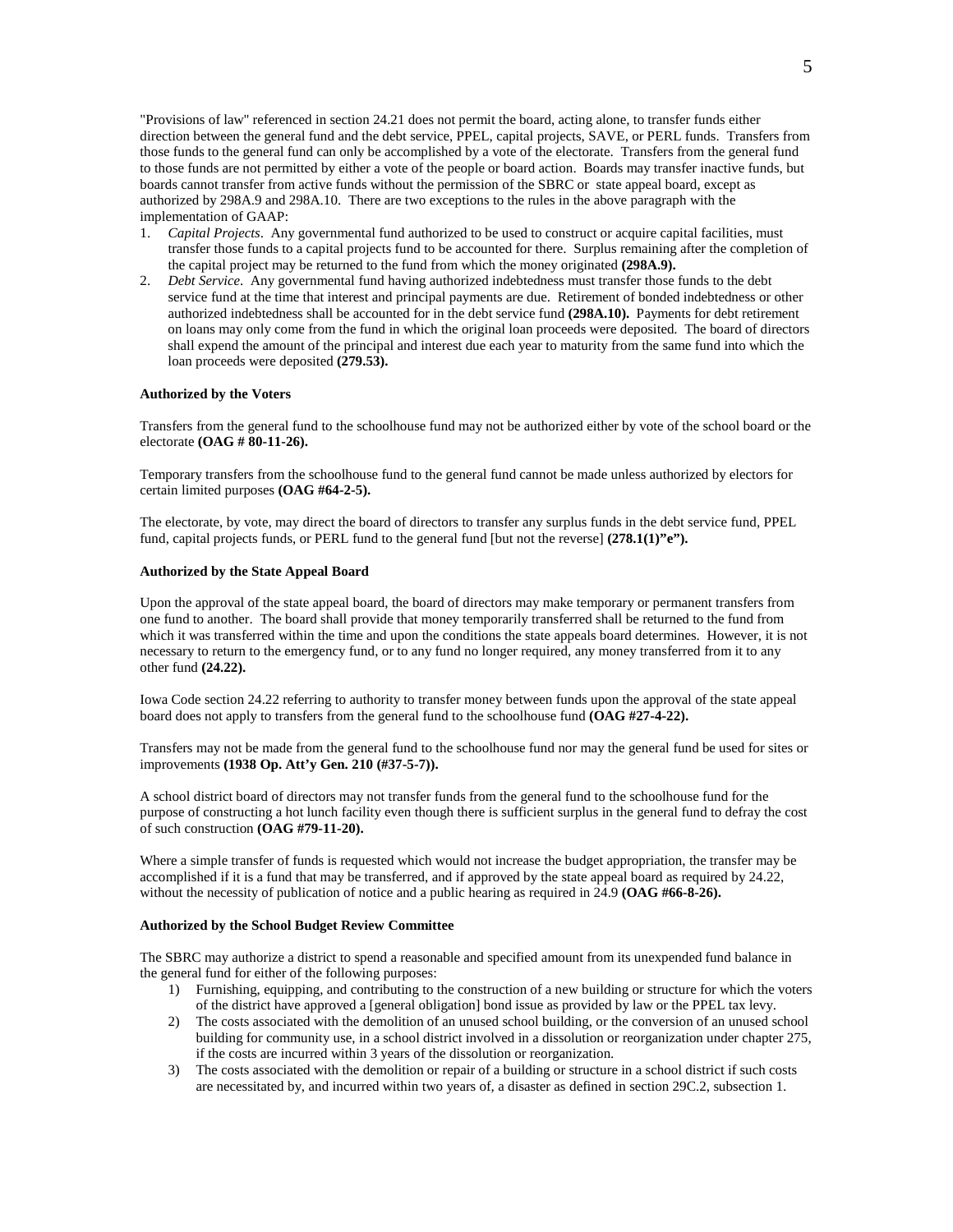Other expenditures, including but not limited to expenditures for salaries or recurring costs, are not authorized under this subsection. Expenditures authorized under this subsection shall not be included in supplemental state aid or district cost, and the portion of the unexpended fund balance which is authorized to be spent shall be regarded as if it were miscellaneous income. Any part of the amount not actually spent for the authorized purpose shall revert to its former status as part of the unexpended fund balance **(257.31(7)).**

To implement the above statute, the district must transfer (operating transfer) the authorized amount from the general fund to the appropriate capital projects fund, which will reduce the unspent authorized budget balance. Any part of the amount not actually spent for the authorized purposes at the end of the project is returned to the general fund by operating transfer, which will increase the unspent authorized budget balance.

The school corporation may transfer money from the emergency fund to any other fund of the school corporation for the purpose of meeting deficiencies in a fund arising within two years of a disaster as defined in section 29C.2, subsection 1. However, a transfer shall not be made without the written approval of the school budget review committee **(24.6(2)"b").**

### **Government Wide Statement Summaries**

### **01 Government-wide Statements—Governmental Activities**

#### **02 Government-wide Statements—Business-Type Activities**

Funds 01 and 02 are available at the discretion of the district/AEA and its auditor to accumulate adjusting transactions to create the government-wide statements required by GASB Statement 34. No other funds in the district or AEA may be used for this purpose.

### **Governmental Long-Term Summary Accounts**

The summary accounts described in this section differ from the funds in that they provide no source of resources for current and future outlays. The purpose of these account groupings is to disclose additional financial accounting information not provided by the fund records of all funds except proprietary funds and fiduciary funds.

#### **Governmental Long-Term Assets Summary Account (08)**

The Governmental Long-Term Assets Summary Account is a self-balanced group of accounts used to account for fixed assets of governmental funds. Record the cost of all property, plant and equipment other than those accounted for in the proprietary funds or fiduciary funds. General fixed assets could include sites, site improvements, buildings and building improvements, machinery and equipment. Assets are recorded at cost or, if the cost is not practicably determinable, at estimated cost. Donated fixed assets should be recorded at their estimated fair value at the time received.

The amounts recorded for accounting and reporting general fixed assets are the initial or historical cost and are not to be confused with "appraised" values or any other reductions computed under any amortization or depreciation schedule.

#### **Governmental Long-Term Liabilities/Debt Summary Account (09)**

The Governmental Long-Term Liabilities/Debt Summary Account is a self-balanced group of accounts used to account for long-term liabilities and debt of governmental funds. Record the principal amount of all long-term liabilities, excluding those of the proprietary funds or fiduciary funds. The long-term liabilities could include general obligation bonds, capitalized lease obligations, legal judgments, special assessments payable to cities or other governmental units, unfunded pension liabilities, and notes and warrants which are not due within one year.

#### **Funds**

**General Fund (10)**

**Purpose and Use**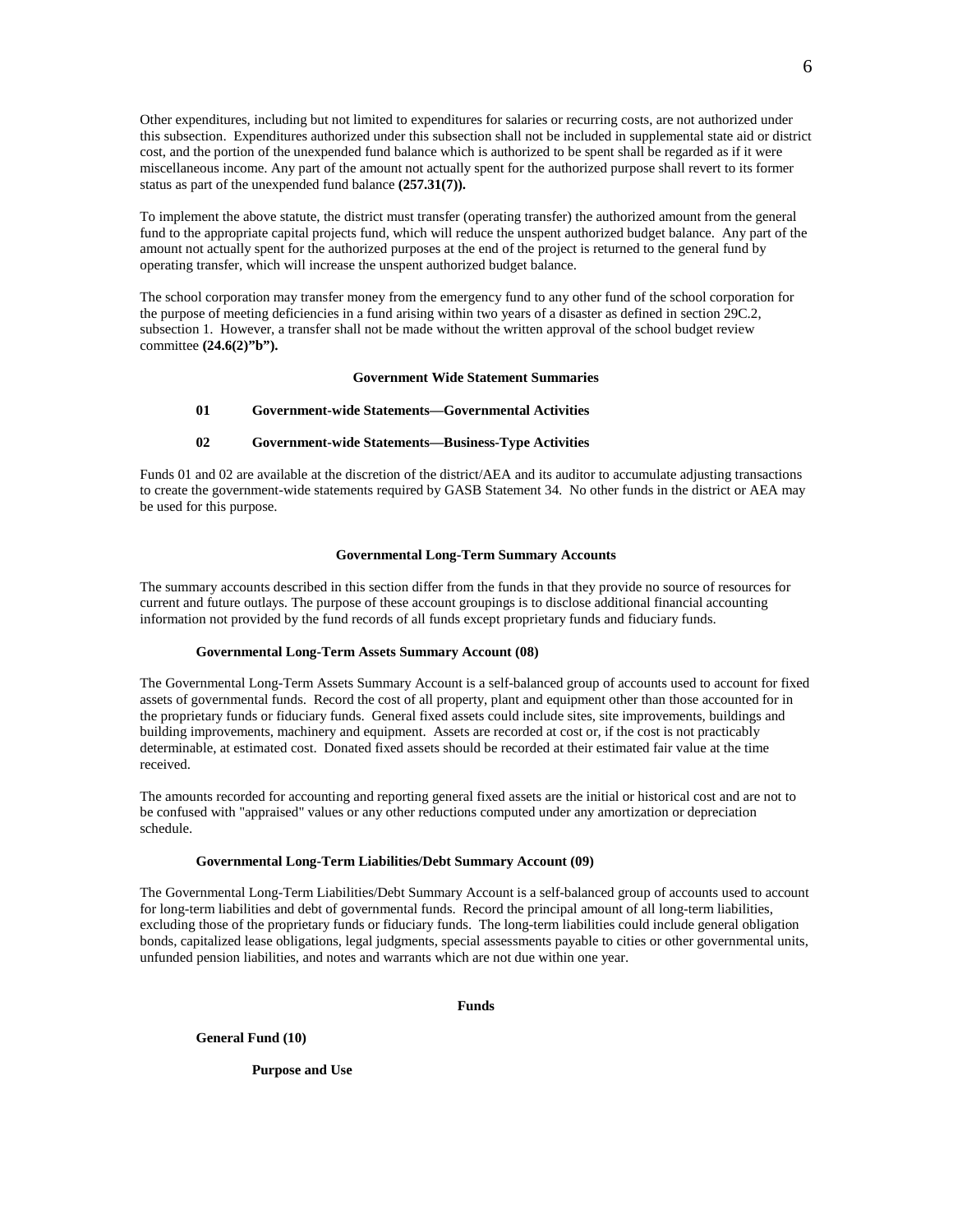This fund must be established by all school districts. All moneys received by a school corporation from taxes and other sources must be accounted for in the general fund, except moneys required by law to be accounted for in another fund **(298A.2).**

All moneys received by a school corporation from taxes and other sources shall be accounted for in the general fund, except moneys required by law to be accounted for in another fund. If another fund specifically lists an expenditure to that other fund, it is assumed not to be appropriate to the general fund unless statute expressly states that it is an appropriate general fund expenditure. Each school district and each area education agency shall have only one general fund **(IAC 281—98.61)**.

### **Types of Expenditures**

Expenditures include all general operating expenses of the school such as salaries, employee benefits, purchased services, supplies, and expenditures for instructional equipment.

Expenditures may include the purchase of school buses from funds available and on-hand in the General Fund **(285.10(7)"a").**

Boards of directors in all public school districts may establish and maintain dental clinics for children and offer courses of instruction on mouth hygiene. The boards may employ such legally qualified dentists and dental hygienists as may be necessary to accomplish the purpose of this section. The cost of the dental clinic shall be paid from the general fund **(280.7).**

The AEA board or school board of any school district may employ public health nurses at periods each year and in numbers as deemed advisable. The council of any city, or the school board of any school district, or any of them acting in cooperation, may contract with any nonprofit nurses' association for public health nursing service. The compensation and expenses shall be paid out of the general fund of the political subdivision employing the nurses **(143.1).**

In order that property tax funds could be used to pay for any part of the school lunch program an express statutory authority could be required for such use **(OAG #65-6-30).**

The board of directors may provide and pay out of the general fund to insure school property a sum as necessary, and may purchase dictionaries, library books, including books for the purpose of teaching vocal music, maps, charts, and apparatus [equipment] for the use of the schools as deemed necessary by the board of directors for each school building under its charge; and may furnish schoolbooks to indigent children when they are likely to be deprived of the proper benefits of the school unless so aided **(279.28).**

The premium costs of the liability insurance, the costs of a self-insurance program, the costs of a local government risk pool, and the amounts payable under the insurance agreements may be paid out of the general fund. However, for school districts, the costs shall be included in the district management levy if the district has certified a district management levy. If the district has not certified a district management levy, the cost shall be paid from the general fund **(670.7(1)).**

All the books and other supplies purchased by the board to be loaned, rented, or sold at cost to students shall be paid for out of the general fund **(301.4).**

The board of directors of each local public school district shall provide the safety eye-protective devices required by Code. Such devices may be paid for from the general fund, but the board may require students and teachers to pay for the safety devices and shall make them available to students and teachers at no more than the actual cost to the district **(280.10).**

The board of directors of each local public school district shall provide the safety ear-protective devices required by Code. Such devices may be paid for from the general fund, but the board may require students and teachers to pay for the safety devices and shall make them available to students and teachers at no more than the actual cost to the district **(280.11(3)).**

A school district may not use the general fund to account for long-term indebtedness unless specifically allowed by law. Specific authorization is given for loans up to 5 years for equipment purchases **(279.48),** 3-year federal loans for asbestos **(279.52),** and loans for energy conservation **(473.20(1)"b").** The proceeds of loans issued to school districts pursuant to section 279.48, 279.52, or 473.20 shall be deposited into either the general fund or the physical plant and equipment levy fund. The board of directors shall expend the amount of the principal and interest due each year to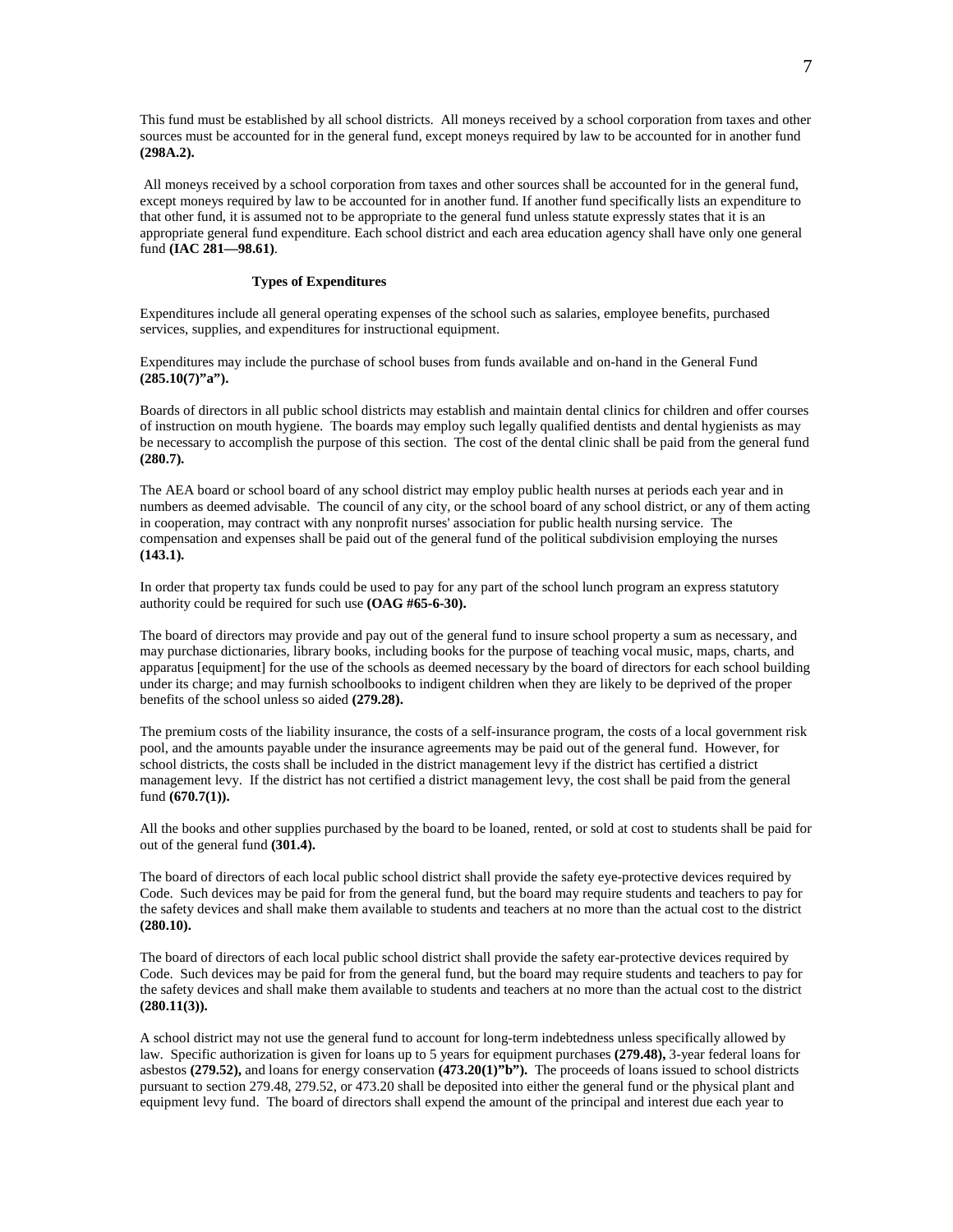maturity from the same fund into which the load proceeds were deposited **(279.53).** A school district shall not use the general fund to repay long-term indebtedness for which the original proceeds were not previously recorded as revenues into the general fund. In order to retire long-term indebtedness originally deposited into the general fund, the district or AEA will transfer the amount due to the debt service fund in an operating transfer. The actual payment of principal and interest shall be accounted for in the debt service fund **(298A.10).**

The board of directors of a school corporation may purchase equipment, and may negotiate and enter into a loan agreement and issue a note to pay for the equipment from the general fund subject to the following terms and procedures:

- a. The note must mature within 5 years, or the useful life of the equipment, whichever is less.
- b. The note may bear interest at a rate to be determined by the board in the manner provided in Code. Chapter 75 is not applicable.
- c. The board shall provide for the form of the agreement and note.
- d. Principal and interest shall be transferred when due from the fund where the original proceeds were recorded as revenues to the debt service fund. The payment of principal and interest is made each year from the debt service fund from money transferred to the debt service fund from the originating fund for up to 5 years **(279.48).**

This same authority to purchase equipment is extended to AEAs **(273.3(20)).**

Money in the debt service fund from other sources may not be used to repay the debt. The fund that repays the indebtedness must be the same fund that recorded the original proceeds as revenues **(279.53, IAC 281—98.60).**

The board of directors may pay the actual cost of an asbestos project and repayment of a federal asbestos loan program from the general fund or from the PPEL fund. The loan will be repaid over a 3-year period. Cost of an asbestos project includes the costs of inspection and re-inspection, sampling, analysis, assessment, response actions, operations and maintenance, training, periodic surveillance, developing of management plans and recordkeeping requirements relating to the presence of asbestos in school buildings of the district and its removal or encapsulation **(279.52).** The fund that repays the indebtedness must be the same fund that recorded the original proceeds as revenues **(279.53, IAC 281— 98.60).**

AEAs and school districts may enter into financing arrangements with the authority or its duly authorized agents or representatives obligating the school district or AEA to make payments on the energy loans beyond the current budget year. Chapter 75 shall not be applicable. AEAs shall repay the loans from any moneys available to them [in their general fund]. School districts shall repay the loans from moneys in either their general fund or physical plant and equipment fund. Principal and interest shall be transferred when due from the fund where the original proceeds were recorded as revenues to the debt service fund. The payment of principal and interest is made each year from the debt service fund from money transferred to the debt service fund from the originating fund. Money in the debt service fund from other sources may not be used to repay the debt **(473.20, 298A.10).** The fund that repays the indebtedness must be the same fund that recorded the original proceeds as revenues **(279.53, IAC 281—98.60).**

The board of directors of a school district may take action to adopt a resolution to establish, and authorize expenditures for the operational support of, an entity or organization for the sole benefit of the school district and its students that is exempt from federal income taxation under section  $501(c)(3)$  of the Internal Revenue Code. The entity or organization shall reimburse the school district for expenditures made by the school district on behalf of the entity or organization **(279.62).**

The board may, when necessary, rent a room and employ a teacher, where there are ten children for whose accommodation there is no schoolhouse **(297.12).** This section does not apply to renting or leasing of facilities.

Bonds and premiums for bonds for school corporation employees who have custody of funds belonging to the corporation or funds derived from extracurricular activities and other sources in the conduct of their duties shall be paid from the general fund **(279.8).**

All expenses related to changes in boundaries, reorganization, or dissolution shall be assessed to the affected districts and the respective boards to which such expenses are certified shall audit and order the same paid from the general fund **(275.26).**

The cost of publishing the notices and estimates required by chapter 24 [budgets], and the actual and necessary expenses of preparing the budget shall be paid out of the general fund **(24.16).**

The expenses of engraving and printing school bonds may be paid out of the general fund **(298.22).**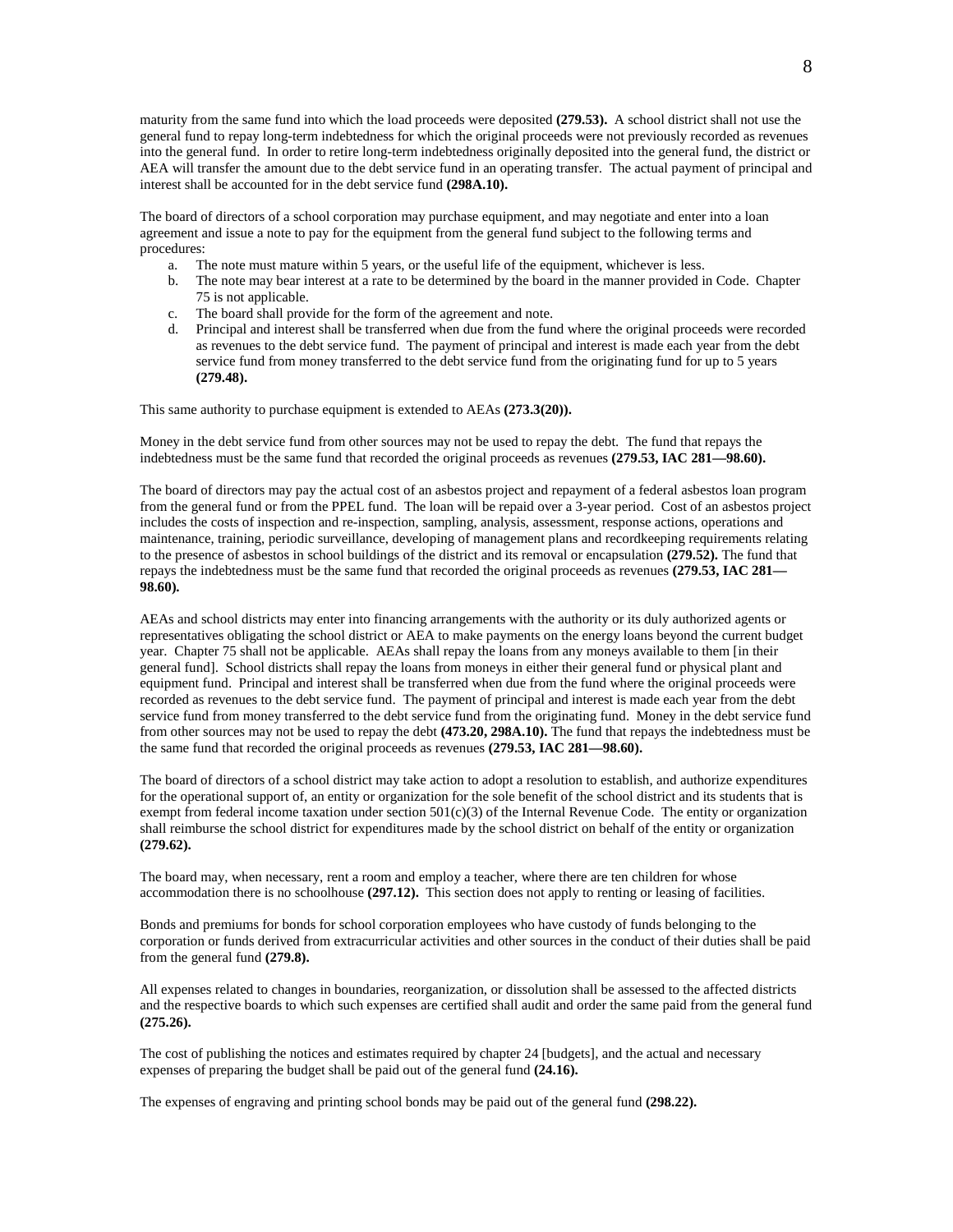(a) All or a portion of the taxes for the instructional support program levy of a school district shall be paid by the school district to the municipality if the auditor, pursuant to subsection 11, certifies to the school district by July 1 the amount of such levy that is necessary to pay the principal and interest on bonds issued or other indebtedness incurred by the municipality to finance an urban renewal project if such bonds or indebtedness were issued or incurred on or before April 24, 2012. Such school district shall pay over the amount certified by November 1 and May 1 of the fiscal year following certification to the school district.

(b) In lieu of payment to a municipality under subparagraph division (a), a school district may by resolution of the board of directors of the school district approve at a regular meeting of the board of directors the payment of all or a portion of the instructional support program property tax revenue excluded under paragraph *"a"*, to the municipality for the payment of principal and interest on such bonds issued or such other indebtedness incurred by the municipality before, on, or after April 24, 2012 **(403.19(2)"b"(2)).**

Money inadvertently placed in the general fund may be withdrawn and put to the special purposes for which raised **(1936 Op. Att'y Gen 38 (#35-1-26)).**

When a new district is organized the funds cannot be placed in the schoolhouse fund and used for building purposes **(OAG #55-7-26).**

Transfers from the general fund to the schoolhouse fund may not be authorized either by vote of the school board or the electorate **(OAG # 80-11-26).**

Any governmental fund authorized to be used to construct or acquire capital facilities, must transfer those funds to a capital projects fund to be accounted for there. Surplus remaining after the completion of the capital project may be returned to the fund from which the money originated **(298A.9).** There are only five situations where capital projects money could have originated from the general fund:

- asbestos projects funded with a federal asbestos loan,
- energy conservation projects funded with an energy loan,
- SBRC-authorized removal of environmental hazards due to a state or federal requirement,
- SBRC-authorized completion of construction of facilities authorized by the voters through a bond issue or the voter-approved PPEL, or
- SBRC-authorized demolition or conversion for community use of an unused school building if the costs are incurred within 3 years of the dissolution or reorganization.
- SBRC-authorized demolition or repair of a building or structure in a school district if such costs are necessitated by, and incurred within 2 years of, a disaster as defined in section 29C.2, subsection 1.

In the case of SBRC-authorized transfers for completion of construction, or demolition or conversion of an unused school building, any excess remaining after the completion of the project shall be returned to the general fund **(257.31(7)"b").**

Temporary transfers from the schoolhouse fund to the general fund cannot be made unless authorized by electors for certain limited purposes **(OAG #64-2-5).**

The electorate, by vote, may direct the board of directors to transfer any surplus funds in the debt service fund, PPEL fund, capital projects funds, or PERL fund to the general fund [but not the reverse] **(278.1(1)"e").**

Iowa Code section 24.22 referring to authority to transfer money between funds upon the approval of the state appeals board does not apply to transfers from the general fund to the schoolhouse fund **(OAG #27-4-22).**

Transfers may not be made from the general fund to the schoolhouse fund nor may the general fund be used for sites or improvements **(1938 Op. Att'y Gen. 210 (#37-5-7)).** Subsequent legislation has allowed certain transfers specified in Code upon the approval of the SBRC.

A school district may not use proceeds from the general fund to purchase or construct buildings or land or for capital improvements to real property except under special circumstances authorized by the SBRC.

A school district board of directors may not transfer funds from the general fund to the schoolhouse fund for the purpose of constructing a hot lunch facility even though there is sufficient surplus in the general fund to defray the cost of such construction **(OAG #79-11-20).**

The costs of special education instructional programs include the costs of purchase of transportation equipment to meet the special needs of children requiring special education with the approval of the director of the Department of Education **(256B.9(7)).** These expenditures would be general fund costs.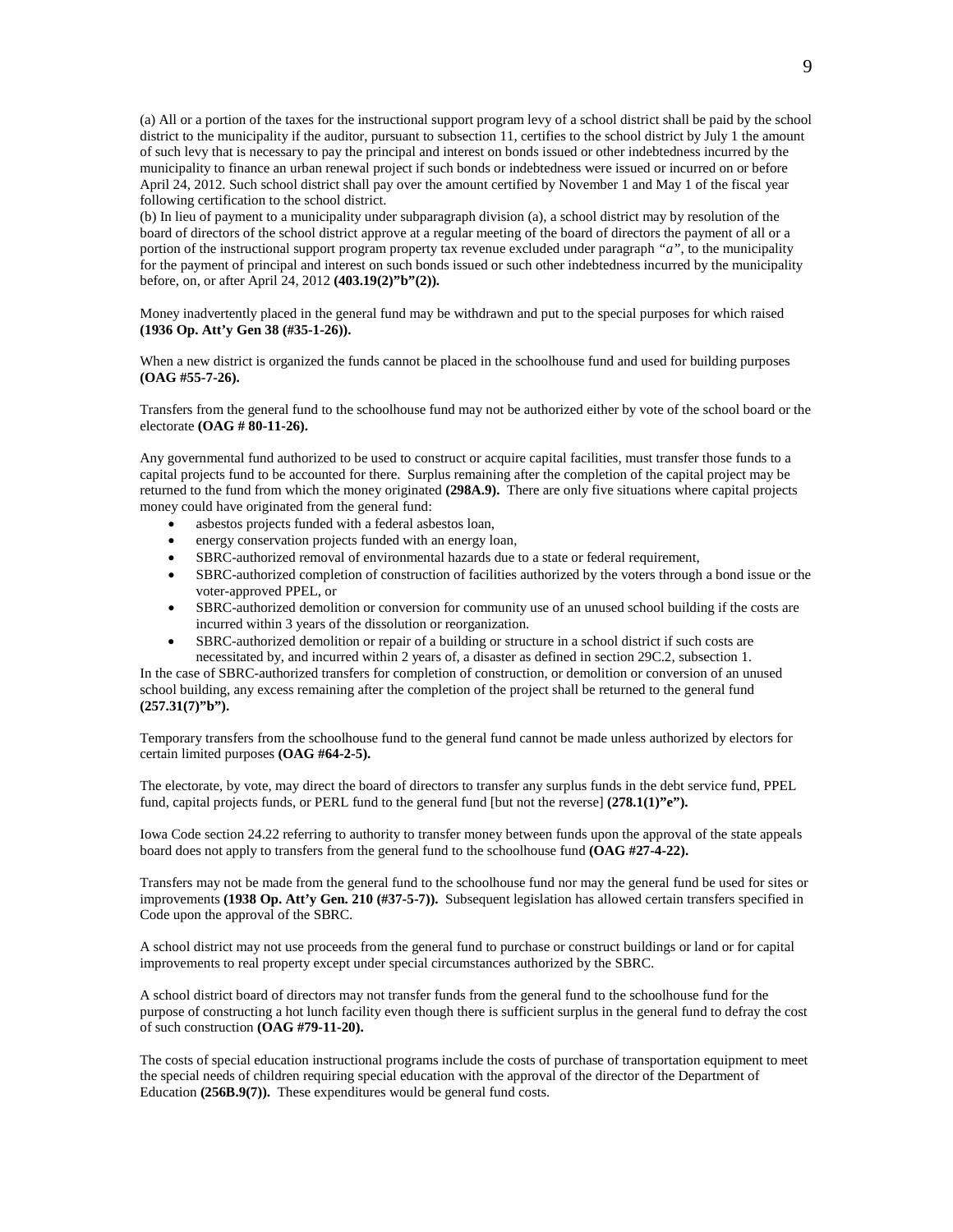Funds generated for special education instructional programs under chapter 256B and chapter 257 shall not be expended for modifications of school buildings to make them accessible to children requiring special education **(256B.9(9)).** The costs of these modifications would be expended from appropriate capital project funds.

Any compensation for use of a schoolhouse and schoolhouse grounds shall be paid into the general fund and be expended in the upkeep and [minor] repair of, and in purchasing supplies for, that school property **(297.10).**

The AEA board is authorized to receive and expend money for providing programs and services as provided in sections 273.1 to 273.9, and chapters 256B and 257. All costs incurred in providing the programs and services, including administrative costs, shall be paid from funds received pursuant to sections 273.1 to 273.9 and chapters 256B and 257 **(273.3(2)).**

The AEA board is authorized to pay, out of funds available to the board reasonable annual dues to an Iowa association of school boards. Membership shall be limited to those duly elected members of the AEA board **(273.3(13)).**

The AEA board is authorized to establish and pay all or any part of the cost of group health insurance plans, nonprofit group medical service plans and group life insurance plans adopted by the board for the benefit of employees of the AEA, from funds available to the board **(273.3(15)).**

Appropriate expenditures in the general fund include, but are not limited to, the following:

- a. Providing day-to-day operations to the district or area education agency, such as salaries, employee benefits, purchased services, supplies, and expenditures for instructional equipment.
- b. Purchasing school buses from unobligated funds on hand.
- c. Establishing and maintaining dental clinics for children and offering courses of instruction on oral hygiene.
- d. Employing public health nurses.
- e. Funding insurance agreements if the district has not certified a district management levy.
- f. Purchasing books and other supplies to be loaned, rented, or sold at cost to students.
- g. Purchasing safety eye-protective devices and safety ear-protective devices.
- h. Purchasing bonds and premiums for bonds for employees who have custody of funds belonging to the school district or area education agency or funds derived from extracurricular activities and other sources in the conduct of their duties.
- i. Paying assessed costs related to changes in boundaries, reorganization, or dissolution.
- j. Publishing the notices and estimates and the actual and necessary expenses of preparing the budget.
- k. Engraving and printing school bonds, in the case of a school district.
- l. Transferring interest and principal to the debt service fund when due for loans to purchase equipment authorized under Iowa Code section 279.48 and loans to be used for energy conservation measures under Iowa Code section 473.20, in the case of a school district, where the original proceeds were accounted for in the general fund.
- m. Transferring interest and principal to the debt service fund when due for lease purchase agreements related to capital projects authorized under Iowa Code subsection 273.3(7), in the case of an area education agency.
- n. Funding asbestos projects including the costs of inspection and reinspection, sampling, analysis, assessment, response actions, operations and maintenance, training, periodic surveillance, and developing of management plans and record-keeping requirements relating to the presence of asbestos in school buildings and its removal or encapsulation.
- o. Funding energy conservation projects entered into with the department of natural resources or its duly authorized agents or representatives pursuant to Iowa Code section 473.20, in the case of a school district.
- p. Transferring to a capital projects fund as authorized by the school budget review committee, in the case of a school district.
- q. Transferring to a capital projects fund as funds are due to be expended on a capital project authorized under Iowa Code subsection 273.3(7), in the case of an area education agency.
- r. Paying any other costs not required to be accounted for in another fund **(IAC 281--98.61(2)).**

Inappropriate expenditures in the general fund include the following:

- a. Purchasing land or improvements.
- b. Purchasing or constructing buildings or for capital improvements to real property except under special circumstances authorized by the school budget review committee, in the case of a school district, or except as authorized under Iowa Code subsection 273.3(7), in the case of an area education agency.
- c. Modifying or remodeling school buildings or classrooms even if to make them accessible.
- d. Paying interest and principal on long-term indebtedness for which the original proceeds were not accounted for in the general fund.
- e. Funding lease-purchases.
- f. Purchasing portable buildings.
- g. Paying individuals or private organizations that are not audited and allowed and related to goods received or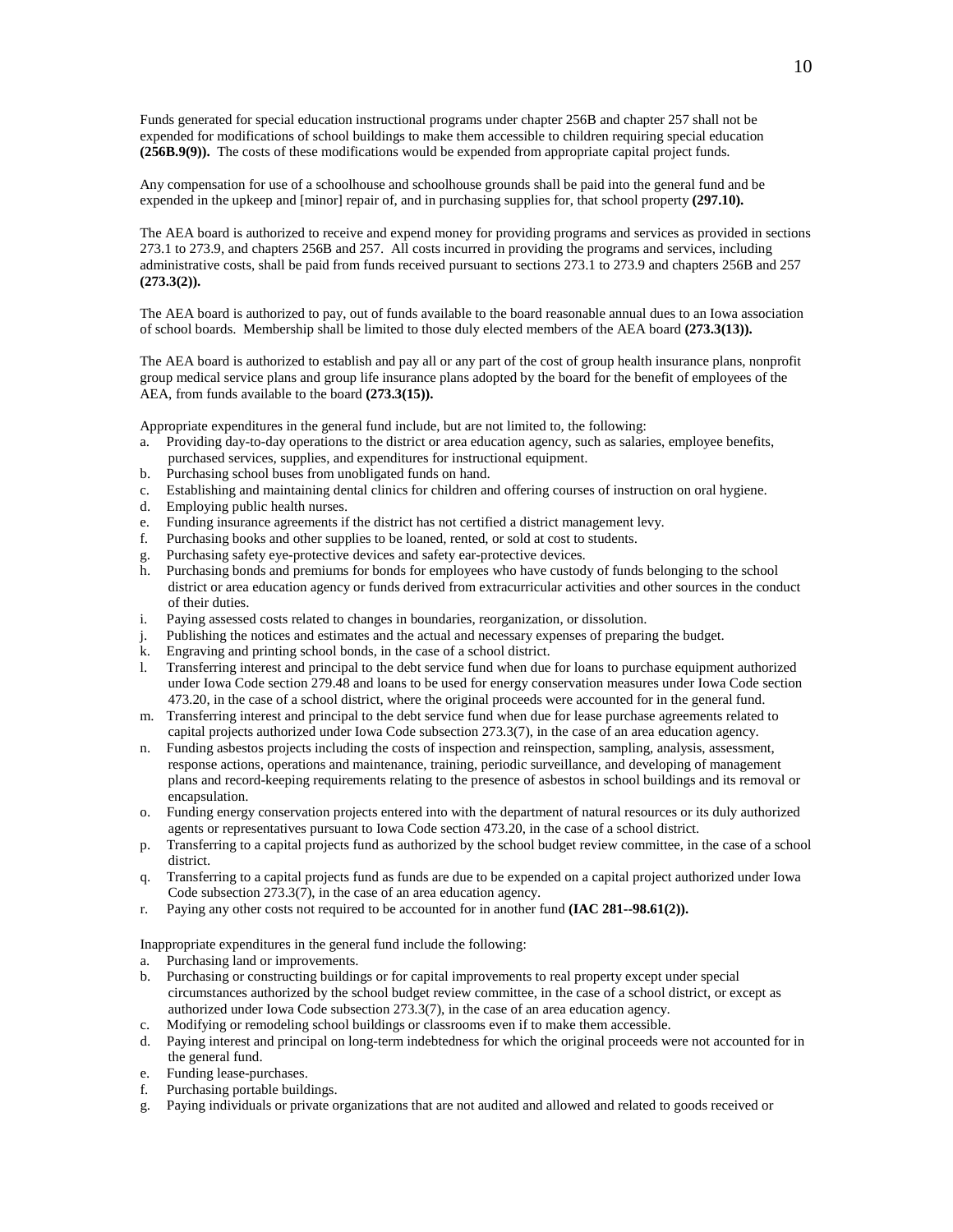services rendered.

h. Paying other costs that are not operating or current expenditures for public education and are not expressly authorized in the Iowa Code **(IAC 281--98.61(3)).**

The general fund includes two special levy programs available to school districts, but not to AEAs, that are restricted by the Iowa Code.

- a. *Instructional support program.* The instructional support program is a district-initiated program to provide additional funding to the district's general fund.
	- 1) Appropriate uses of instructional support program funding. Moneys received by a district for the instructional support program may be used for any general fund purpose except those listed as inappropriate uses in paragraph *"b,"* subparagraph (2).
	- 2) Inappropriate uses of instructional support program funding. Moneys received by a district for the instructional support program shall not be used as, or in a manner which has the effect of, supplanting funds authorized to be received under Iowa Code sections 257.41 (returning dropouts and dropout prevention programs), 257.46 (gifted and talented programs), 298.4 (management fund levy), and 298.2 (physical plant and equipment fund levy), or to cover any deficiencies in funding for special education instructional services resulting from the application of the special education weighting plan under Iowa Code section 256B.9.
- b. *Educational improvement program.* The educational improvement program is a district-initiated program available to districts in special circumstances to provide additional funding to the district's general fund if the district already has the instructional support program in place.
	- 1) Appropriate uses of educational improvement program funding. Moneys received by a district for the educational improvement program may be used for any general fund purpose.
	- 2) Inappropriate uses of educational improvement program funding. Inappropriate uses of educational improvement program funding include any expenditure not appropriate to the general fund **(IAC 281-- 98.61(4)).**

### **Sources of Revenue**

Sources of revenue include all moneys not required by law to be accounted for in another fund **(298A.2)** and interest on the investment of those moneys. Proceeds from the sale or disposition of property other than real property shall be placed in the general fund. Proceeds from the lease of real or other property shall be placed in the general fund **(297.22(1)"b").** Rents or fees received for community uses listed in section 297.9, such as for meetings, for community recreational activities, community education programs, election purposes, other meetings of public interest, public forums, and similar community purposes, are recorded in the general fund. Compensation or rent received for the use of school property shall be accounted for in the general fund **(297.9, 297.10).** Sales of school supplies (commonly called resale) and sales or rentals of textbooks shall be accounted for in the general fund **(301.1(1)).** Any revenue or receipt described in law as a "miscellaneous income" or coming from SBRC modified supplemental amount is restricted to the General Fund.

Sources of revenue in the general fund include all moneys not required by law to be accounted for in another fund and interest on the investment of those moneys. Proceeds from the sale or disposition of property other than real property, proceeds from the lease of real or other property, compensation or rent received for the use of school property, sales of school supplies, and sales or rentals of textbooks shall be accounted for in the general fund. Proceeds for loans for equipment pursuant to Iowa Code section 279.48, federal loans for asbestos projects pursuant to Iowa Code section 279.52, or loans for energy conservation projects pursuant to Iowa Code section 473.20 may be accounted for in the general fund. Any revenue or receipt described in law as "miscellaneous income" or related to modified supplemental amount is restricted to the general fund **(IAC 281--98.61(1))**.

#### **Department of Education Guidance Pursuant to Section 256.9(16):**

May a district sell naming rights to school buildings in order to generate revenues for the General Fund? No. A district may rename buildings if it does so with no expectation of earning any revenue for this activity. A district has no authority to sell naming rights.

#### **Special Revenue Funds**

Special revenue funds are used to account for the proceeds of specific revenue sources that are restricted or committed for specific purposes other than debt service and capital projects. Student activity fund, management levy fund, Entrepreneurial Education Fund, PERL Fund, district/AEA support trust funds, AEA special education instruction fund, AEA juvenile home fund, equalization levy fund, Emergency levy fund, disaster recovery fund, and library levy fund are special revenue funds.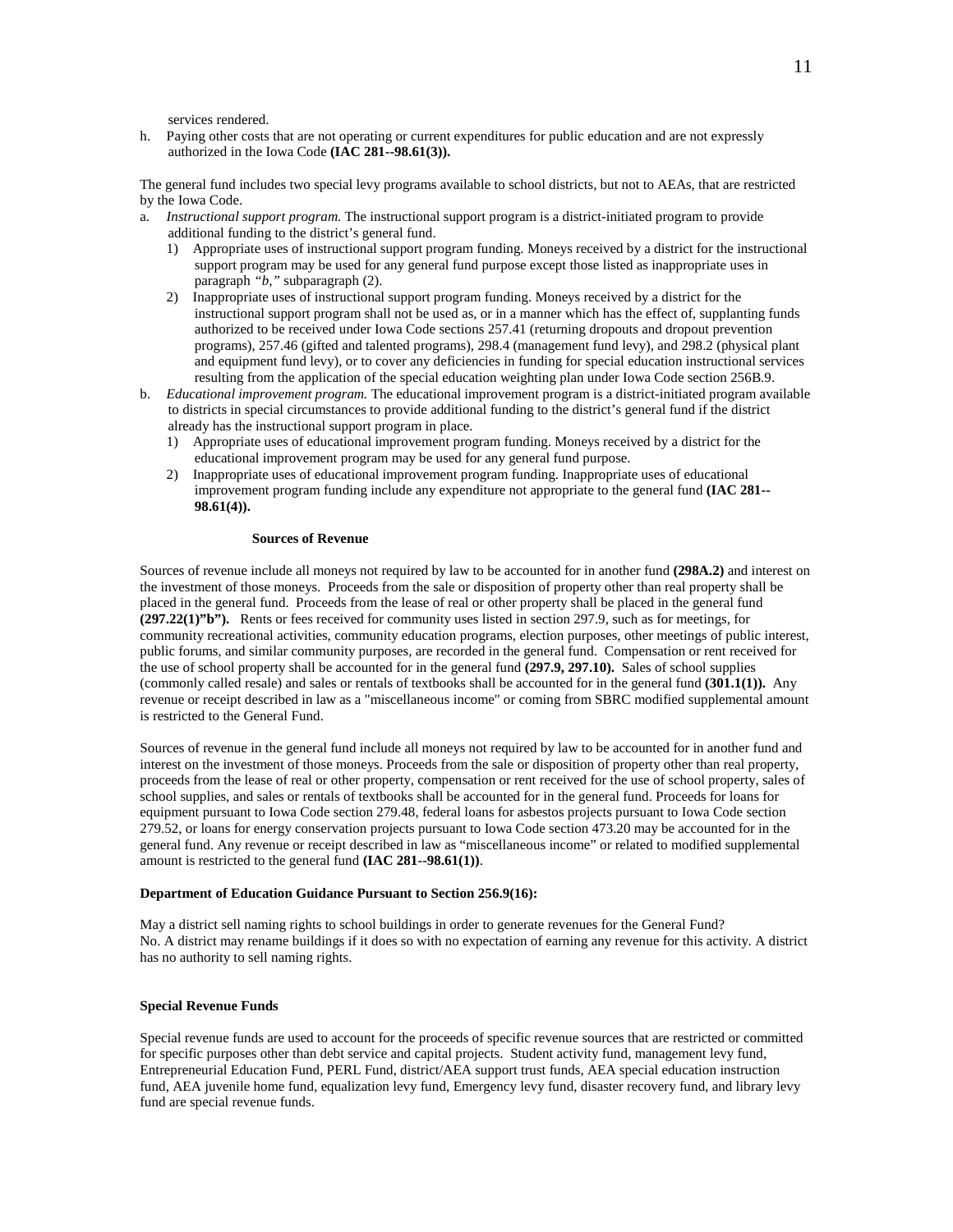### **Student Activity Fund (21)**

### **Purpose and Use**

The student activity fund is a special revenue fund. A student activity fund must be established in any school corporation receiving money from student-related activities such as admissions, activity fees, student dues, student fund-raising events, or other student-related cocurricular or extracurricular activities. Moneys in this fund shall be used to support only the cocurricular program defined in department of education administrative rules **(298A.8).**

Each board shall sponsor a pupil activity program sufficiently broad and balanced to offer opportunities for all pupils to participate. The program shall be supervised by qualified professional staff and shall be designed to meet the needs and interests and challenge the abilities of all pupils consistent with their individual stages of development; contribute to the physical, mental, athletic, civic, social, moral, and emotional growth of all pupils; offer opportunities for both individual and group activities; be integrated with the instructional program; and provide balance so a limited number of activities will not be perpetuated at the expense of others **(IAC 281--12.6(1)).**

If the board sponsors a voluntary program of supervised intramural sports for pupils in grades seven through twelve, qualified personnel and adequate facilities, equipment, and supplies shall be provided. Middle school grades below grade seven may also participate **(IAC 281--12.6(2)).**

If a school district does not provide an interscholastic activity for its students, the board of directors of that school district may complete an agreement with another school district to provide for the eligibility of its students in interscholastic activities provided by that other school district. **(280.13A).**

A public school shall not participate in or allow students representing a public school to participate in any extracurricular interscholastic athletic contest or competition which is sponsored or administered by an organization unless the organization is registered with the department of education, files financial statements with the department in the form and at the intervals prescribed by the director of the department of education, and is in compliance with rules which the state board of education adopts for the proper administration, supervision, operation, adoption of eligibility requirements, and scheduling of extracurricular interscholastic athletic contests and competitions and the organizations. For the purposes of this section *"organization"* means a corporation, association, or organization which has as one of its primary purposes the sponsoring or administration of extracurricular interscholastic athletic contests or competitions, but does not include an agency of this state, a public or private school or school board, or an athletic conference or other association whose interscholastic contests or competitions do not include more than twenty-four schools **(280.13).**

Organizations registered with the department include the following:

- 1) Iowa high school athletic association
- 2) Iowa girls high school athletic union
- 3) Iowa high school music association
- 4) Iowa high school speech association
- 5) Unified Iowa high school activities federation **(IAC 281--36.2).**

Cities and towns cannot limit or license school activities **(1928 Op. Att'y Gen. 280 (#27-12-23)).**

In Iowa, in compliance with chapter 291, all funds collected through school activities are under the financial control of the school board. Prudent and proper accounting of all receipts and expenditures in these accounts is, therefore, the responsibility of the board, and therefore, the board secretary and board treasurer. Districts may maintain subsidiary records for student activities, however, all official records of the student activity fund shall be maintained on the single, district-wide Uniform Financial Accounting system, and all subsidiary records must be reconciled to the official records on a monthly basis.

School districts are not required to maintain funds raised by outside organizations in the school's activity fund. A board may regulate fundraising activity during school and school sponsored events, and it may regulate the use of funds derived from those sources **(OAG #83-9-1).**

Employees of a school corporation maintaining a high school who have the custody of funds belonging to the corporation or funds derived from extracurricular activities and other sources in the conduct of their duties, shall be required to furnish suitable bond indemnifying the corporation or any activity group connected with the school against loss, and employees who have the custody of property belonging to the corporation or any activity group connected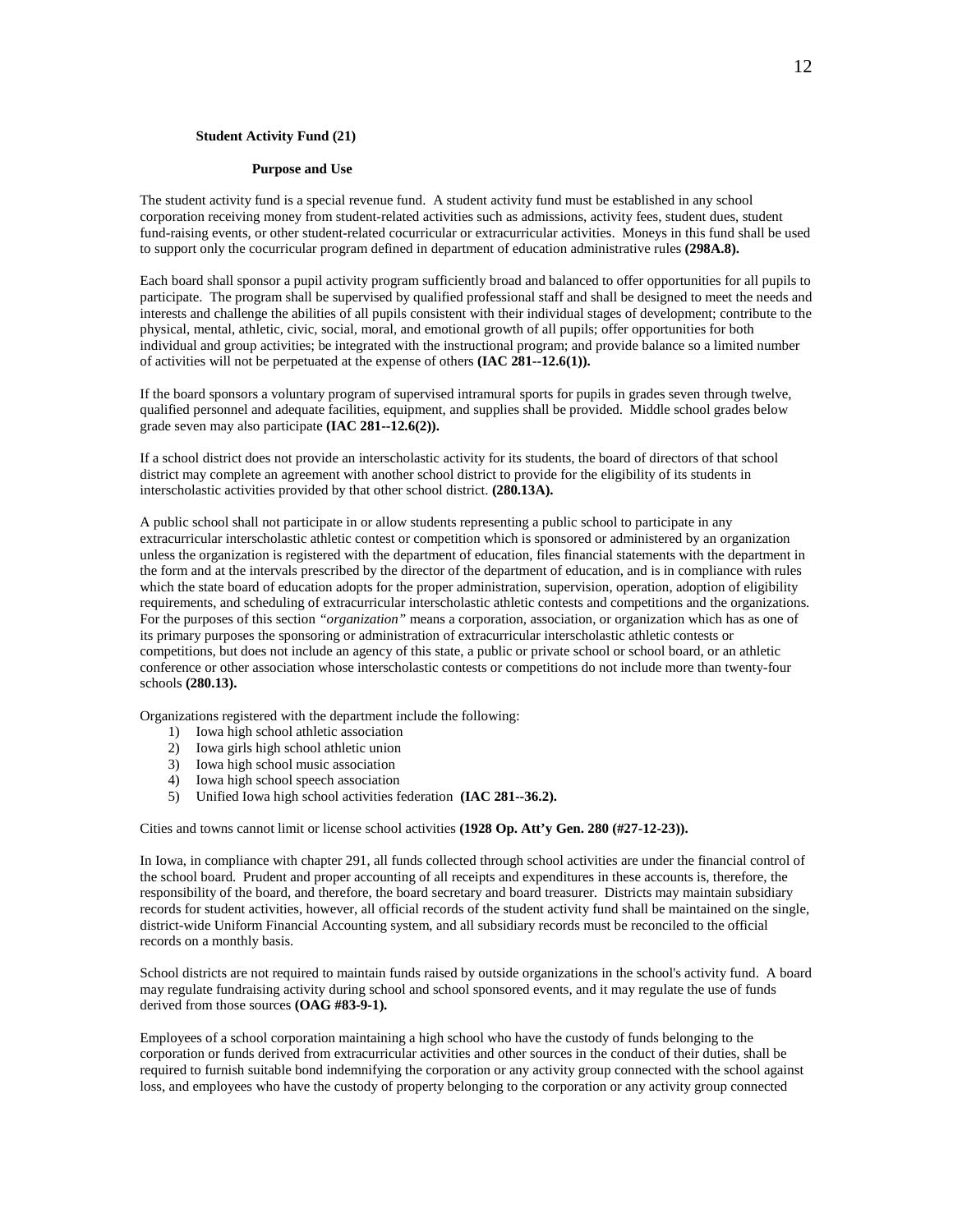with the school may be required to furnish such bond. Said bond or bonds may be in such form and penalty as the board may approve and the premiums shall be paid from the general fund of the corporation **(279.8).**

*The student activity fund shall not be used as a clearing account for the general fund or any other fund* **(IAC 281— 98.60)**. This is not an appropriate fund to use for public tax funds, trust funds, state and federal grants or aids, textbook/library book fines, fees, rents, or sales, textbook/library book purchases, sales of school supplies, curricular activities, or any other revenues or expenditures more properly accounted for in another fund.

The student activity fund must be established in any school district receiving moneys from student-related activities such as admissions, activity fees, student dues, student fund-raising events, or other student-related cocurricular or extracurricular activities. Moneys collected through school activities are public funds that are the property of the school district and are under the financial control of the school board. Upon dissolution of an activity, such as a graduating class or student club, the surplus must be used to support other student activities in the student activity fund. Prudent and proper accounting of all receipts and expenditures in these accounts is the responsibility of the board. School districts may maintain subsidiary records for student activities if those records are reconciled to the official records on a monthly basis; however, all official accounting records of the student activity fund shall be maintained within the school district's chart of account pursuant to Uniform Financial Accounting for Iowa School Districts and Area Education Agencies **(IAC 281—98.70)**.

#### *Summer camps and clinics and coaching contacts out of season.*

- School personnel, whether employed or volunteers, of a member or associate member school shall not coach that school's student athletes during the school year in a sport for which the school personnel are currently under contract or are volunteers, outside the period from the official first day of practice through the finals of tournament play. Provided, however, school personnel may coach a senior student from the coach's school in an all-star contest once the senior student's interscholastic athletic season for that sport has concluded. In addition, volunteer or compensated coaching personnel shall not require students to participate in any activities outside the season of that coach's sport as a condition of participation in the coach's sport during its season.
- A summer team or individual camp or clinic held at a member or associate member school facility shall not conflict with sports in season. Summertime coaching activities shall not conflict with sports in season.
- Penalty. A school whose volunteer or compensated coaching personnel violate this rule is ineligible to participate in a governing organization-sponsored event in that sport for one year with the violator(s) coaching **(IAC 281—36.15(6)).**

Curren[t Department Guidance](https://educateiowa.gov/pk-12/school-business-finance/levies-funds/student-activity-fund) and questions it has received are available on the Department Website.

### **Types of Expenditures**

The purpose of the Student Activity Fund is to account for financial transactions related to the cocurricular and extracurricular activities offered as a part of the education program for the students established under **Iowa Administrative Code 281--12.6(1).**

Expenditures that lack public purpose shall not be made from public moneys. The student activity moneys are public funds **(Iowa Supreme Court).**

Appropriate expenditures include the ordinary and necessary expenses of operating district sponsored and supervised student cocurricular and extracurricular activities. Expenditures that may not be made from public moneys include the following:

- 1. The cost of optional equipment or customizing uniforms.
- 2. The cost of uniforms when the following two tests are not met:
	- a. The activity is a part of the school district's educational program, and
	- The wearing of the uniform or equipment is necessary in order to participate.
- 3. Hospital or medical claims for student injuries or procurement of student medical insurance. However, district liability insurance is allowed from public tax funds [Management Fund, or if no Management Fund, then General Fund].
- 4. Optional costs related to activities such as promotional costs (printing of tickets and posters, or other advertising expenses). The expenditures are not necessary to the extracurricular program, and are therefore optional and shall not come from public funds. [Note: This refers to specialized tickets promoting the event but does not refer to general purpose tickets used by the district for appropriate internal accounting controls.]
- 5. Membership fees in student activity related associations if the fees are optional, in that non-member schools may participate in sponsored events **(OAG #92-11-13).**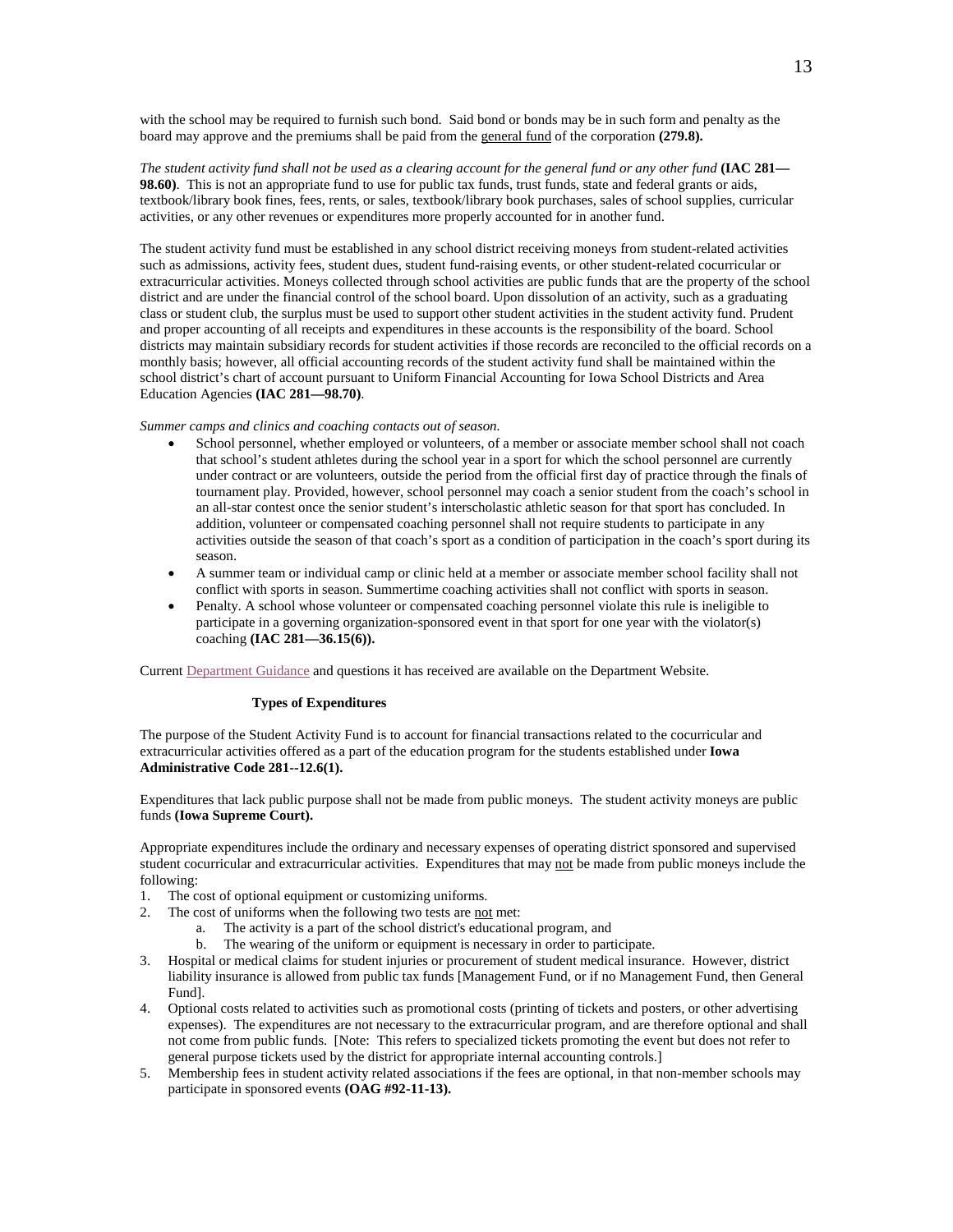Inappropriate expenditures would include any expenditure more appropriate to other funds. The student activity fund shall not be used as a clearing account for any other fund.

All funds from all student organizations and activities residing in the school district funds including the student activity fund are owned by the school district. The students are not owners of the funds, and the funds do not meet the legal requirement of description to be specific identifiable money **(1967 Senior Class of Pekin vs Tharp, Supreme Court of Iowa, December 12, 1967)**. An excess of revenues over expenditures for any student activity remains under the control of the board and may not be distributed to any individual member of such activity. Residual interest in all student activity moneys belongs to the district and remains in the student activity fund. Upon dissolution of such activity, such as a graduating class, drama club, etc., the surplus must be used to support other student activities in the student activity fund.

Student activity funds may not in any event be devoted or allocated to any private organization nor may they be added to the general fund. These funds shall be maintained in a student activity fund supervised by the board **(OAG #46-3- 26).**

Appropriate expenditures in the student activity fund include ordinary and necessary expenses of operating school district-sponsored and district-supervised student cocurricular and extracurricular activities, including purchasing services from another school district to provide for the eligibility of enrolled students in interscholastic activities provided by the other school district when that school district does not provide an interscholastic activity for its students **(IAC 281--98.70(2)).**

Inappropriate expenditures in the student activity fund include the following:

- a. Maintenance of funds raised by outside organizations.
- b. The cost of bonds for employees having custody of funds derived from cocurricular and extracurricular activities in the conduct of their duties. These are costs to the general fund.
- c. Expenditures that lack public purpose.
- d. Payments to any private organization unless a fundraiser was held expressly for that purpose and the purpose of the fundraiser was specifically identified.
- e. Transfers to any other fund of any surplus within the fund.
- f. Payments more properly accounted for in another fund such as public tax funds, trust funds, state and federal grants, textbook/library book fines, fees, rents, purchases or sales, sales of school supplies, or curricular activities.
- g. Use of the student activity fund as a clearing account for any other fund.
- h. Cash payments to student members of activity groups.
- i. The cost of optional equipment or customizing uniforms.
- j. The cost of uniforms when the following two tests are not met:
	- 1) The activity is a part of the school's educational program, and
	- 2) The wearing of the uniform or equipment is necessary in order to participate.
- k. Hospital or medical claims for student injuries or procurement of student medical insurance.
- l. Optional costs related to activities that are not necessary to the cocurricular and extracurricular program such as promotional costs.
- m. Membership fees in student activity-related associations if the fees are optional, i.e., nonmember schools may participate in sponsored events.
- n. Costs to participate in or to allow students to participate in any cocurricular and extracurricular interscholastic athletic contest or competition not sponsored or administered by either the Iowa High School Athletic Association or the Iowa Girls High School Athletic Union **(IAC 281--98.70(3)).**

### **Sources of Revenue**

Sources of revenue in the student activity fund include income derived from student activities such as gate receipts, ticket sales, admissions, student club dues, donations, fund-raising events, and any other receipts derived from student body cocurricular or extracurricular activities, contests, and exhibitions as well as interest on the investment of those moneys **(IAC 281--98.70(1)).**

#### **District Management Levy Fund (22)**

#### **Purpose and Use**

The district management levy fund is a special revenue fund. A district management levy fund must be established in any school corporation which levies the tax authorized under section 298.4 **(298A.3).**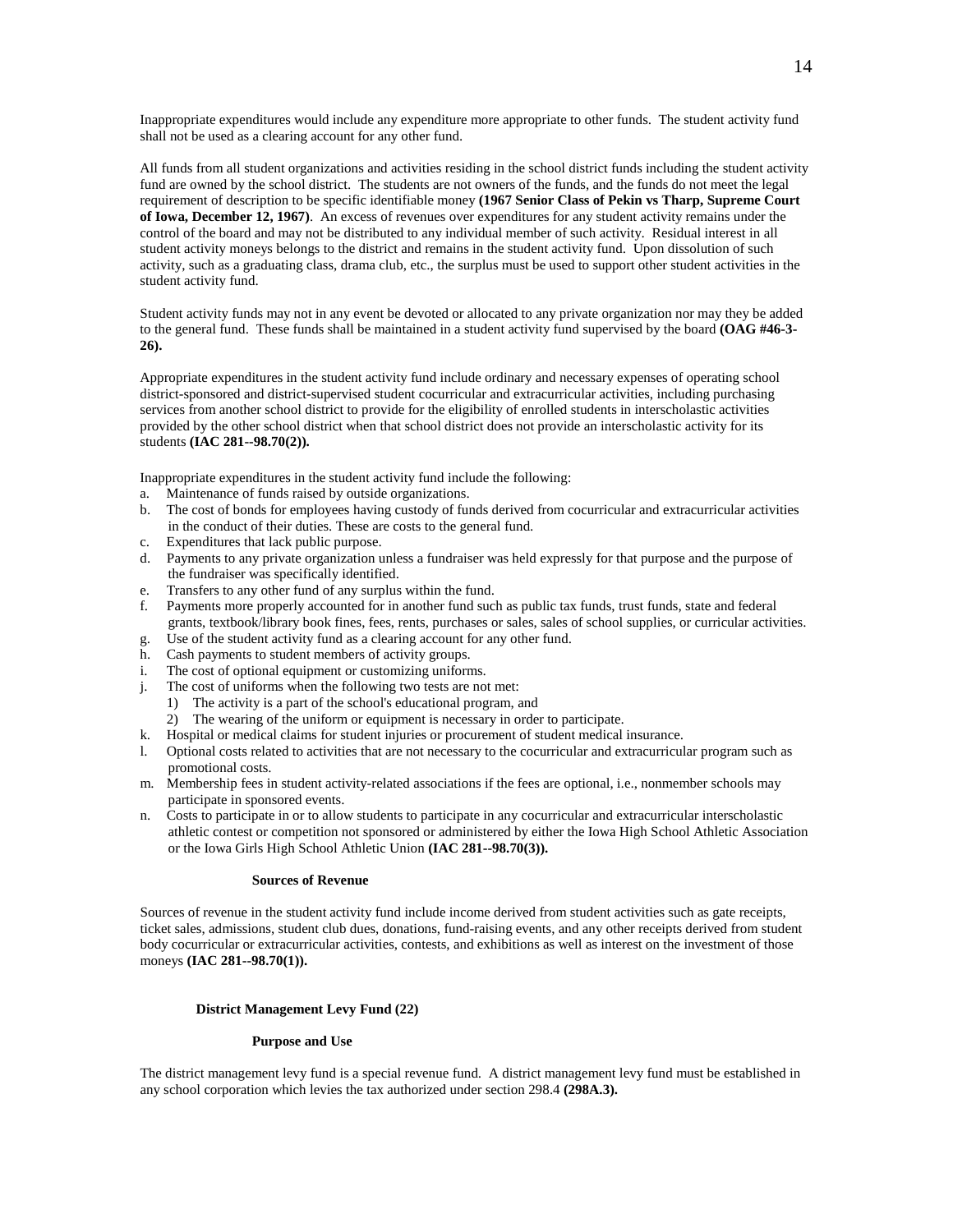The purpose of this fund is to pay the costs of unemployment benefits, early retirement benefits, insurance agreements, and costs of liability insurance and judgments or settlements relating to liability. Unencumbered funds collected from the levies authorized in sections 96.31, 279.46, and 296.7 prior to July 1, 1991, [Tort/Insurance Fund, Unemployment Fund, Early Retirement Fund] may be expended for the purposes of unemployment benefits, cost of insurance agreements, and costs of early retirement benefits **(298.4).**

The purpose of the management fund is to pay the costs of unemployment benefits; early retirement benefits; insurance agreements; liability insurance to protect the school districts from tort liability, loss of property, and environmental hazards; and judgments or settlements relating to such liability. The authority to establish a management fund is available to school districts but not to area education agencies **(IAC 281—98.62).**

Employees of a school corporation maintaining a high school who have the custody of funds belonging to the corporation or funds derived from extracurricular activities and other sources in the conduct of their duties, shall be required to furnish suitable bond indemnifying the corporation or any activity group connected with the school against loss, and employees who have the custody of property belonging to the corporation or any activity group connected with the school may be required to furnish such bond. Said bond or bonds may be in such form and penalty as the board may approve and the premiums shall be paid from the general fund of the corporation **(279.8).**

*Unemployment Benefits*. Political subdivisions may levy a tax outside their general fund levy limits to pay the cost of unemployment benefits. For school districts the cost of unemployment benefits shall be included in the district management levy pursuant to section 298.4 **(96.31).**

*Insurance Agreements*. School districts are prohibited from using this levy to pay for employee health benefit plans **(OAG #92-10-5(L)).** Any insurance agreements entered into or renewed on or after May 7, 1990, are subject to this prohibition: management fund may not be used to pay for employee health benefit plans. Management fund may be used to fund qualifying early retirement benefits even if those benefits include continuing health benefits **(OAG #94-1- 3((L)).**

- 1. A school district may contract indebtedness and issue general obligation bonds or enter into insurance agreements obligating the school district to make payments beyond its current budget year for one or more of the following mechanisms to protect the school district from tort liability, loss of property, environmental hazards, or any other risk associated with the operation of the school district:
	- a. To procure or provide for a policy of insurance.
	- b. To provide a self-insured program.
	- c. To establish and maintain a local government risk pool.
	- However, this subsection does not apply to an insurance program described in subsection 3.
- 2. For purposes of subsection 1, an employee benefit plan which includes a specific or aggregate excess loss coverage or a program that self-insures only a per-employee or per-family deductible for each year and which transfers the risk remaining beyond this deductible is not a self-insurance program, but is instead an insurance program. As used in this section, an "employee benefit plan" includes, but is not limited to benefits for hospital and surgical, medical expense, major medical, dental, prescription drug, disability, or life insurance costs or benefits.
- 3. A school district, providing an insurance program as described in subsection 2, shall not contract indebtedness and issue general obligation bonds or enter into insurance agreements obligating the school district to make payments beyond its current budget year for that employee benefit plan. A school district may, however, apply to the SBRC for relief if necessitated by the expenses in the school district's insurance program as described in subsection 2. [This time period has past for coming to the SBRC.]
- 4. Taxes may be levied in excess of any limitation imposed by statute for payment of one or more of the following authorized by subsection 1:
	- 1) Principal, premium, or interest on bonds.
	- 2) Premium on an insurance policy, including a stop loss or reinsurance policy, except as limited by subsection 3.
	- 3) Costs of a self-insurance program.
	- 4) Costs of a local government risk pool.
	- 5) Amounts payable under an insurance agreement.

However, for a school district, a tax levied under this section shall be included in the district management levy under section 298.4.

5. A self-insurance program or local government risk pool authorized by subsection 1 is not insurance and is not subject to regulation under chapters 505 through 523C. However, those self-insurance plans regulated pursuant to section 509A.14 shall remain subject to the requirements of section 509A.14 and rules adopted pursuant to that section.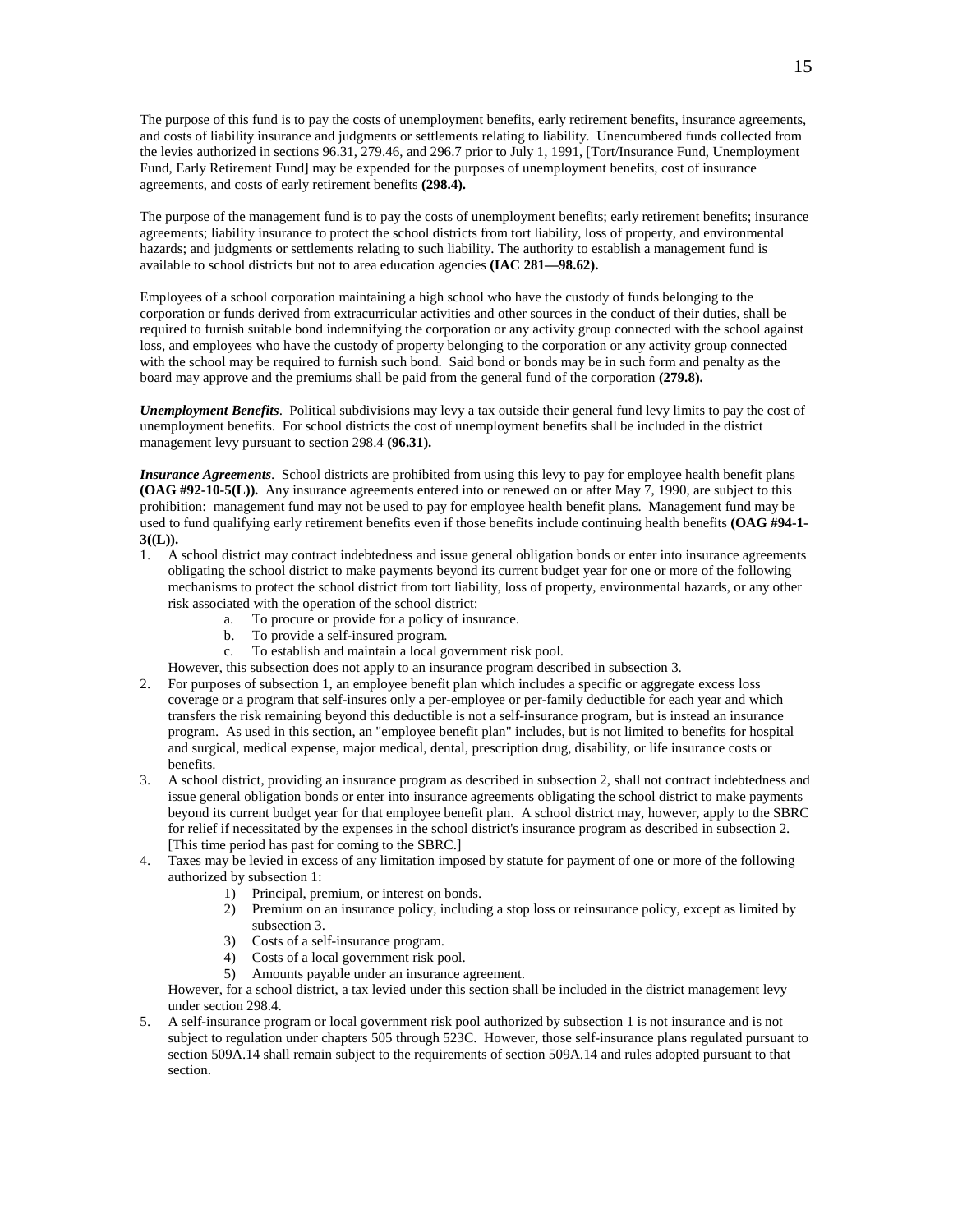- 6. Notwithstanding the other provisions of this section or any other statute, the tax levy authorized by this section shall not be used to pay the costs of employee benefits, including, but not limited to costs for hospital and surgical, medical expense, major medical, dental, prescription drug, disability, or life insurance benefits.
- 7. If the board by resolution restricts the use of money in a fund as a reserve for uninsured liability or a selfinsurance program, the use shall be restricted and unavailable for any other purpose until the board removes the restriction. The removal is not effective until all obligations of the restricted fund have been satisfied, or the next fiscal year, whichever occurs later **(296.7).**

"Tort" means every civil wrong which results in wrongful death or injury to person or injury to property or injury to personal or property rights and includes but is not restricted to actions based upon negligence; error or omission; nuisance; breach of duty, whether statutory or other duty or denial or impairment of any right under any constitutional provision, statute or rule of law **(670.1(4)).**

Except as otherwise provided in chapter 670, every municipality [including school districts and AEAs] is subject to liability for its torts and those of its officers and employees, acting within the scope of their employment or duties, whether arising out of a governmental or proprietary function. For the purposes of chapter 670, employee includes a person who performs services for a municipality whether or not the person is compensated for the services, unless the services are performed only as an incident to the person's attendance at a municipality function **(670.2).**

The liability imposed by section 670.2 shall have no application to any claim enumerated in section 670.4. As to any such claim, a municipality shall be liable only to the extent liability may be imposed by the express statute dealing with such claims and, in the absence of such express statute, the municipality shall be immune from liability **(670.4).** 

The governing body of a municipality [including school districts and AEAs] may purchase a policy of liability insurance insuring against all or any part of liability which might be incurred by the municipality or its officers, employees, and agents under section 670.2 and section 670.8 and may similarly purchase insurance covering torts specified in section 670.4. The governing body of the municipality may adopt a self-insurance program, including but not limited to the investigation and defense of claims, the establishment of a reserve fund for claims, the payment of claims, and the administration and management of the self-insurance program, to cover all or any part of the liability. The governing body of a municipality may join and pay funds into a local government risk pool to protect itself against any or all liability. The governing body of a municipality may enter into insurance agreements obligating the municipality to make payments beyond its current budget year to provide or procure such policies of insurance, selfinsurance program, or local government risk pool. The premium costs of the insurance, the costs of a self-insurance program, the costs of a local government risk pool, and the amounts payable under the insurance agreements shall be included in the district management levy as provided in section 296.7 if the district has certified a district management levy. If the district has not certified a district management levy, the cost shall be paid from the general fund **(670.7).**

A school district entering into an insurance agreement pursuant to section 296.7(1)"a" to protect against property loss has authority under section 298.4(3) to use its management fund to pay the cost of a physical inventory conducted solely for the purpose of insurance. To the extent that GAAP requires a school district to conduct physical inventories of its property for purposes other than insurance, the district should use its general fund to pay for them **(AG Informal Advice, February, 1996)**.

*Judgment*. The governing body shall defend its officers and employees, whether elected or appointed and shall save harmless and indemnify the officers and employees against any tort claim or demand, whether groundless or otherwise, arising out of an alleged act or omission occurring within the scope of their employment or duties. However, the duty to save harmless and indemnify does not apply to awards for punitive damages. The exception for punitive damages does not prohibit a governing body from purchasing insurance to protect its officers and employees from punitive damages. The duty to save harmless and indemnify does not apply and the municipality is entitled to restitution by an officer or employee if, in an action commenced by the municipality against the officer or employee, it is determined that the conduct of the officer or employee upon which the tort claim or demand was based constituted a willful and wanton act or omission. Any independent or autonomous board or commission of a municipality having authority to disburse funds for a particular municipal function without approval of the governing body shall similarly defend, save harmless and indemnify its officers and employees against tort claims or demands. The duties to defend and to save harmless and indemnify shall apply whether or not the municipality is a party to the action and shall include but not be limited to cases arising under title 42 United States Code section 1983. In the event the officer or employee fails to cooperate in the defense against the claim or demand, the municipality shall have a right of indemnification against that officer or employee **(670.8).**

The governing body of any municipality may compromise, adjust and settle tort claims against the municipality, its officers, employees and agents, for damages under sections 670.2 or 670.8 and may appropriate money for the payment of amounts agreed upon **(670.9).**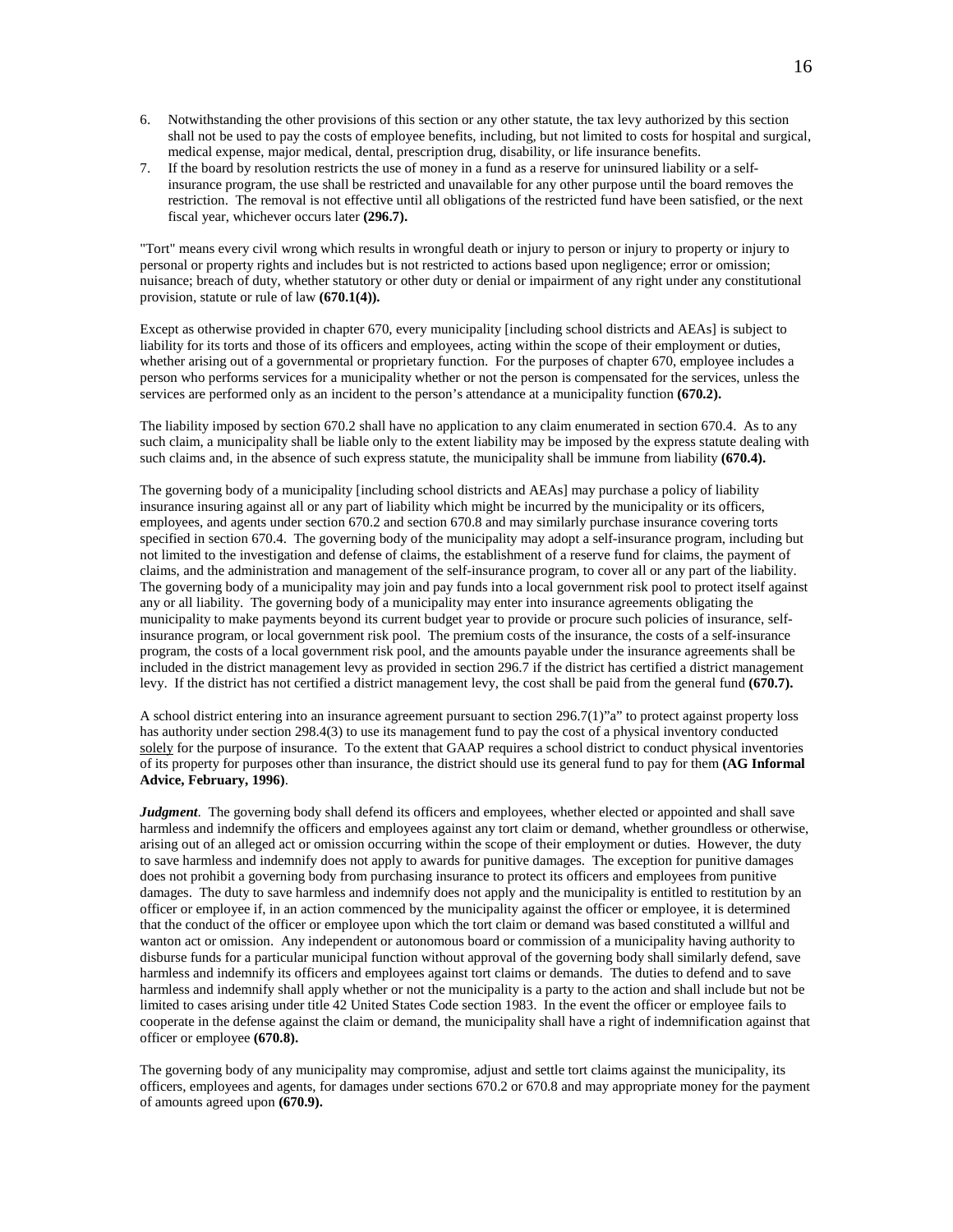When a final judgment is entered against or a settlement is made by a municipality for a claim within the scope of section 670.2 or 670.8, payment shall be made and the same remedies apply in the case of nonpayment as in the case of other judgments against the municipality. If a judgment or settlement is unpaid at the time of the adoption of the annual budget, the municipality shall budget an amount sufficient to pay the judgment or settlement together with interest accruing on it to the expected date of payment. A tax may be levied in excess of any limitation imposed by statute. However, for school districts the costs of a judgment or settlement under section 670.10 shall be included in the district management levy pursuant to section 298.4 **(670.10).**

The existence of any insurance which covers in whole or in part any judgment or award which may be rendered in favor of the plaintiff, or lack of any such insurance, shall not be material in the trial of any action brought against the governing body of a municipality, or its officers, employees, or agents, and any reference to such insurance, or lack of insurance, is grounds for a mistrial. A self-insurance program or local government risk pool is not insurance and is not subject to regulation under chapters 505 through 523C **(670.7(3)).**

All officers and employees of municipalities are not personally liable for claims which are exempted under section 670.4, except claims for punitive damages, and actions permitted under section 85.20. An officer or employee of a municipality is not liable for punitive damages as a result of acts in the performance of a duty, unless actual malice or willful, wanton and reckless misconduct is proven **(670.12).**

A default judgment shall not be taken against an employee, officer, or agent of a municipality unless the municipality is a party to the action and the time for special appearance, motion or answer by the municipality under rule of civil procedure 1.303 has expired **(670.13).**

When a judgment shall be obtained against a school corporation, its board shall order the payment thereof out of the proper fund [Management Fund] by an order on the treasurer, not in excess, however, of the funds available for that purpose **(298.15).**

If the proper fund is not sufficient, then, unless its board has provided by the issuance of bonds for raising the amount necessary to pay a judgment, the cost of the judgment shall be included in the district management levy **(298.16).**

Where a judgment had been fraudulently obtained against a school district, the fact that the electors had voted a tax to pay such judgment would not stop the district from bringing an action to set it aside within a year after it was obtained **(Independent School District of Rock Rapids v. Schreiner, 1877, 46 Iowa 173).**

*Early Retirement Benefits*. The board of directors of a school district may adopt a program for payment of a monetary bonus, continuation of health or medical insurance coverage, or other incentives for encouraging its employees to retire before the normal retirement date as defined in chapter 97B. The program is available only to employees who notify the board of directors prior to April 1 of the fiscal year that they intend to retire not later than the start of the next following school calendar [day before teacher contracts begin]. The age at which employees shall be designated eligible for the program shall be at the discretion of the board. An employee retiring under this section may apply for a retirement allowance under chapter 97B or chapter 294 [IPERS]. The board may include in the district management levy an amount to pay the total estimated accumulated cost to the school district of the health or medical insurance coverage, bonus, or other incentive for employees within the age range of 55 to 65 years of age who retire under this section **(279.46).**

An IPERS member's normal retirement date is any of the following, whichever is applicable to the member:

- 1. The first of the month in which a member attains the age of 65 years if the member has not completed twenty years of membership service.
- 2. The first of the month in which the member attains the age of 62 years if the member has completed twenty years of membership service.
- 3. The first of any month in which the member has completed twenty years of membership service if the member has attained the age of 62 years but is not yet 65 years of age.
- 4. The first of any month in which a member is at least 55 years of age and for which the sum of the number of years of membership service and prior service and the member's age in years as of the member's last birthday equals or exceeds 88 **(97B.45).**

A member's early retirement date shall be the first of the month in which a member attains the age of 55 years or the first of any month after attaining the age of 55 years prior to the member's normal retirement date, provided such date shall be after the last day of service **(97B.47).**

Curren[t Department Guidance](https://educateiowa.gov/pk-12/school-business-finance/levies-funds/management-levy) on questions it has received is available on the Department's website.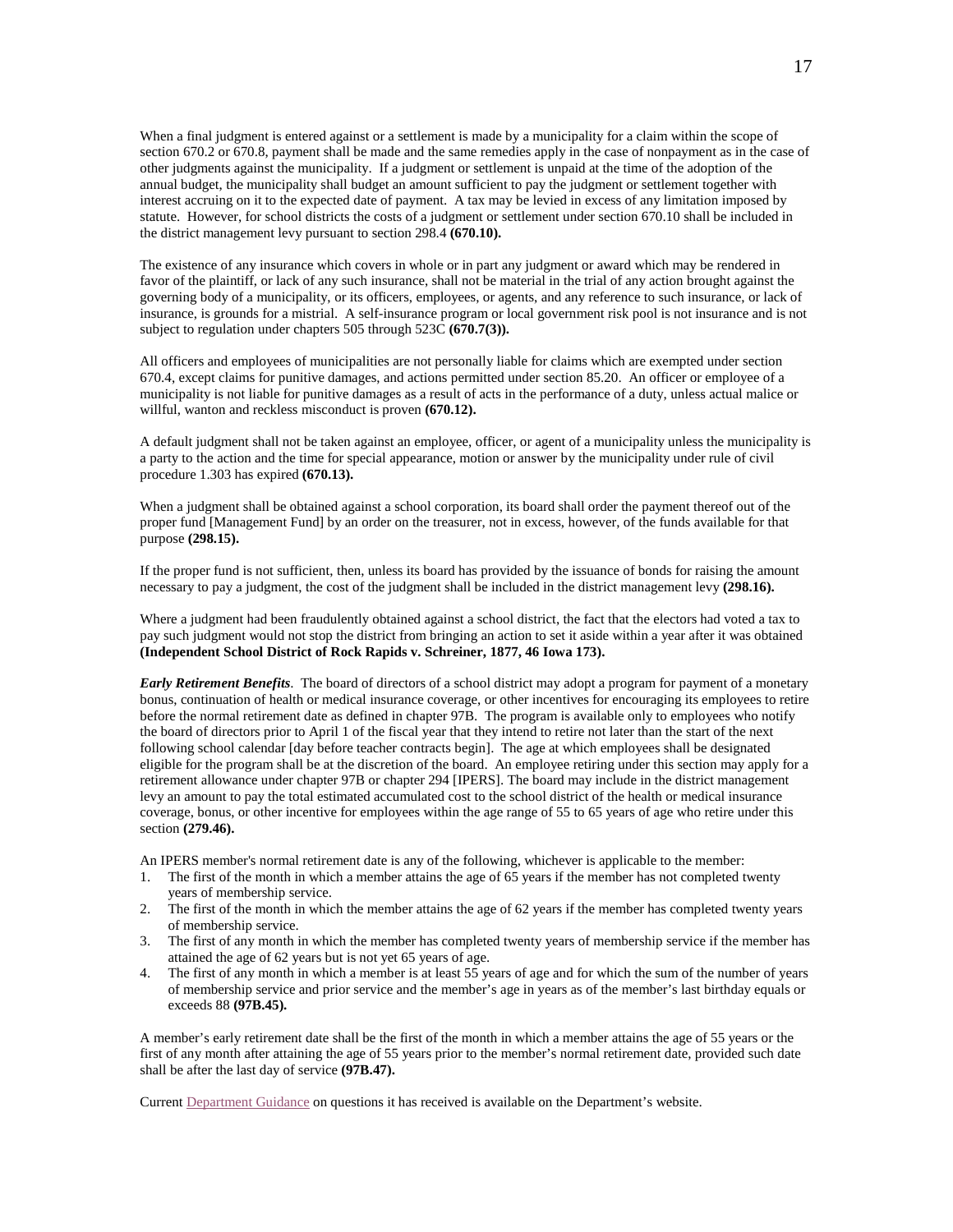### **Types of Expenditures**

This fund shall be expended only for the following purposes:

- 1. To pay the cost of unemployment benefits as provided in section 96.31.
- 2. To pay the costs of liability insurance and the costs of a judgment or settlement relating to liability together with interest accruing on the judgment or settlement to the expected date of payment.
- 3. To pay the costs of insurance agreements under section 296.7.
- 4. To pay the costs of a judgment under section 298.16.
- 5. To pay the cost of early retirement benefits to employees under section 279.46 **(298.4).**

Appropriate expenditures in the management fund include the following:

- a. Costs of unemployment benefits as provided in Iowa Code section 96.31.
- b. Costs of liability insurance to protect the school districts from tort liability, loss of property, and environmental hazards.
- c. Costs of a final court judgment entered against the district or a settlement made for a tort liability claim including interest accruing on the judgment or settlement to the expected date of payment.
- d. Costs, including prepaid costs, of insurance agreements to protect the school districts from tort liability, loss of property, environmental hazards, or other risk associated with operations, but not including employee benefit plans.
- e. Costs of early retirement benefits to employees under Iowa Code section 279.46 to pay a monetary bonus, continuation of health or medical insurance coverage, or other incentives for encouraging employees to retire before the normal retirement date for employees within the age range of 55 to 65 who notify the board of directors prior to April 1 of the fiscal year that they intend to retire not later than the start of the next following school calendar.
- f. Costs of a physical inventory conducted solely for the purpose of insurance.
- g. Transfers to the debt service fund for payment of principal and interest when due on general obligation bonds issued under Iowa Code section 296.7 to protect the school district from tort liability, loss of property, environmental hazards, or other risk associated with operations.
- h. Transfers to the appropriate fund for the portion of an insurance claim which was eligible under the insurance agreement but was denied because it was within the deductible limit **(IAC 281--98.62(2)).**

Inappropriate expenditures in the management fund include the following:

- a. Costs for employee health benefit plans.
- b. Costs to conduct physical inventories of property for purposes other than insurance.
- c. Costs to conduct actuarial studies.
- d. Costs for supplies or capital outlay.
- e. Transfer to a trust fund for other postemployment benefit (OPEB) cost or estimated cost calculated pursuant to Governmental Accounting Standards Board (GASB) Statement 45.
- f. Any other costs not expressly authorized in the Iowa Code **(IAC 281--98.62(3)).**

Inappropriate expenditures would also include group plans related to operation or maintenance programs which do not meet the definition of insurance. Declaratory orders from the Iowa Department of Education and the Iowa Auditor of State in 2005 ruled that the costs of a program for fuel purchased under a fleet services program, which would allow participants to purchase fuel at a set price throughout the fiscal year, was not insurance as that term was used in section 296.7. The orders stated that the essence of an insurance agreement is that one party pays consideration to a second party in return for the second party assuming some specified risk for the first party. They noted that under the fleet services program no risk was assumed by IJUMP and the risk remained with the participating districts. The agencies concluded the fleet services program was "akin to a budget-billing plan where the certainty of the price of fuel is set for a twelve-month period, but increases are still eventually absorbed solely by the district." Based on this analysis, the agencies ruled the management fee for the fleet services program did not represent the cost of an insurance agreement, and accordingly, "a district may not fund any part of its participation from the district's management levy funds." The declaratory orders were affirmed by the district court on judicial review and also affirmed by the Iowa Supreme Court (Supreme Court of Iowa, No. 51/05-1255, Filed 9/28/2007, IASB vs. Iowa DoE and Iowa AOS).

#### **Sources of Revenue**

The board of directors of a school district may certify for levy by April 15 of a school year, a tax on all taxable property in the school district for a district management levy. The revenue from the tax levied shall be placed in the district management levy fund **(298.4).** Other sources include interest on the investment of those moneys.

Sources of revenue in the management fund include a property tax and interest on the investment of those moneys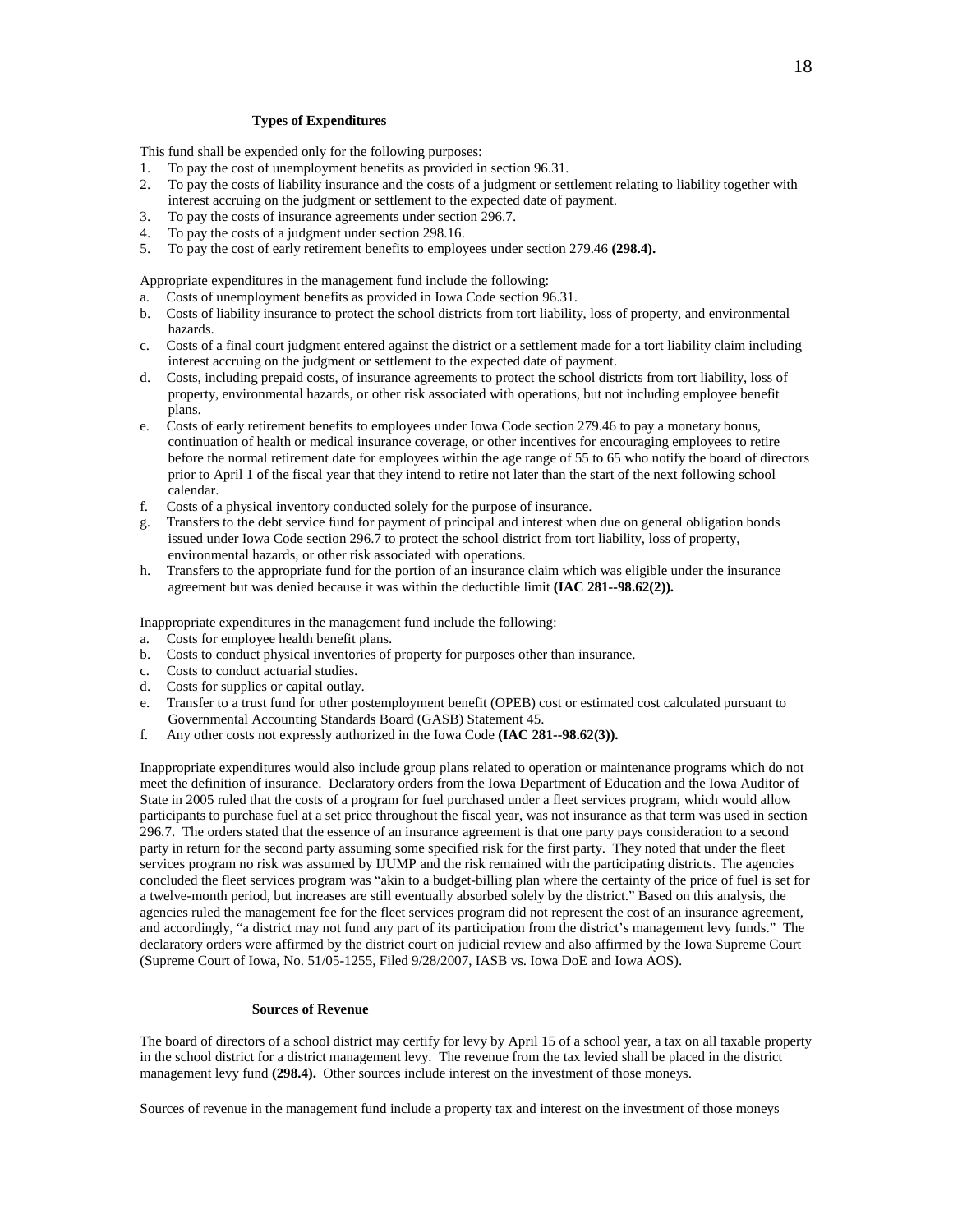#### **(IAC 281--98.62(1)).**

### **Entrepreneurial Education Fund (23)**

#### **Purpose and Use**

For the purposes of enhancing student learning by encouraging students to develop and practice entrepreneurial skills at an early age and of fostering a business-ready workforce in this state, a school corporation may establish an entrepreneurial education fund at the request of a student organization or club and upon approval by the school board. An entrepreneurial education fund is a special revenue fund and shall consist only of moneys earned through entrepreneurial activities or returns on investments made for entrepreneurial purposes by the student organization or club, private donations and private contributions, and any interest earned on such moneys, that are deposited in the fund. Moneys in the fund shall be used only for investments made, or activities undertaken, for entrepreneurial purposes in accordance with this section. The student organization or club may designate an entrepreneurial purpose for the use of moneys in the fund in accordance with this section. A school corporation may expend moneys in the fund for use by the student organization or club in accordance with this section upon approval of the designated entrepreneurial purpose by the school board. A school organization or club shall deposit any return on an investment made with moneys from the fund in the school corporation's entrepreneurial education fund. The school corporation shall not transfer or contribute to the fund any other moneys that are not moneys earned through entrepreneurial activities or returns on investments made for entrepreneurial purposes by the student organization or club **(298A.15(1)).**

For purposes of the entrepreneurial education fund, the following definitions apply:

*a. "Entrepreneurial activities"* means starting, maintaining, or expanding a business venture, including a seasonal business venture, or rendering other labor or services in return for compensation. *"Entrepreneurial activities"* does not include charitable contributions or other donations or gifts received by the student organization or club for which no labor or services are rendered.

*b. "Entrepreneurial purpose"* means establishing or investing in a start-up company, early-stage company, or existing company developing a new product or new technology if the investment is in keeping with the education program of the school corporation; if the student organization or club or its members will, as a stated condition of the investment, take an active role in the company which active role directly relates to and furthers the educational purposes for which the student organization or club is established; and if a reasonable return upon the investment is expected. *c. "Immediate family member"* means a spouse; natural or adoptive parent, child, or sibling; or stepparent, stepchild, or stepsibling **(298A.15(5)).**

### **Types of Expenditures**

A student organization or club shall not invest moneys from an entrepreneurial education fund for an entrepreneurial purpose in which a member of the student organization or club, an advisor or supervisor of the student organization or club, or an immediate family member of such persons, has a financial interest. Sections 279.7A and 301.28 apply to this section **(298A.15(3)).**

A school corporation shall close an entrepreneurial education fund at the request of the student organization or club for which the school corporation established the fund. All moneys in the fund on the date of closure and any subsequent return on an investment made with moneys from the fund shall be deposited in the school corporation's student activity fund established under section 298A.8 **(298A.15(4)).**

#### **Sources of Revenue**

At the request of a student organization or club and upon approval by the school board, a school corporation shall transfer moneys in a student activity fund established under section 298A.8, for deposit by the student organization or club in an entrepreneurial education fund. However, a school corporation shall not transfer such moneys unless the moneys are attributable through appropriate documentation to the specific student organization or club and unless the student organization or club shows through appropriate documentation that the student organization or club earned the moneys through entrepreneurial activities as defined in subsection 5, paragraph *"a"* **(298A.15(2)).**

#### **Public Education and Recreation Levy (PERL) Fund (24)**

#### **Purpose and Use**

The public education and recreation levy fund is a special revenue fund. A public education and recreation levy fund must be established in any school corporation which levies the tax authorized under section 300.2 or which receives revenue from a 28E agreement authorized under section 300.1 **(298A.6).** Once approved at an election, the authority of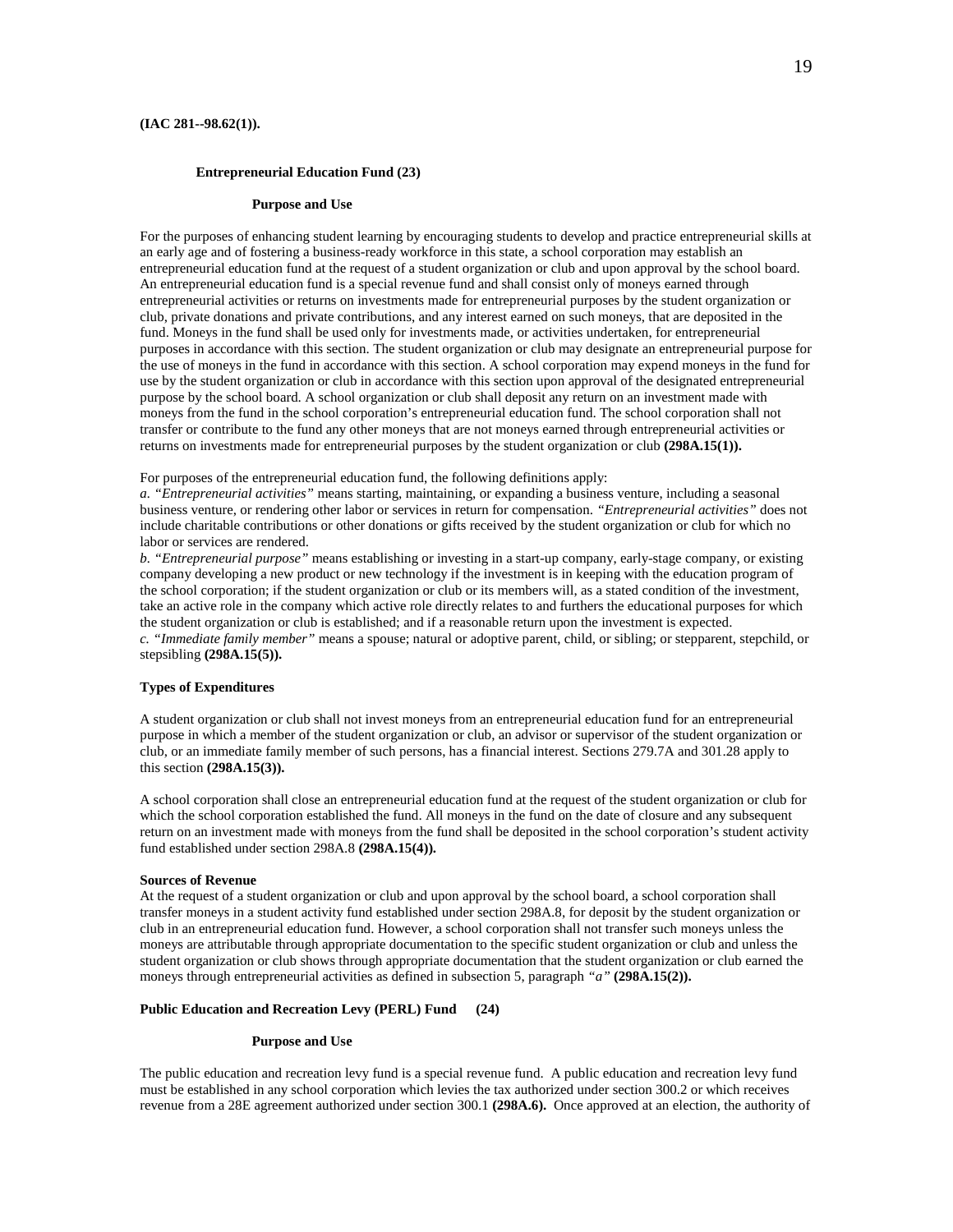the board to levy and collect the tax shall continue until the board votes to rescind the levy and collection of the tax or the voters of the school district by majority vote order the discontinuance of the levy and collection of the tax **(300.3).**

Boards of directors of school districts may establish and maintain for children and adults public recreation places and playgrounds, and necessary accommodations for the recreation places and playgrounds, in the public school buildings and grounds of the district. The board may cooperate under chapter 28E with a public agency having the custody and management of public parts or public buildings and grounds, and with a private agency having custody and management of buildings or grounds open to the public, located within the school district, and may provide for the supervision and instruction necessary to carry on public educational and recreational activities in the parks, buildings, and grounds located within the district **(300.1).**

The tax levied under sections 300.2 and 300.3 may also be used for community education purposes under chapter 276 **(300.4).**

It is the purpose of chapter 276 to provide educational, recreational, cultural, and other community services and programs through the establishment of the concept of community education with the community school serving as the center for such activity. In cooperation with other community agencies and groups, it is the purpose of the community education act to mobilize community resources to solve identified community concerns and to promote a more efficient and expanded use of existing school buildings and equipment, to provide leadership in working with other entities, to mobilize the human and financial resources of a community, and to provide a wide range of opportunities for all socioeconomic, ethnic, and age groups. A related purpose of chapter 276 is to develop a sense of community in which the citizenry cooperates with the school and community agencies and groups to resolve their school and community concerns and to recognize that the schools belong to the people, and that as the entity located in every neighborhood, the schools are available for use by the community day and night, year-round or any time when the programming will not interfere with the elementary and secondary program **(276.2).**

*"Community education"* means a life-long education process concerning itself with every facet that affects the wellbeing of all citizens within a given community. It extends the role of the school from one of teaching children through an elementary and secondary program to one of providing for citizen participation in identifying the wants, needs, and concerns of the neighborhood community and coordinating all educational, recreational, and cultural opportunities within the community with community education being the catalyst for providing for citizen participation in the development and implementation of programs toward the goal of improving the entire community. Community education energizes people to strive for the achievement of determined goals and stimulates capable persons to assume leadership responsibilities. It welcomes and works with all groups without drawing any lines. It is the one institution in the entire community that has the opportunity to reach all people and groups and to gain their cooperation **(276.3(3)).**

The board of directors of a local school district may establish a community education program for schools in the district and provide for the general supervision of the program. Financial support for the program shall be provided from funds raised pursuant to chapter 300 and from any private funds and any federal funds made available for the purpose of implementing community education. The program which recognizes that the schools belong to the people and which shall be centered in the schools may include but shall not be limited to the use of the school facilities day and night, year round including weekends and regular school vacation periods for educational, recreational, cultural, and other community services and programs for all age, ethnic, and socioeconomic groups residing in the community **(276.10(1)).**

If a community education program is established, the board shall appoint a community education director who shall have professional training in the field of community education, recreation, or comparable experience **(276.10(2)).** 

The school districts may cooperate with community colleges, institutions under the control of the state board of regents, and AEAs in providing community education programs **(276.10(5)).**

Residents of the affected school district shall determine if community education will function in their community by providing for funding pursuant to chapter 300 **(276.11).** If the voters of a school district have approved the levying of a tax pursuant to section 300.2 prior to July 7, 1978, moneys collected pursuant to the voted tax levy after said date may be used for community education programs **(276.12).**

Boards of directors of school districts may establish and maintain for children and adults public recreation places and playgrounds, and necessary accommodations for the recreation places and playgrounds, in the public school buildings and on the grounds of the district. Financial support for the community education program shall be provided from funds raised pursuant to Iowa Code chapter 300 and from any private funds and any federal funds made available for the purpose of implementing community education. The authority to establish a levy for a PERL fund is available to school districts but not to area education agencies **(IAC 281—98.65).**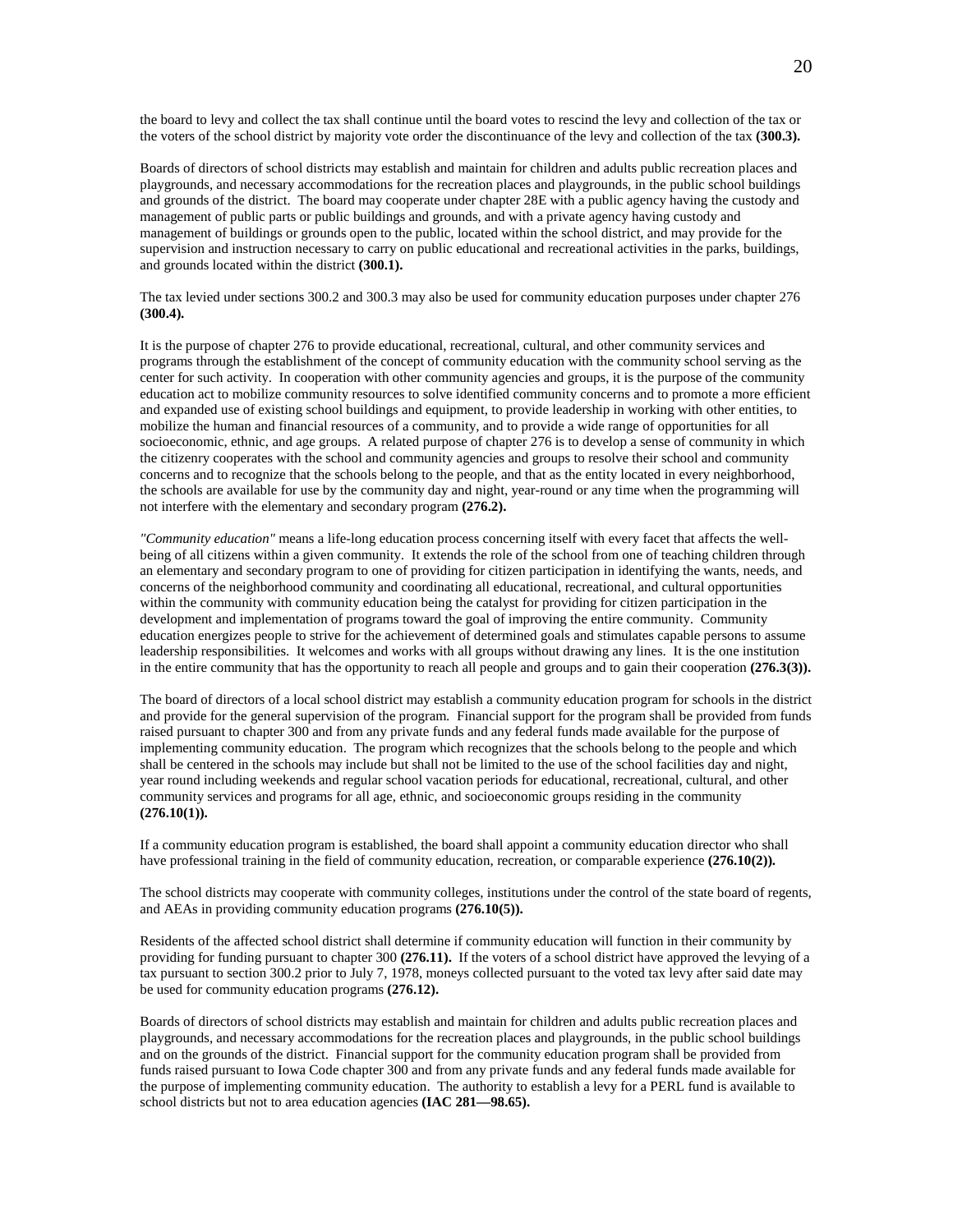### **Types of Expenditures**

Expenditures include those necessary to establish and maintain public recreation places and playgrounds and necessary accommodations, to provide public educational and recreational activities authorized under chapter 300, and to provide community education authorized under chapter 276.

Appropriate expenditures in the PERL fund include the following:

- a. Establishing and maintaining free public recreation places and playgrounds, including necessary accommodations.
- b. Providing free public educational and recreational activities.
- c. Establishing and supervising a free community education program.
- d. Providing a community education director if a community education program is established **(IAC 281-- 98.65(2)).**

Inappropriate expenditures in the PERL fund include the following:

- a. Programs for which a fee may be charged such as before- and after-school programs and preschool programs.
- b. Any other costs not necessary to provide free programs for community education and for public recreation places, playgrounds, and programs **(IAC 281--98.65(3)).**

#### **Sources of Revenue**

The primary sources of revenue are the tax levy not to exceed \$0.135 per \$1000 of assessed valuation **(300.2),** any appropriation by the agencies involved in a cooperative effort under Iowa Code chapter 28E, federal funding under Public Law 93-380, interest on temporary investment of PERL moneys, and donations.

Sources of revenue in the PERL fund include a property tax levy not to exceed \$0.135 per \$1000 of assessed valuation, any appropriation by the agencies involved in a cooperative effort under Iowa Code chapter 28E, federal grants, donations, and interest on the investment of those moneys **(IAC 281--98.65(1)).**

### **AEA Special Education Instruction Fund (25)**

### **Purpose and Use**

The special education instruction fund is used to account for the revenues and expenditures of the special education instructional program that an area AEA provides for its member districts under Iowa Code subsection 273.9(2). This does not include special education support services as provided by Iowa Code subsection 273.9(3) which are accounted for in the general fund **(IAC 281—98.71).**

School districts shall pay the costs of special education instructional programs with the moneys available to the districts for each child requiring special education, by application of the special education weighting plan in section 256B.9. Special education instructional programs shall be provided at the local level if practicable, or otherwise by contractual arrangements with the area education agency board as provided in section 273.3, subsection 5, but in each case the total money available through section 256B.9 and chapter 257 because of weighted enrollment for each child requiring special education instruction shall be made available to the district or agency which provides the special education instructional program to the child, subject to adjustments for transportation or other costs which may be paid by the school district in which the child is enrolled. Each district shall cooperate with its AEA to provide an appropriate special education instructional program for each child who requires special education instruction, as identified and counted within the certification by the area director of special education or as identified by the area director of special education subsequent to the certification, and shall not provide a special education instructional program to a child who has not been so identified and counted within the certification or identified subsequent to the certification  $(273.9(2))$ .

The costs of special education support services provided through the area education agency shall be funded as provided in chapter 257. Special education support services shall not be funded until the program plans submitted by the special education directors of each area education agency as required by section 273.5 are modified as necessary and approved by the director of the department of education according to the criteria and limitations of chapters 256B and 257 **(273.9(3)).**

### **Types of Expenditures**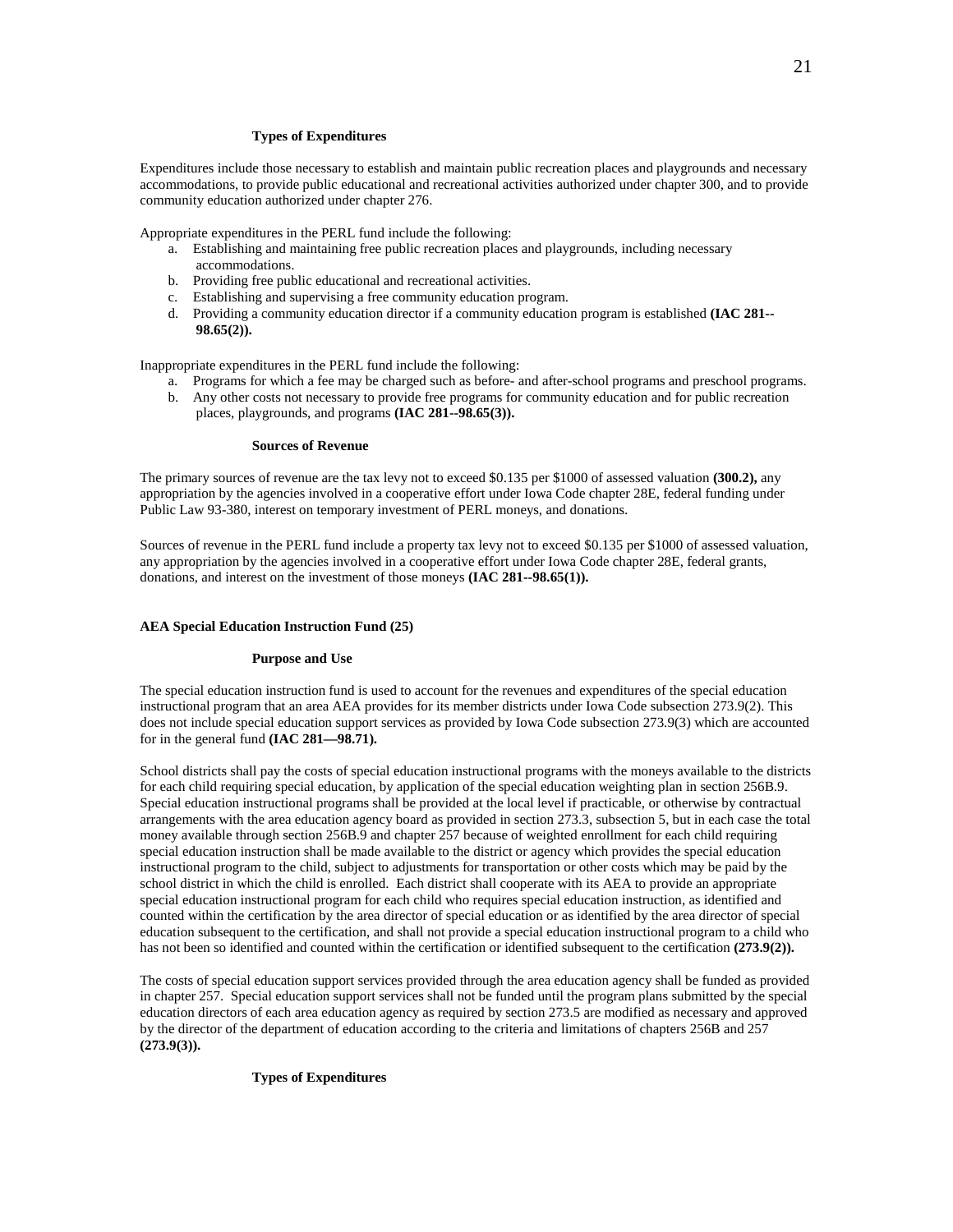Appropriate expenditures in the special education instruction fund include those authorized to a school district pursuant to Iowa Code chapter 256B and 281—Chapter 41 **(IAC 281--98.71(2)).**

Inappropriate expenditures in the special education instruction fund include expenditures not allowed to school districts pursuant to Iowa Code chapter 256B and 281—Chapter 41 **(IAC 281--98.71(3)).**

#### **Sources of Revenue**

Sources of revenue in the special education instruction fund include tuition charged to districts with students in the special education instruction program and interest on the investment of those moneys **(IAC 281--98.71(1)).**

#### **LEA Equalization Levy Fund (25)**

#### **Purpose and Use**

If necessary to equalize the division of liabilities and distribution of assets in a reorganization, merger, or dissolution, the board of a school district may provide for the levy of additional taxes upon the property of the former district so as to effect equalization pursuant to Iowa Code section 275.31. Once the levy has been received, the district shall transfer the funds before the end of the fiscal year to the funds for which equalization was necessary and for which the taxes were levied **(IAC 281—98.112).**

If necessary to equalize the division and distribution, the board or boards may provide for the levy of additional taxes, which shall be sufficient to satisfy the mandatory levy required in section 76.2 or other liabilities of the districts, upon the property of a corporation or part of a corporation and for the distribution of the tax revenues so as to effect equalization. When the board or boards are considering the equalization levy, the division and distribution shall not impair the security for outstanding obligations of each affected corporation. Any owner of bonds of an affected corporation may bring suit in equity for adjustment of the division and distribution in compliance with this section **(275.31).**

### **Types of Expenditures**

Appropriate expenditures from the equalization levy fund are limited to transfers to the funds, in the same proportion, for which equalization was necessary and for which the taxes were levied **(IAC 281--98.112(2)).**

Inappropriate uses of the equalization levy fund would include transfers to any fund for which equalization was not required or for which the equalization tax was not levied and any uses other than transfers **(IAC 281--98.112(3)).**

#### **Sources of Revenue**

Sources of revenue for the equalization levy fund include a tax levy pursuant to Iowa Code section 275.31, and interest on those moneys **(IAC 281--98.112(1)).**

#### **AEA Juvenile Home Instruction Fund (26)**

#### **Purpose and Use**

The juvenile home program instruction fund is used to account for the revenues and expenditures for the educational program for students residing in juvenile homes as provided by Iowa Code section 282.30. The juvenile home program supplements, but does not supplant expenditures required of an area education agency under Iowa Code chapter 273. Revenues and expenditures related to federal or state grants serving students in the juvenile homes that supplement, rather than supplant the juvenile home program are included in the general fund, rather than the juvenile home fund **(IAC 281—98.72).**

An area education agency shall provide or make provision for an appropriate educational program for each child living in the following types of facilities located within its boundaries:

- 1) An approved or licensed shelter care home, as defined in section 232.2, subsection 34.
- 2) An approved juvenile detention home, as defined in section 232.2, subsection 32 **(282.30(1)"a").**

The area education agency shall provide the educational program by any one of, but not limited to, the following: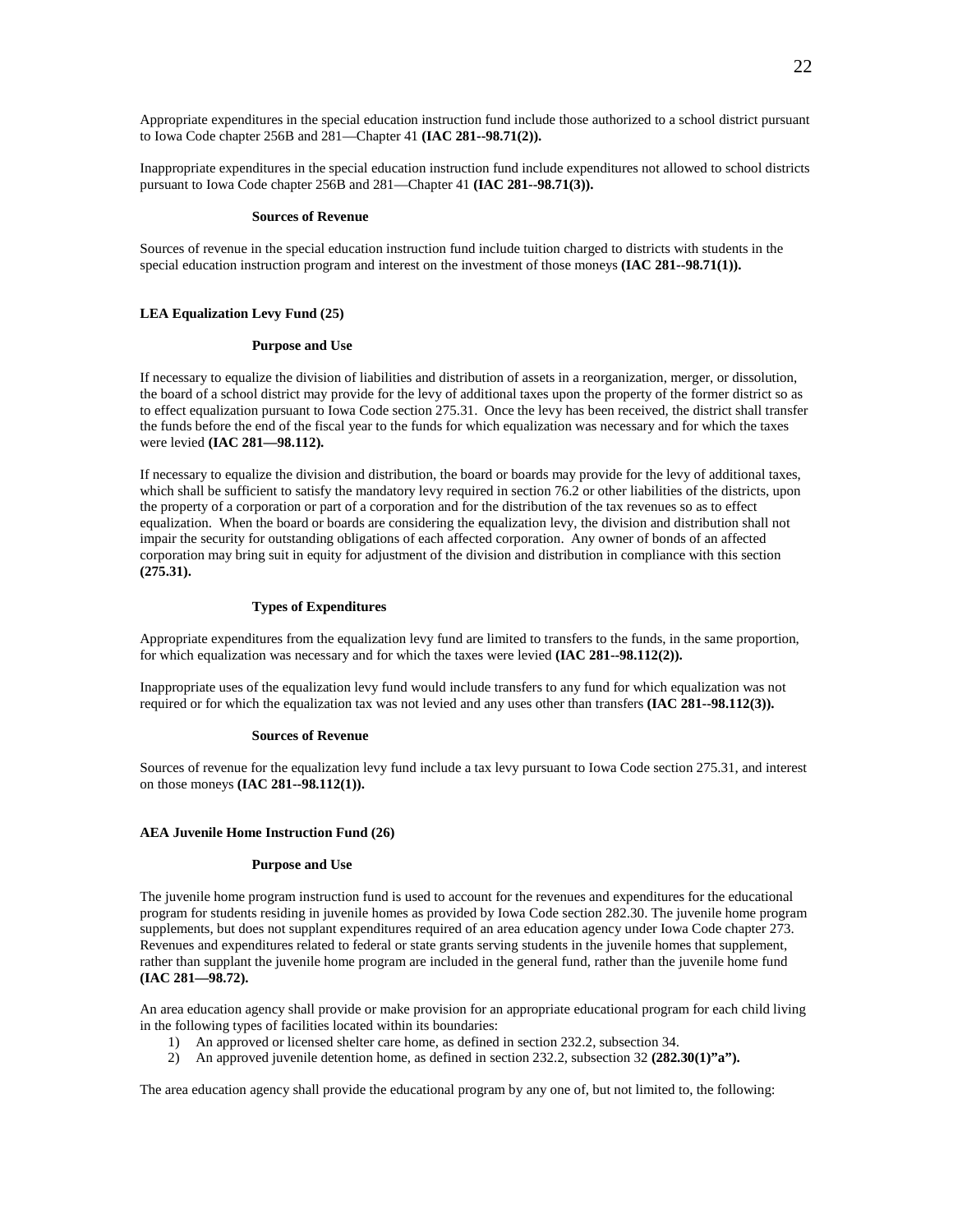- 1) Providing for the enrollment of the child in the district of residence of the child, subject to the approval of the district in which the child is living.
- 2) Cooperating with the district of residence of the child and obtaining the course of study and textbooks of the child for use in the special facility into which the child has been placed.
- 3) Providing for the enrollment of the child in the district in which the child is living, subject to the approval of the district in which the child is living **(282.30(1)"b").**

An area education agency shall not provide educational services to a facility specified in paragraph *"a"* unless the facility makes a request for educational services to the area education agency by either of the following dates:

- 1) December 1 of the school year prior to the beginning of the school year for which the services are being requested.
- 2) Ninety days prior to the beginning of the time for which the services are being requested if the facility is a newly established facility **(282.30(1)"c").**

The area education agency where the child is living, the school district of residence, the other appropriate area education agency or agencies, and other appropriate agencies involved with the care or placement of the child shall cooperate with the school district where the child is living in sharing educational information, textbooks, curriculum, assignments, and materials in order to plan and to provide for the appropriate education of the child living in such facility specified in subsection 1 **(282.30(2)).**

A child who lives in a facility pursuant to section 282.30, subsection 1, paragraph "a", and who is not enrolled in the educational program of the district of residence of the child, shall receive appropriate educational services. The area education agency shall submit a proposed program and budget to the department of education by January 1 for the next succeeding school year. The department of education shall review and approve or modify the program and proposed budget and shall notify the department of administrative services and the area education agency of its action by February 1. The department of administrative services shall pay the approved budget amount for an area education agency in monthly installments beginning September 15 and ending June 15 of the next succeeding school year. The installments shall be as nearly equal as possible as determined by the department of management, taking into consideration the relative budget and cash position of the state's resources. The department of administrative services shall transfer the approved budget amount for an area education agency from the moneys appropriated under section 257.16 and make the payment to the area education agency. The area education agency shall submit an accounting for the actual cost of the program to the department of education by August 1 of the following school year. The department shall review and approve or modify all expenditures incurred in compliance with the guidelines pursuant to section 256.7, subsection 10, and shall notify the department of administrative services of the approved accounting amount. The approved accounting amount shall be compared with any amounts paid by the department of administrative services to the area education agency and any differences added to or subtracted from the October payment made under this paragraph for the next school year. Any amount paid by the department of administrative services shall be deducted monthly from the state foundation aid paid under section 257.16 to all school districts in the state during the subsequent fiscal year. The portion of the total amount of the approved budget that shall be deducted from the state aid of a school district shall be the same as the ratio that the budget enrollment for the budget year of the school district bears to the total budget enrollment in the state for that budget year in which the deduction is made **(282.31(1)"a").**

Programs may be provided during the summer and funded under this section if the school district or area education agency determines a valid educational reason to do so **(282.31(5)).**

### **Types of Expenditures**

Appropriate expenditures in the juvenile home program instruction fund include ordinary and necessary expenditures to provide an instructional program to students residing in juvenile homes **(IAC 281--98.72(2)).**

Inappropriate expenditures in the juvenile home program instruction fund include the following:

- a. Costs estimated or allocated that are expenditures of the agency, such as insuring agency property.
- b. Costs that are not ordinary and necessary to provide instruction.
- c. Debt service.
- d. Capital outlay related to facilities **(IAC 281--98.72(3)).**

#### **Sources of Revenue**

Sources of revenue in the juvenile home program instruction fund include an advance paid pursuant to Iowa Code section 282.31, tuition billed to resident districts, grants in aid and interest on the investment of those moneys **(IAC 281--98.72(1)).**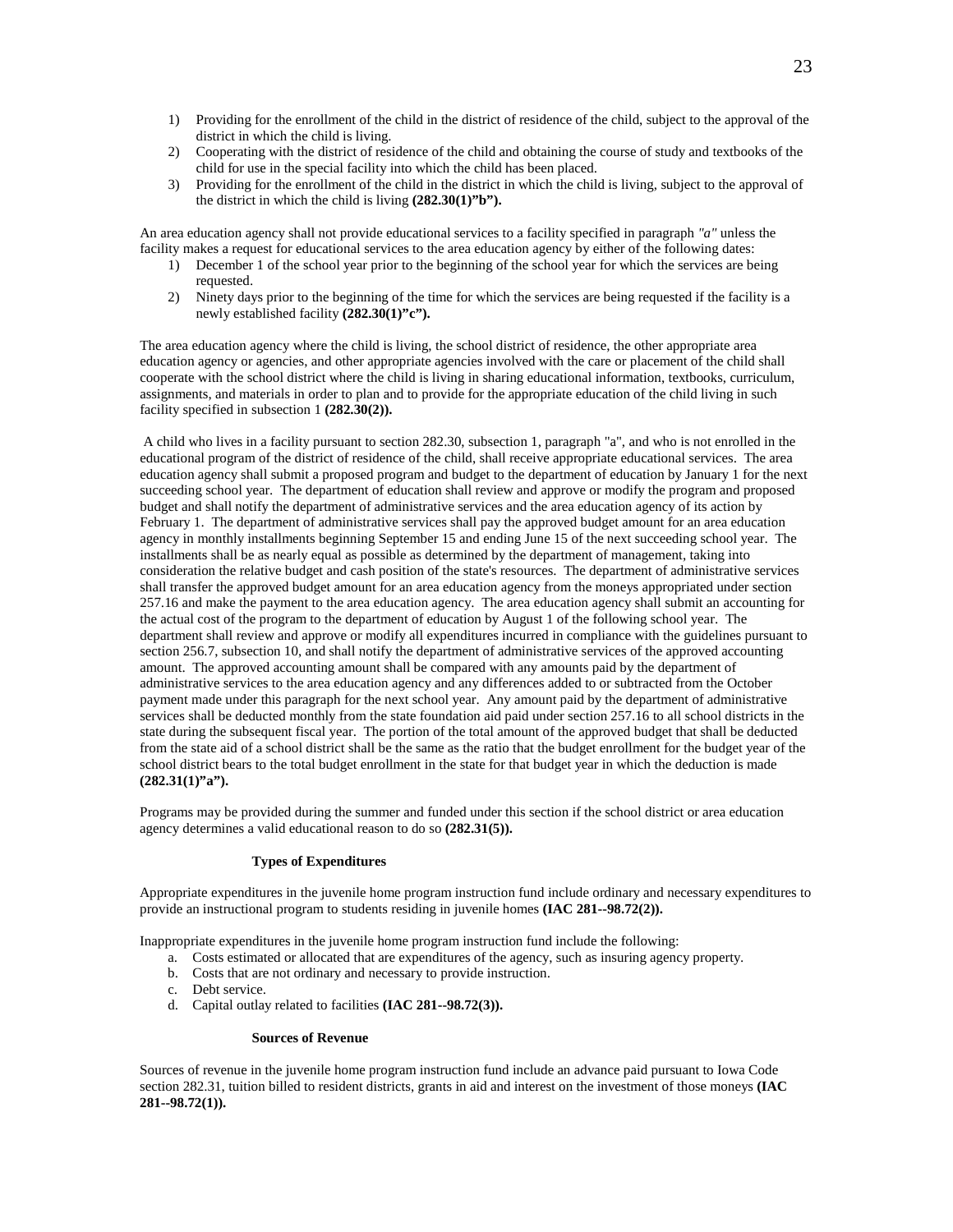### **LEA Emergency Levy Fund (26)**

### **Purpose and Use**

A school district may levy a tax for the emergency fund upon the approval of the state appeals board. Once the levy has been received, the district may request approval of the SBRC to transfer the funds to any other fund of the district for the purpose of meeting deficiencies in a fund arising within two years of a disaster as defined in Iowa Code subsection 29C.2(1) **(IAC 281—98.111).**

A municipality [including a school district] may include in the estimate required, an estimate for an emergency fund. A municipality may assess and levy a tax for the emergency fund at a rate not to exceed twenty-seven cents [\$0.27] per thousand dollars of assessed value of taxable property of the municipality. However, an emergency tax levy shall not be made until the municipality has first petitioned the state board and received its approval **(24.6(1)).**

- a. Transfers of moneys may be made from the emergency fund to any other fund of the municipality for the purpose of meeting deficiencies in a fund arising from any cause. However, a transfer shall not be made except upon the written approval of the state board, and then only when that approval is requested by a twothirds [2/3] vote of the governing body of the municipality.
- b. Notwithstanding the requirements of paragraph "a", if the municipality is a school corporation, the school corporation may transfer money from the emergency fund to any other fund of the school corporation for the purpose of meeting deficiencies in a fund arising within 2 years of a disaster as defined in section 29C.2, subsection 1. However, a transfer under this paragraph "b" shall not be made without the written approval of the SBRC **(24.6(2)).**

*"Disaster"* means man-made and natural occurrences, such as fire, flood, drought, earthquake, tornado, windstorm, hazardous substance or nuclear power plant accident or incident, which threaten the public peace, health, and safety of the people or which damage and destroy public or private property. The term includes attack, sabotage, or other hostile action from within or without the state **(29C.2(1)).**

#### **Types of Expenditures**

Appropriate expenditures in the emergency levy fund include only transfers to other funds for the purpose of meeting deficiencies in a fund arising within two years of a disaster and upon the approval of the SBRC **(IAC 281--98.111(2)).**

Inappropriate expenditures in the emergency levy fund include any expenditures other than a transfer to another fund and any transfer not approved by the SBRC **(IAC 281--98.111(3)).**

#### **Sources of Revenue**

Sources of revenue for the emergency levy fund include a tax levy not to exceed \$0.27 per \$1000 of assessed value of taxable property, and interest on those moneys **(IAC 281--98.111(1)).**

### **District/AEA Support Trust Fund (27)**

#### **Purpose and Use**

The District/AEA Support Trust Fund is used to account for moneys received in trust where those moneys, both principal and interest, are to benefit the district. If the district or AEA has more than one District/AEA Support Trust, it will use locally assigned project codes to identify the different trusts in the same fund.

A board must determine that the terms of the gift, devise, or bequest are not inconsistent with the objectives of a public school district, may be accepted by the board, and the board may exercise such powers with reference to the gift, devise, or bequest. The board of directors must take action to accept or establish trust or agency funds. It is the board's responsibility to insure that the funds will be used for purposes that are compatible with the mission of and restrictions on the district. Once accepted, it is the responsibility of the board to insure that the fiduciary relationship is carried out according to the terms of the agreement. If the purpose for which the money is to be spent is not in keeping with the overall objectives of the school, the board shall not assume responsibility as a trustee for the fund. Gifts of cash or other assets shall not be accepted if the board cannot legally meet, justify, or agree to the prescribed conditions.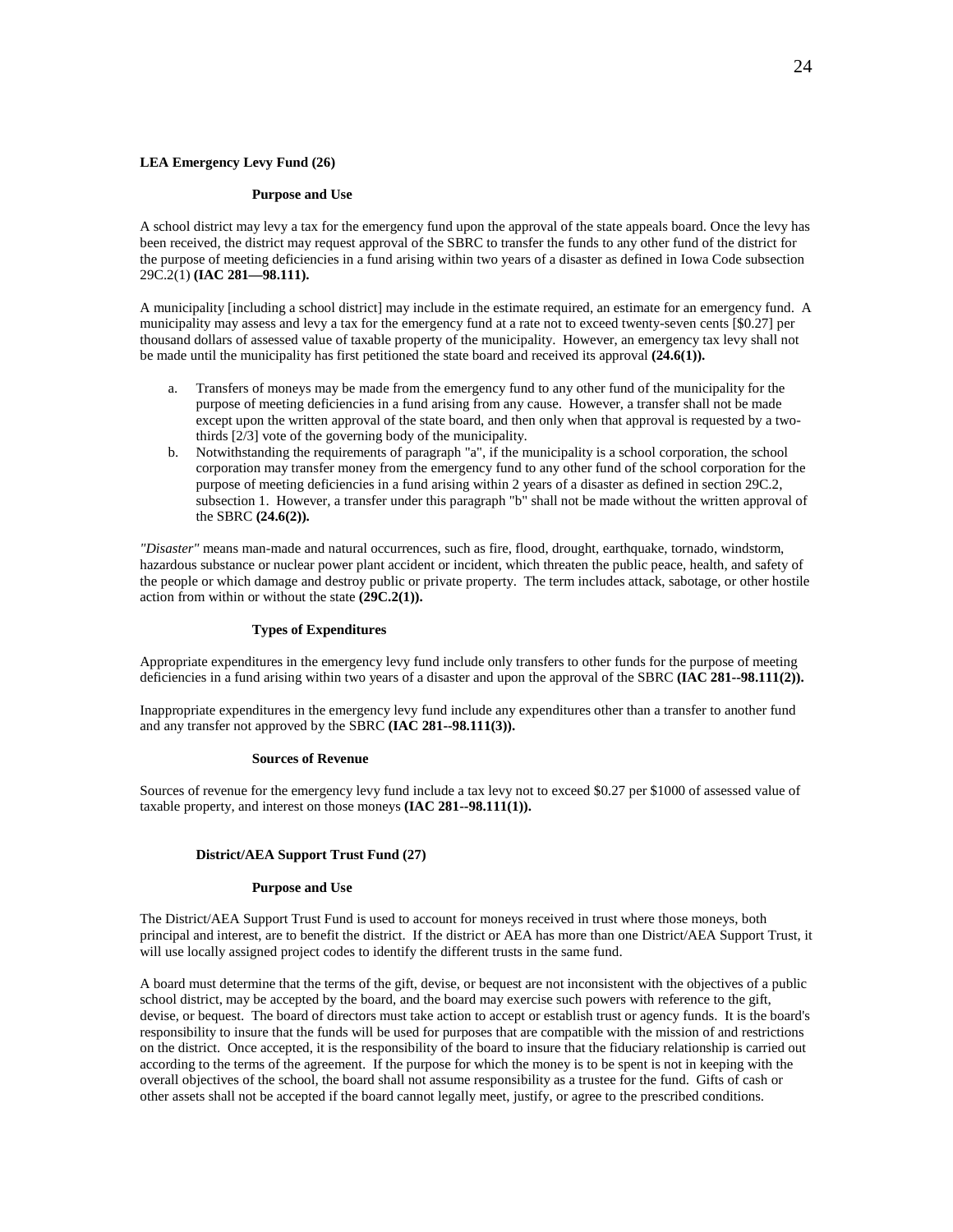Upon their acceptance, gifts and bequests of money become public funding under the stewardship of the recipient. A court would likely void any transfer of public funds to a nonprofit organization **(OAG #00-8-2(L)).**

Trust, permanent, or agency funds shall be established by any school corporation to account for gifts it receives to be used for a particular purpose or to account for money and property received and administered by the district as trustee or custodian or in the capacity of an agent. Boards may establish trust, permanent, or agency funds as necessary **(298A.13).**

School corporations are authorized to take and hold property, real and personal, by gift and bequest and to administer the property through the proper officer in pursuance of the terms of the gift or bequest. Title shall not pass unless accepted by the governing board of the corporation. Conditions attached to the gifts or bequests become binding upon the corporation upon acceptance **(565.6).**

The board of directors of a school district which receives funds through a gift, devise, or bequest shall deposit the funds in a trust fund, permanent fund, or agency fund [as appropriate under GAAP] and shall use the funds in accordance with the terms of the gift, devise, or bequest **(279.42).**

The district/AEA support trust fund is used to account for moneys received in trust where those moneys, both principal and interest, are to benefit the school district/AEA. The school district or area education agency shall not transfer its own resources to a district/AEA support trust fund. If the school district or area education agency has more than one district/AEA support trust, it will use locally assigned project codes pursuant to Uniform Financial Accounting for Iowa School Districts and Area Education Agencies to identify the different trusts in the same fund. The district/AEA support trust fund is not an irrevocable trust. The board of directors of the school district must take action to accept or establish each gift, devise, or bequest in the district support trust fund. It is the board's responsibility to ensure that the terms of the gift, devise, or bequest are compatible with the mission of and legal restrictions on the school distric/AEA. Once accepted, gifts, devises, and bequests become public funding under the stewardship of the school district/AEA. If the purpose for which the moneys are to be spent is not in keeping with the overall objectives of the school district/AEA or legal authority of the school district/AEA, the board shall not assume responsibility as the trustee **(IAC 281—98.66).**

#### **Types of Expenditure**

The characteristics of the expenditures from a District/AEA Support Trust Fund depend on the nature of the donor's conditions or the responsibilities of the trustee. All expenditures will be for the benefit of the district's programs.

Appropriate expenditures in the district/AEA support trust fund include those that are consistent with the terms of the agreement, are legal expenditures to a school district/AEA, and are for the benefit of the school district/AEA **(IAC 281—98.66(2)).**

Inappropriate expenditures in the district/AEA support trust fund include transfers to nonprofit or private organizations or any expenditure which is not consistent with the terms of the agreement, legal to a school district/AEA, or for the benefit of the school district/AEA **(IAC 281—98.66(3)).**

#### **Sources of Revenue**

Sources of revenue include donations of cash, investment instruments, property, and interest on investments held. In a District/AEA Support Trust fund, both principal and interest, are available to expend to benefit the district's programs.

Sources of revenue in the district/AEA support trust fund include donations of cash, investment instruments, property, and interest on investments held. In a district/AEA support trust fund, both principal and interest are available to benefit the school district/AEA's programs **(IAC 281—98.66(1)).**

### **Disaster Recovery Fund (28)**

#### **Purpose and Use**

The disaster recovery fund is a special revenue fund. The fund is established to account for the financial transactions related to disaster recovery that extend over more than one fiscal year, are normally accounted for in multiple other funds, and are not required to be accounted for in the emergency levy fund. Establishment of a disaster recovery fund for a qualified disaster is not required of the district or AEA but is available for the convenience of the district or AEA in accumulating financial information necessary for FEMA or similar grants.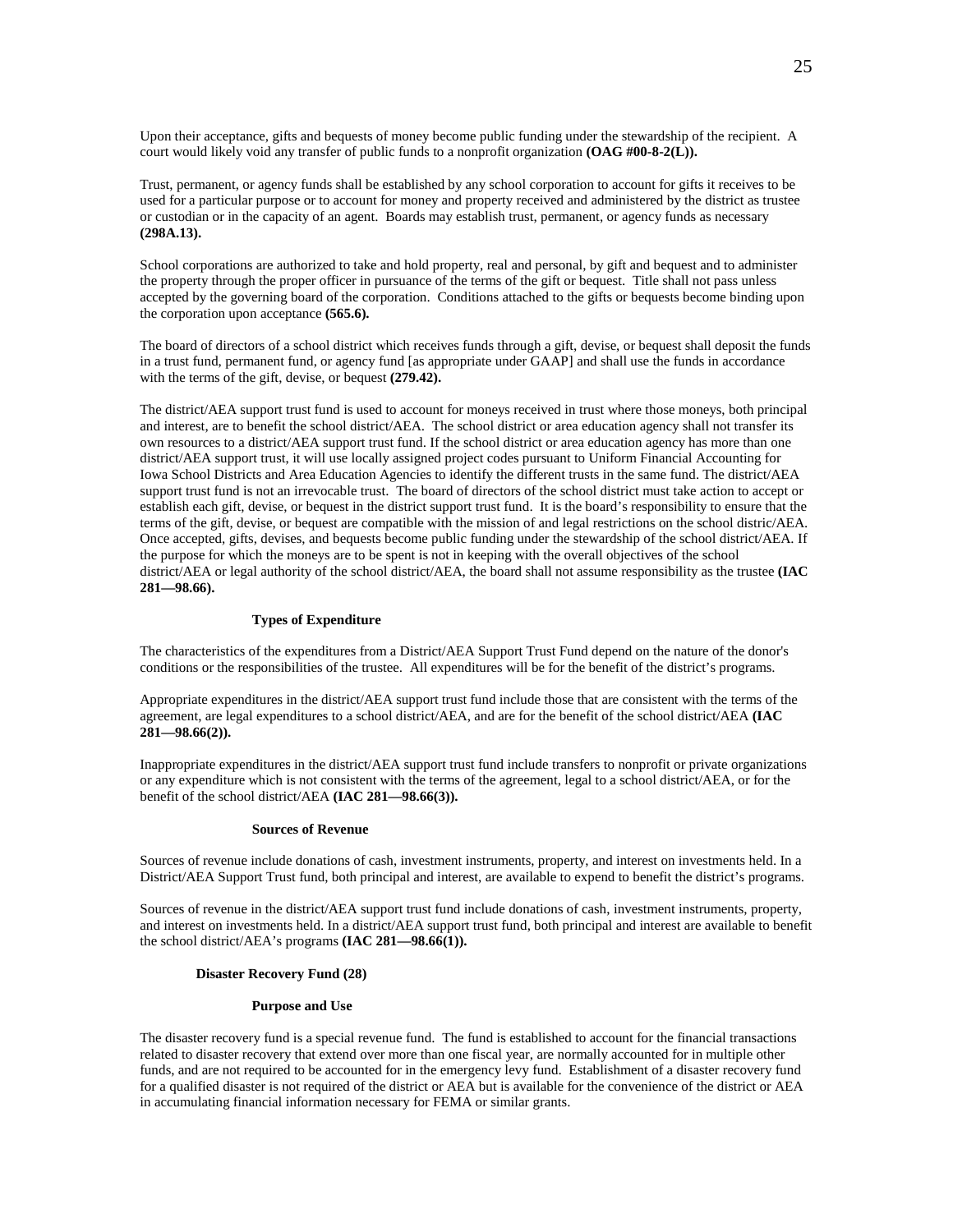*"Disaster"* means man-made and natural occurrences, such as fire, flood, drought, earthquake, tornado, windstorm, hazardous substance or nuclear power plant accident or incident, which threaten the public peace, health, and safety of the people or which damage and destroy public or private property. The term includes attack, sabotage, or other hostile action from within or without the state **(29C.2(1)).**

### **Types of Expenditures**

Expenditures include those directly related to the identified disaster.

#### **Sources of Revenue**

The source of revenue includes, but is not limited to, grants and insurance proceeds.

### **[Amana] Library Levy Fund (29)**

### **Purpose and Use**

The library levy fund is a special revenue fund. A library levy fund must be established in any school corporation which levies the tax authorized under section 298.7 **(298A.7).**

The board of directors of any school corporation in which there is no free public library may contract with any free public library for the free use of such library by the residents of such school district, and pay the library the amount agreed upon for the use of the library as provided by law. During the existence of the contract, the board shall certify annually a tax sufficient to pay the library the consideration agreed upon, not exceeding twenty cents per thousand dollars of assessed value of the taxable property of the district. During the existence of the contract, the school corporation is relieved from the requirement that the school treasurer withhold funds for library purposes. This section does not apply in townships where a contract for other library facilities is in existence **(298.7(1)).** However, if a school district which is qualified to contract for library services under subsection 1 levies a tax not to exceed twenty cents per thousand dollars of assessed valuation of the taxable property for school library purposes in the fiscal year before a reorganization involving the district, the tax levy shall remain valid for succeeding fiscal years, and shall be levied and collected against the taxable property of the former district which is part of the reorganized district for school library purposes. The contract and the tax levy may be discontinued by a petition signed by eligible electors residing in the former district **(298.7(2)).**

The Clear Creek Amana Community School District is the only district eligible to implement the library levy.

Each city within its corporate boundaries and each county within the unincorporated area of the county shall levy a tax of at least six and three-fourths cents per thousand dollars of assessed value on the taxable property or at least the monetary equivalent thereof when all or a portion of the funds are obtained from a source other than taxation, for the purposes of providing financial support to the public library which provides library services within the respective jurisdictions **(256.69).** This would include all cities and counties other than Amana.

The board of directors of a school district in which there is no free public library may contract with any free public library for the free use of such library by the residents of the school district and pay the library the amount agreed upon for the use of the library as provided by law. During the existence of the contract, the board shall certify annually a tax sufficient to pay the library the agreed-upon consideration **(IAC 281—98.63)**.

### **Types of Expenditures**

Appropriate expenditures in the library levy fund include expenditures necessary to provide a free public library **(IAC 281--98.63(2)).**

Inappropriate expenditures in the library levy fund include the following:

- *a.* Capital expenditures related to land or buildings.
- *b.* Debt service.
- *c.* Any other costs not necessary to provide a free public library **(IAC 281--98.63(3)).**

#### **Sources of Revenue**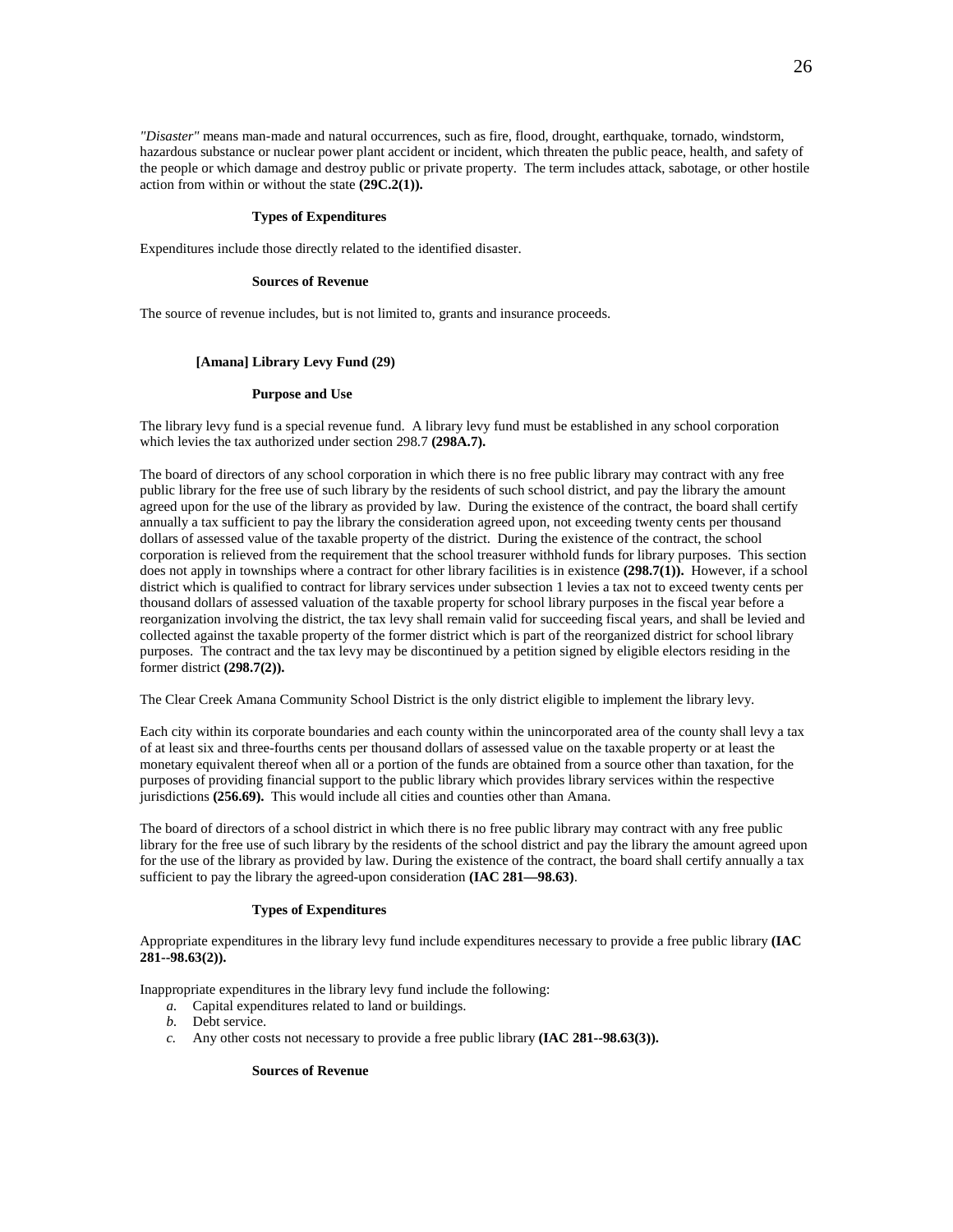Sources of revenue are derived from the tax levy authorized under section 298.7 and interest on investment of those moneys.

Sources of revenue in the library levy fund include a property tax not to exceed \$0.20 per \$1000 of assessed value of the taxable property of the district and interest on the investment of those moneys **(IAC 281--98.63(1)).**

#### **Capital Projects Funds (30-39)**

#### **Purpose and Use**

Capital projects funds are used to account for financial resources to acquire or construct major capital facilities [other than those of proprietary funds and trust funds] and to account for revenues from SAVE. Boards of directors of school districts are authorized to establish more than one capital projects fund as necessary **(IAC 281—98.69).**

**Capital Project funds 31-32** are used to account for capital projects financed with general obligation bonds. These are the bonds commonly called "bond issues" or "GO bonds."

**Capital Project fund 33** is used to account for revenues received from the SAVE. If a district has more than one county with a SAVE with different revenue purpose statements, the fund code may be supplemented by the classification Project/Reporting code.

**Capital Project fund 36** is used to account for the Physical Plant and Equipment Levy Fund.

**Capital Project funds 34-35 and 37-39** are used to account for capital projects financed with sources other than general obligation bonds or SAVE.

A capital project fund must be established in any school corporation which issues bonds or other authorized indebtedness for capital projects or which initiates a capital project, or which receives grants or other funds for capital projects. Boards are authorized to establish more than one capital project fund as necessary. Any balance remaining in a capital project fund after the capital project is completed may be retained for future capital projects in accordance with the original purpose of the bond issue or voter-approved levy; or may be transferred, by board resolution, to the debt service fund, the physical plant and equipment levy fund or other capital project fund, or other fund from which the surplus originated; or transferred to the general fund in accordance with subsection 278.1(1), paragraph "e" **(298A.9).**

All local option sales and services taxes for school infrastructure purposes imposed under chapter 423E are repealed **(423F.2(1)"a").** The distribution of moneys in the secure an advanced vision for education fund (SAVE) and the use of the moneys for infrastructure purposes or property tax relief shall be as provided in chapter 423F **(423F.2(1)"b").** It is the intent of the general assembly that the [one cent] increase in the state sales, services, and use taxes shall be used solely for purposes of providing revenues to local school districts under chapter 423F to be used solely for school infrastructure purposes or school district property tax relief **(423F.1).** The tax revenues, SAVE, and the bond proceeds shall be deposited in the SAVE capital projects fund 33.

The board of directors of a school district shall be authorized to issue negotiable, interest-bearing school bonds, without election, and utilize tax receipts derived from the sales and services tax for school infrastructure purposes and the supplemental school infrastructure amount for principal and interest repayment. Proceeds of the bonds issued pursuant to section 423E.5 shall be utilized solely for school infrastructure needs as school infrastructure is defined in section 423E.1(3), Code 2007, and section 423F.3 **(423E.5).**

A school district may anticipate its share of the revenues under section 423F.2 by issuing bonds in the manner provided in section 423E.5. However, to the extent any school district has issued bonds anticipating the proceeds of an extended local sales and services tax for school infrastructure purposes imposed by a county pursuant to former chapter 423E, Code and Code Supplement 2007, prior to July 1, 2008, the pledge of such revenues for the payment of principal and interest on such bonds shall be replaced by a pledge of its share of the revenues under section 423F.2 **(423F.4).**

### **Types of Expenditures**

Expenditures in capital project funds, unless otherwise restricted by Code, include the cost of purchasing, building, furnishing, reconstructing, repairing, improving or remodeling a schoolhouse or schoolhouses and additions thereto, gymnasium, stadium, field house, school bus garage, teachers' or superintendent's home/s, and procuring a site, or purchasing land to add to a site already owned, or procuring and improving a site for an athletic field, or improving a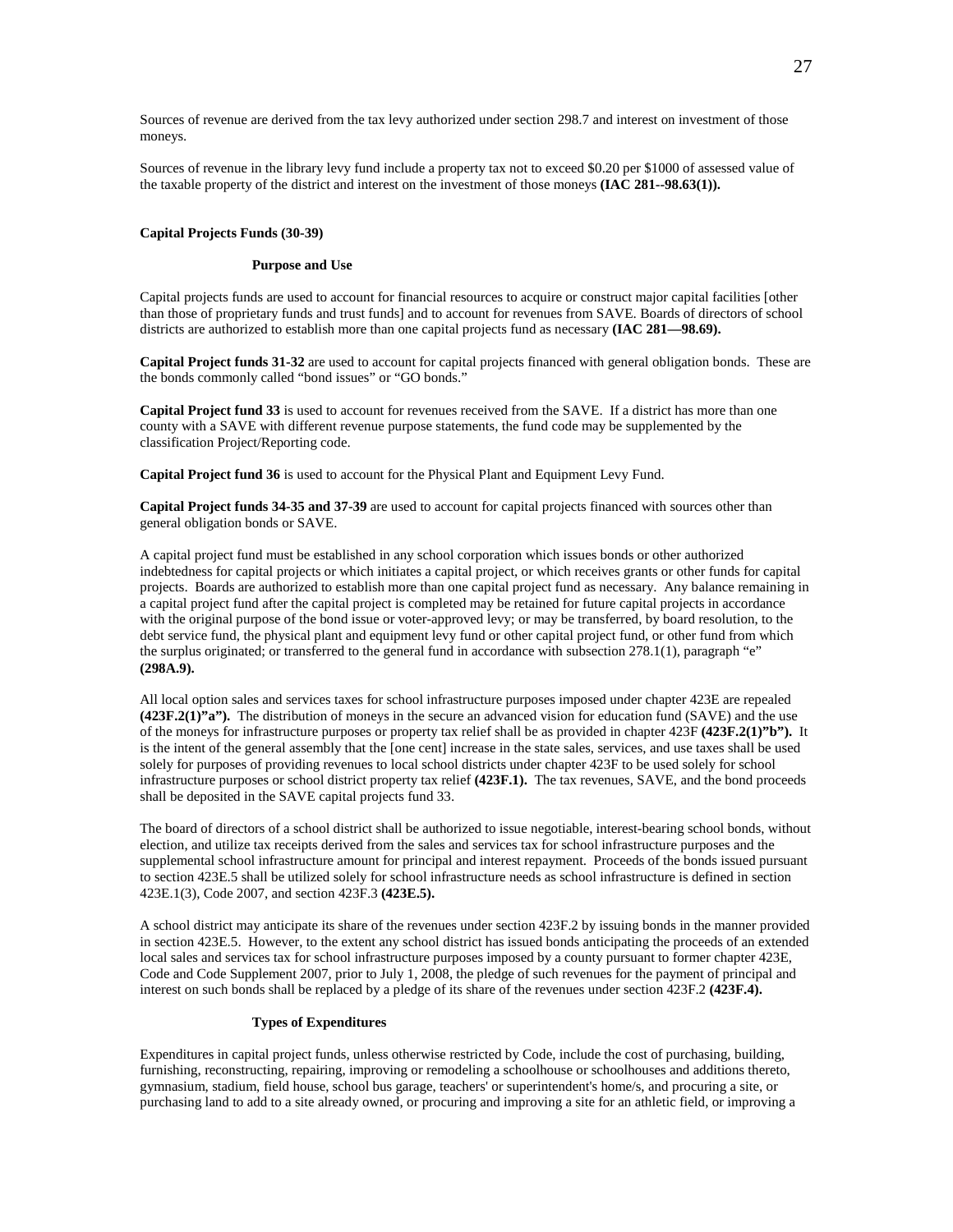site already owned for an athletic field, and for any one or more of such purposes **(296.1).** Expenditures include acquiring sites for school purposes; erecting, completing or improving buildings authorized for school purposes; or acquiring equipment for schools, sites, and buildings **(298.21).**

SAVE proceeds shall be utilized solely for school infrastructure purposes or property tax relief. It is the intent of the general assembly that the [one cent] increase in the state sales, services, and use taxes shall be used solely for purposes of providing revenues to local school districts under chapter 423F to be used solely for school infrastructure purposes or school district property tax relief **(423F.1).** School infrastructure means those activities for which a school district is authorized to contract indebtedness and issue general obligation bonds under section 296.1, except those activities related to a teacher's or superintendent's home or homes. These activities include the construction, reconstruction, repair, demolition work, purchasing, or remodeling of schoolhouses, stadiums, gyms, fieldhouses, and bus garages and the procurement of schoolhouse construction sites and the making of site improvements, and those activities for which revenues under section 298.3 (PPEL) or 300.2 (PERL) may be spent. Additionally, school infrastructure includes the payment or retirement of outstanding bonds previously issued for school infrastructure purposes as defined in this subsection, and the payment or retirement of bonds issued under section 423E.5 **(423E.1(3), 2007 Code).**

Notwithstanding 423F.3, a school district may apply SAVE receipts collected pursuant to chapter 423F for the purposes of payment of either principal or interest, or both principal and interest, on bonds, and the levy for the payment of the bonds correspondingly reduced **(76.4).** This Code section was enacted to permit SAVE to be used to pay subsequent bond issues in addition to the previous bond issues allowed by 423F.

The tax expenditure purposes expressed in the revenue purpose statement are binding upon the governing body after the revenue purpose statement is approved by the voters **(OAG #91-11-1).**

The voters can approve ballot language on uses of the revenues pertaining to one school district within the county that is different from the uses of the revenues for another school district within the county **(OAG #00-2-1).**

Chapter 423E/F on SAVE does not per se prohibit the salaries and benefits of a school district employee whose activities are solely related to the infrastructure activities outlined in section 423E.1(3), 2007 Code, from being paid with the tax proceeds received under chapter 423E/F **(OAG #00-4-4(L)).**

Appropriate expenditures in a capital projects fund, excluding SAVE, include the following:

- 1) Purchasing, constructing, furnishing, equipping, reconstructing, repairing, improving, or remodeling a schoolhouse or schoolhouses and additions thereto, gymnasium, stadium, field house, school bus garage, or teachers' or superintendents' home(s).
- 2) Procuring a site, or purchasing land to add to a site already owned, or procuring and improving a site for an athletic field, or improving a site already owned for an athletic field.
- 3) Transferring to the PPEL fund or debt service fund by board resolution any balance remaining in a capital projects fund after the capital project is completed and after return of any excess amount transferred into the capital projects fund from another fund. The voters in the district may authorize the district to transfer the remaining balance to the general fund instead of the PPEL fund or debt service fund pursuant to Iowa Code subsection 278.1(1)*"e"* **(IAC 281--98.69(2)"a")**.

Appropriate expenditures in the SAVE capital projects fund shall be expended in accordance with a valid revenue purpose statement if a valid revenue purpose statement exists, otherwise appropriate expenditures include the following in order:

- 1) Payment of principal and interest on revenue bonds issued pursuant to Iowa Code sections 423E.5 and 423F.4 for which the revenue has been pledged.
- 2) Reduction of debt service levies.
- 3) Reduction of regular and voter-approved PPEL levies.
- 4) Reduction of the PERL levy.
- 5) Reduction of any schoolhouse tax levy under Iowa Code subsection 278.1(1)*"e."*
- 6) Any authorized infrastructure purpose of the district pursuant to Iowa Code subsection 423F.3(6), which includes the following:
	- a. Payment or retirement of outstanding general obligation bonded indebtedness issued for school infrastructure purposes.
	- b. Payment or retirement of outstanding revenue bonds issued for school infrastructure purposes.
	- c. Purchasing, constructing, furnishing, equipping, reconstructing, repairing, improving, remodeling, or demolition of a schoolhouse or schoolhouses and additions thereto, gymnasium, stadium, field house, or school bus garage.
	- d. Procuring a site, or purchasing land to add to a site already owned, or procuring and improving a site for an athletic field, or improving a site already owned for an athletic field.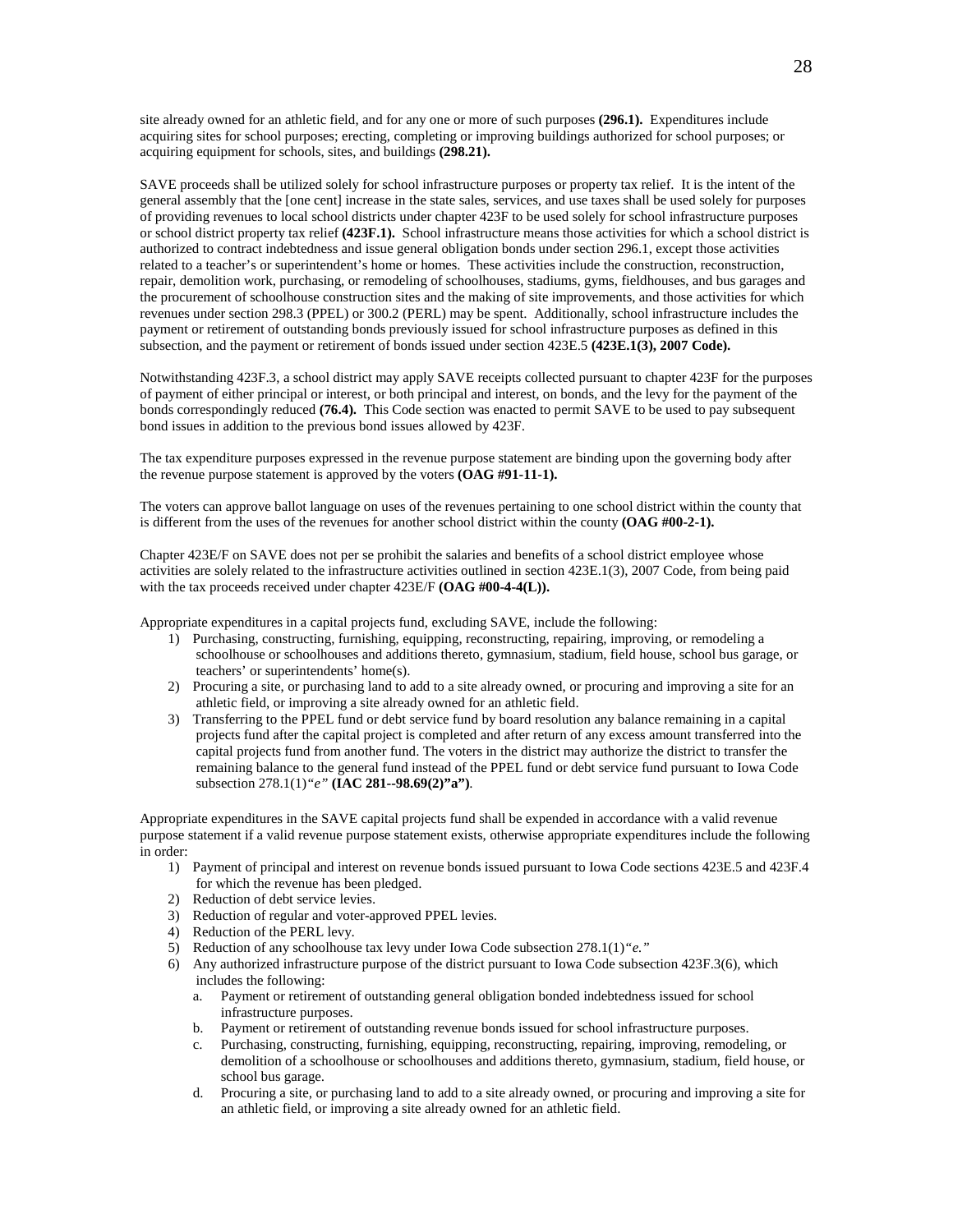- e. Expenditures listed in Iowa Code section 298.3.
- f. Expenditures listed in Iowa Code section 300.2 **(IAC 281--98.69(2)"b")**.

Inappropriate expenditures in a capital projects fund include student construction or any expenditure not expressly authorized in the Iowa Code. Additionally, expenditures from SAVE for new construction or for payments for bonds issued for new construction in any district that has a certified enrollment of fewer than 250 pupils in the district or a certified enrollment of fewer than 100 pupils in the high school without a certificate of need issued by the department of education. This restriction does not apply to payment of outstanding general obligation bonded indebtedness issued pursuant to Iowa Code section 296.1 before April 1, 2003. This restriction also does not apply to costs to repair school buildings; purchase of equipment, technology or transportation equipment authorized under Iowa Code section 298.3; or for construction necessary to comply with the federal Americans With Disabilities Act **(IAC 281--98.69(3))**.

### **Types of Transfers**

When a new district is organized the funds cannot be placed in the schoolhouse [any capital projects] fund and used for building purposes **(OAG #55-7-26).**

The electorate, by vote, may direct the school district board of directors to transfer any surplus funds in the debt service fund, PPEL fund, capital projects funds, or PERL fund to the general fund [but not the reverse] **(278.1(1)"e").**

Any governmental fund authorized to be used to construct or acquire capital facilities, must transfer those funds to a capital projects fund to be accounted for there. Any balance remaining in a capital project fund after the capital project is completed may be retained for future capital projects in accordance with the original purpose of the bond issue or voter-approved levy; or may be transferred, by board resolution, to the debt service fund, the physical plant and equipment levy fund or other capital project fund, or other fund from which the surplus originated; or transferred to the general fund in accordance with subsection 278.1(1), paragraph "e" **(298A.9).**

An AEA only has authority for capital projects which are lease-purchase agreements. In the case of an AEA, there should not be any balance remaining in a capital projects fund because none should have been transferred from the general fund until expenditures were due for payment. If there had been any balance remaining, it would be returned to the general fund immediately follow the completion of the capital project. Subsection 278.1(1), paragraph "e" does not apply to an AEA.

An AEA may hold property and execute purchase agreements within 2 years of a disaster as defined in section 29C.2, subsection 1, and lease-purchase agreements pursuant to section 273.3, subsection 7, and if the lease-purchase agreement exceeds ten [10] years or the purchase price of the property to be acquired pursuant to a purchase or leasepurchase agreement [which equals or] exceeds \$25,000, the AEA shall conduct a public hearing on the proposed purchase or lease-purchase agreement and receive approval from the AEA board of directors and the state board of education or its designee before entering into the agreement **(273.2(2)).**

The AEA board is authorized to lease, purchase, or lease-purchase, subject to the approval of the state board of education or its designee and to receive by gift and operate and maintain facilities and buildings necessary to provide authorized programs and services. However, a lease for less than ten [10] years and with an annual cost of less than \$25,000 does not require the approval of the state board. The state board shall not approve a lease, purchase, or leasepurchase until the state board is satisfied by investigation that public school corporations within the area do not have suitable facilities available. A purchase of property that is not a lease-purchase may be made only within 2 years of a disaster as defined in section 29C.2, subsection 1, and subject to the requirements of this subsection (273.3(7)).

### **Sources of Revenue**

Sources of revenue in a capital projects fund include sale of general obligation bonds, grants and donations for capital facility projects, and transfers from other funds which authorized indebtedness for capital facility projects or which initiated a capital facility project or which received grants or other funding for capital projects, and tax receipts or revenue bonds issued for the state sales and services tax for school infrastructure **(IAC281--98.69(1))**.

In the case of an AEA, transfers from the general fund to a capital projects fund are limited to payments from proceeds accounted for in the general fund when payments are due on a capital project under a lease-purchase agreement pursuant to Iowa Code subsection 273.3(7) **(IAC281--98.69(1))**. AEAs do not have bonding or taxing authority. The primary source of revenue in a capital projects fund for an AEA is a transfer from General Fund where the leasepurchase proceeds were deposited and accounted for.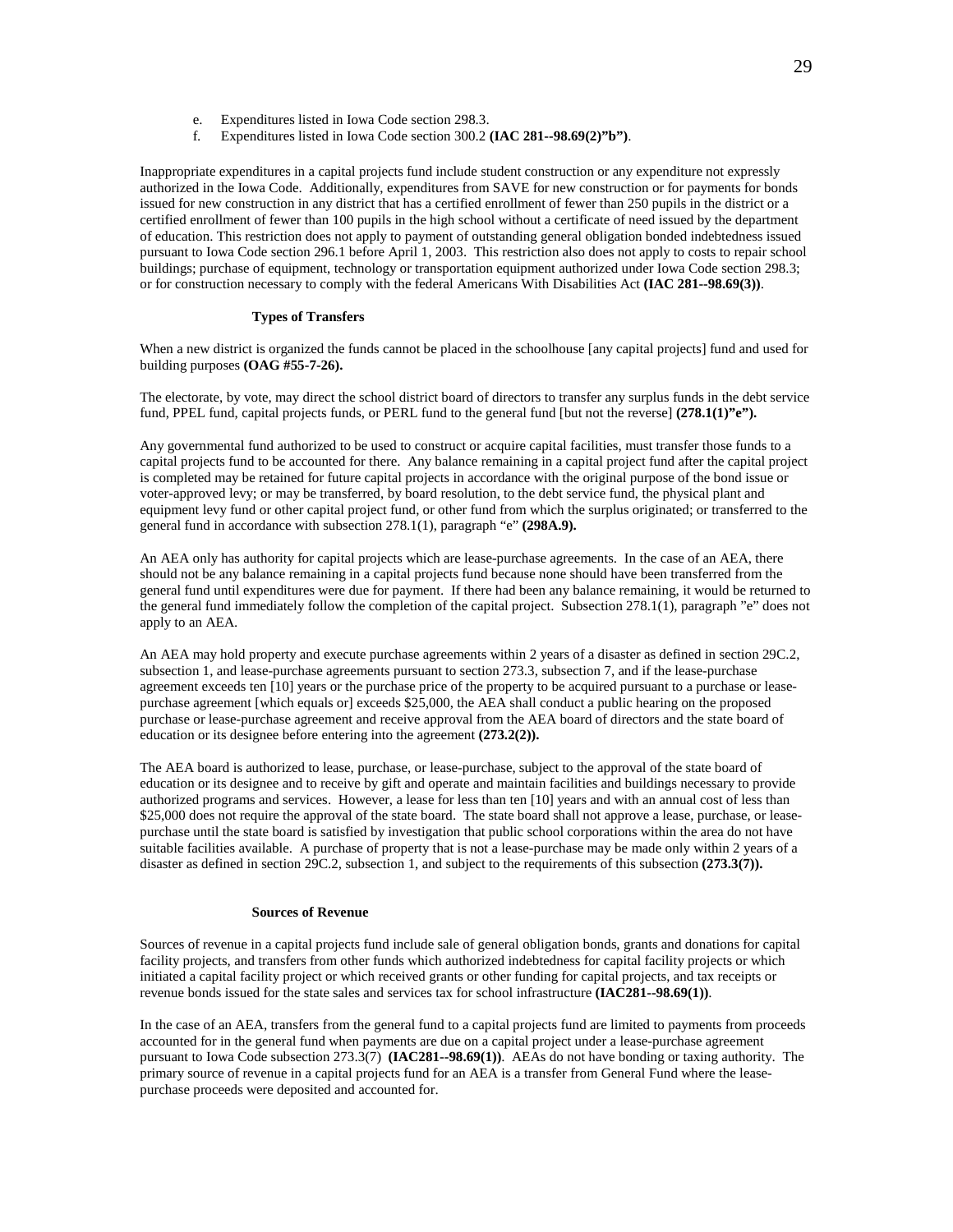### **Physical Plant and Equipment Levy (PPEL) Fund (36)**

### **Purpose and Use**

The physical plant and equipment levy fund is a capital project fund. A physical plant and equipment levy fund must be established in any school corporation which levies the tax authorized, whether regular or voter-approved, under section 298.2 **(298A.4).**

The physical plant and equipment levy (PPEL) consists of the regular PPEL of not exceeding thirty-three cents (\$0.33) per thousand dollars of assessed valuation and a voter-approved PPEL of not exceeding one dollar and thirty-four cents (\$1.34) per thousand dollars of assessed valuation, for a total of one dollar and sixty-seven cents (\$1.67) **(298.2(1)).**

The physical plant and equipment levy (PPEL) consists of the regular PPEL not to exceed \$0.33 per \$1000 of assessed valuation and a voter-approved PPEL not to exceed \$1.34 per \$1000 of assessed valuation, for a total of \$1.67. The authority to establish a PPEL fund is available to school districts but not to area education agencies **(IAC 281—98.64).**

### **Types of Expenditures**

The revenue from the regular and voter-approved physical plant and equipment levies shall be placed in the physical plant and equipment levy fund and expended only for the following purposes:

- a. The purchase and improvement of grounds.
	- 1) "Purchase of grounds" includes the legal costs relating to the property acquisition, costs of surveys of the property, costs of relocation assistance under state and federal law, and other costs incidental in the property acquisition.
	- 2) "Improvement of grounds" includes grading, landscaping, paving, seeding, and planting of shrubs and trees; constructing sidewalks, roadways, retaining walls, sewers and storm drains, and installing hydrants; surfacing and soil treatment of athletic fields and tennis courts; exterior lighting, including athletic fields and tennis courts; furnishing and installing flagpoles, gateways, fences, and underground storage tanks which are not parts of building service systems; demolition work; and special assessments against the school district for public improvements, as defined in section 384.37.
- b. The construction of schoolhouses or buildings and opening roads to schoolhouses or buildings.
- c. The purchase, lease, or lease-purchase of equipment or technology exceeding five hundred dollars (\$500) in value per purchase, lease, or lease-purchase transaction. Each transaction may include multiple equipment or technology units.
- d. The payment of debts contracted for the erection or construction of schoolhouses or buildings, not including interest on bonds.
- e. Procuring or acquisition of library facilities.
- f. Repairing, remodeling, reconstructing, improving, or expanding the schoolhouses or buildings and additions to existing schoolhouses.
	- 1) "Repairing" means restoring an existing structure or thing to its original condition, as near as may be, after decay, waste, injury, or partial destruction, but does not include maintenance.
	- 2) "Reconstructing" means rebuilding or restoring as an entity a thing which was lost or destroyed.
- g. Expenditures for energy conservation, including payments made pursuant to a guarantee furnished by a school district entering into a financing agreement for energy management improvements, limited to agreements pursuant to section 473.19, 473.20, or 473.20A. [However repayment of such agreements shall only be paid from the fund into which the proceeds were originally deposited **(279.53)**.]
- h. The rental of facilities under chapter 28E.<br>i. Purchase of transportation equipment for t
- Purchase of transportation equipment for transporting students.
- j. The purchase of buildings or lease-purchase option agreements for school buildings.
- k. Equipment purchases for recreational purposes.
- l. Payments to a municipality or other entity as required under subsection 403.19(2) [TIF].
- m. Demolition, clean up, and other costs if such costs are necessitated by, and incurred within two years of, a disaster as defined in section 29C.2, subsection 1 **(298.3(1)).**

All or a portion of the taxes for the PPEL shall be paid by the school district to the municipality if the auditor certifies to the school district by July 1 the amount of such levy that is necessary to pay the principal and interest on bonds issued by the municipality to finance an urban renewal project, which were issued before July 1, 2001. Indebtedness incurred to refund bonds issued prior to July 1, 2001, shall not be included in the certification. Such school district shall pay over the amount certified by November 1 and May 1 of the fiscal year following certification to the school district **(403.19(2)).**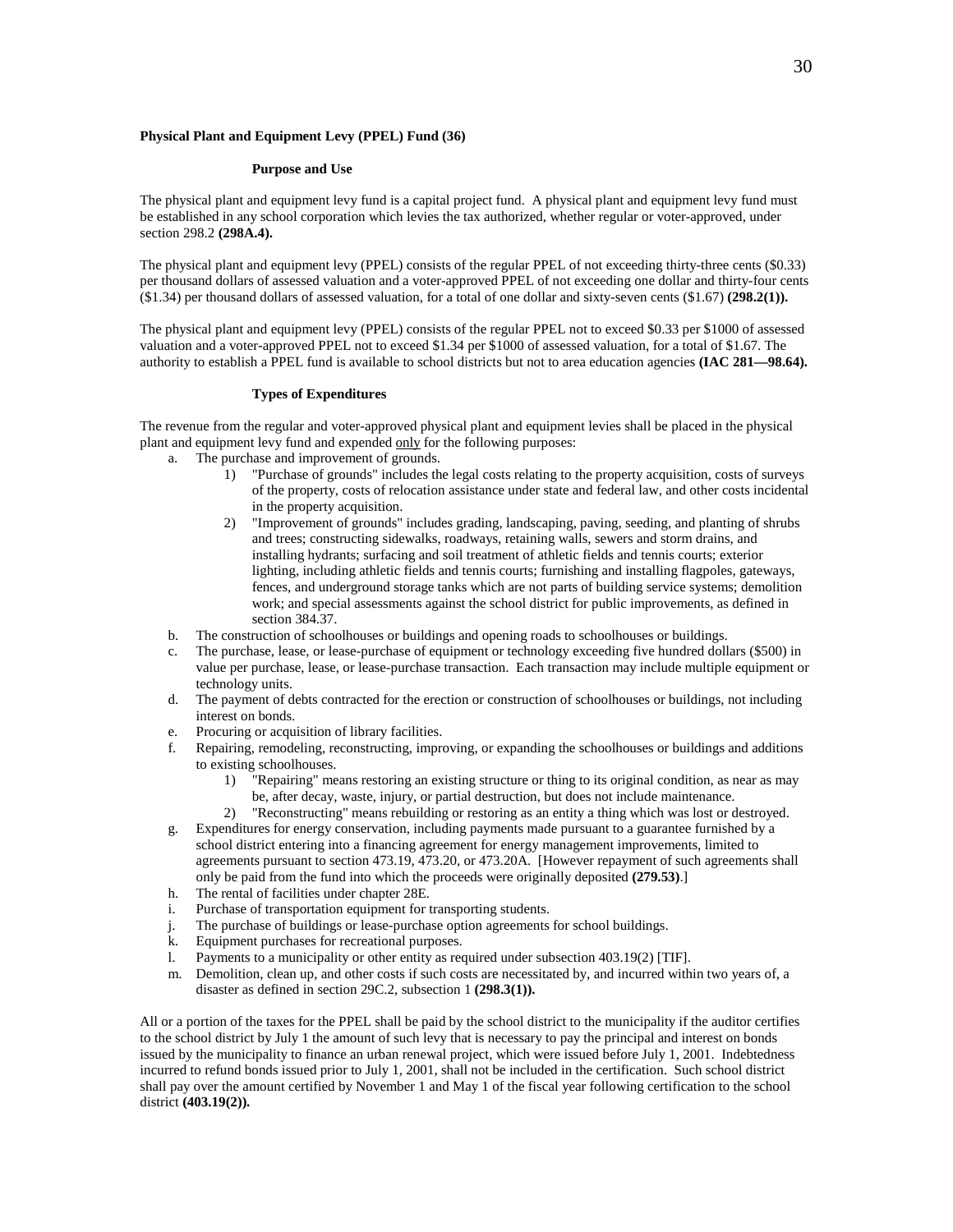Interest earned on money in the physical plant and equipment levy fund may be expended for a purpose listed in this section (298.3(2)). Unencumbered funds collected prior to July 1, 1991, from the levy previously authorized under section 297.5, Code 1991, [Site fund] may be expended for the purposes listed in this section **(298.3(3)).**

Revenue from the regular and voter-approved PPEL levies shall not be expended for school district employee salaries or travel expenses, supplies, printing costs or media services, or for any other purpose not expressly authorized in this section **(298.3(4)).**

"Single unit of equipment" refers to both equipment and furnishings and does not include bulk purchases or multiple purchases of units. The cost limitation for a single unit of equipment under paragraph "c" does not apply to equipment that becomes part of the real property itself such as furnaces, boilers, water heaters, and central air conditioning units that would be included in repairs to the building under paragraph "f."

"Public Improvement" includes the principal structures, works, component parts and accessories of any of the following:

- a. Sanitary, storm, and combined sewers.
- b. Drainage conduits, channels and levees.
- c. Street grading, paving, graveling, macadamizing, curbing, guttering, and surfacing with oil, oil and gravel or chloride.
- d. Street lighting fixtures, connections and facilities.
- e. Sewage pumping stations, and disposal and treatment plants.
- f. Underground gas, water, heating, sewer and electrical connections located in streets for private property.
- g. Sidewalks and pedestrian underpasses or overpasses.
- h. Drives and driveway approaches located within the public right-of-way.
- i. Waterworks, water mains and extensions.
- j. Plazas, arcades and malls.
- k. Parking facilities.
- l. Removal of diseased or dead trees from any public place, publicly owned right-of-way or private property.
- m. Traffic-control devices, fixtures, connections, and facilities **(384.37(19)).**

The board of directors of a local school district for which a voter-approved PPEL has been voted may enter into a rental or lease arrangement, consistent with the purposes for which the voter-approved PPEL has been voted, for a period not exceeding ten (10) years and not exceeding the period for which the voter-approved PPEL has been authorized by the voters **(279.26).**

The board may, with approval of sixty percent [60%] of the voters voting in an election in the school district, make extended time contracts not to exceed twenty [20] years in duration for rental of buildings to supplement existing schoolhouse facilities; and where it is deemed advisable for buildings to be constructed or placed on real estate owned by the school district, these contracts may include lease-purchase option agreements, the amounts to be paid out of the PPEL fund **(278.1(2)"a").**

The board of directors may pay the actual cost of an asbestos project and repayment of a federal asbestos loan program from the general fund or from the PPEL fund. The loan must be repaid over a 3-year period. Cost of an asbestos project includes the costs of inspection and re-inspection, sampling, analysis, assessment, response actions, operations and maintenance, training, periodic surveillance, developing of management plans and recordkeeping requirements relating to the presence of asbestos in school buildings of the district and its removal or encapsulation **(279.52).** The board of directors shall expend the amount of the principal and interest due each year to maturity from the same fund into which the loan proceeds were deposited **(279.53, IAC 281—98.60).**

The local school board may purchase buses from funds available (on-hand) in the PPEL fund, or enter into contracts to pay for such buses over a 5-year period as follows: ¼ of the cost when the bus is delivered to the district and the balance in equal annual installments, plus simple interest due. The interest rate shall be the lowest rate available and shall not exceed the rate in effect under Iowa Code section 74A.2. The bus shall serve as security for balance due **(285.10(7).**

School districts may enter into financing arrangements with the authority or its duly authorized agents or representatives obligating the school district to make payments on the energy loans beyond the current budget year of the school district. Chapter 75 shall not be applicable. School district shall repay the loans from their debt service funds [from money transferred there from PPEL fund] **(473.20).** Principal and interest shall be transferred when due from the fund where the original proceeds were recorded as revenues to the debt service fund. The payment of principal and interest is made each year from the debt service fund using money transferred to the debt service fund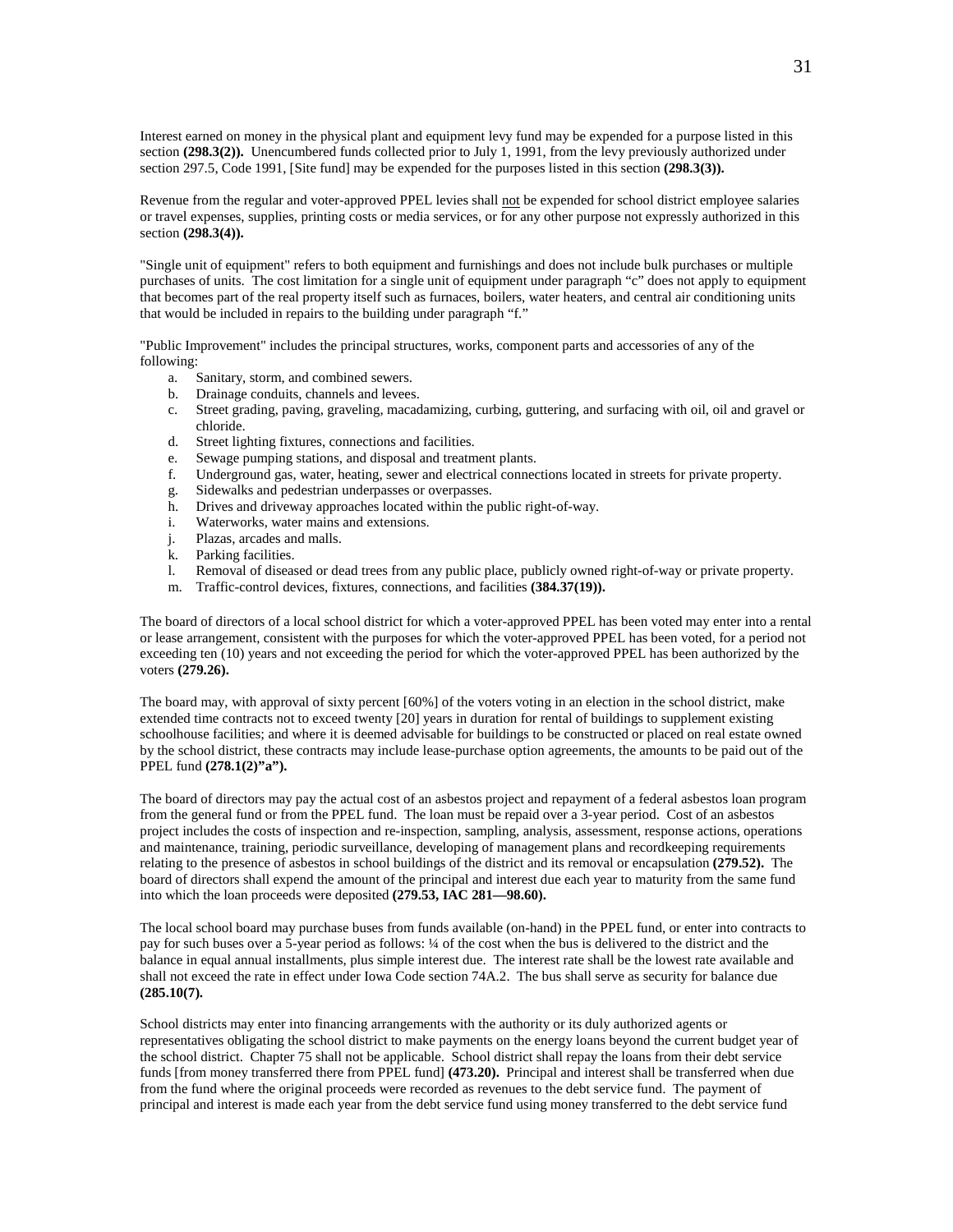from the originating fund. Money in the debt service fund from other sources may not be used to repay the debt. The board of directors shall expend the amount of the principal and interest due each year to maturity from the same fund into which the loan proceeds were deposited **(279.53, IAC 281—98.60).**

School districts may purchase, erect, or otherwise acquire a building for use as a school meal facility, and equip a building for that use, and pay for the acquisition or equipping from funds available in the PPEL fund, subject to the terms of section 298.2 **(283A.9).**

Moneys received from the condemnation, sale, or other disposition for public purposes of schoolhouses, school sites, or both schoolhouses and school sites, shall be deposited in the PPEL fund and may without a vote of the electorate be used for purposes authorized under section 298.3 [PPEL] as ordered by the board of directors of the school district **(279.41).**

If and to whatever extent the voter-approved PPEL tax that is levied in any year in excess of the amount of principal and interest falling due in that year under a loan agreement, the first available proceeds, to an amount sufficient to meet maturing installments of principal and interest under the loan agreement, shall be paid into the debt service fund for the loan before the taxes are otherwise made available for other school purposes, and the amount required to be annually set aside to pay principal of and interest on the money borrowed under the loan agreement constitutes a first charge upon the proceeds of the voter-approved PPEL, which tax shall be pledged to pay the loan and the interest on the loan **(297.36).**

No school attendance center fence shall be constructed of barbed wire, nor shall any barbed wire fence be placed within ten [10] feet of any school attendance center (**297.14; 1912 Op. Att'y Gen. 738 (#12-4-20)).**

Appropriate expenditures in the PPEL fund include the following:

*a.* Purchase of grounds including the legal costs relating to the property acquisition, costs of surveys of the property, costs of relocation assistance under state and federal law, and other costs incidental in the property acquisition.

*b.* Improvement of grounds including grading, landscaping, paving, seeding, and planting of shrubs and trees; constructing sidewalks, roadways, retaining walls, sewers and storm drains, and installing hydrants; surfacing and soil treatment of athletic fields and tennis courts; exterior lighting, including athletic fields and tennis courts; furnishing and installing flagpoles, gateways, fences, and underground storage tanks which are not parts of building service systems; demolition work; and special assessments against the school district for public improvements.

- *c.* Construction of schoolhouses or buildings.
- *d.* Construction of roads to schoolhouses or buildings.

*e.* Purchasing, leasing, or lease-purchasing equipment or technology exceeding \$500 in value per purchase, lease, or lease-purchase transaction.

(1) "Equipment" means both equipment and furnishings. The cost limitation for equipment does not apply to recreational equipment pursuant to paragraph 98.64(2)*"n"* or equipment that becomes an integral part of real property such as furnaces, boilers, water heaters, and central air-conditioning units that are included in repairs to a building pursuant to paragraph 98.64(2)*"h."*

(2) "Transaction" means a business deal or agreement between a school district and a provider of goods or services. Technology may be bundled for purposes of exceeding \$500 per transaction.

*f.* Transferring to debt service for payments, when due, of debts contracted for the erection or construction of schoolhouses or buildings, not including interest on bonds.

*g.* Procuring or acquisition of library facilities.

*h.* Repairing, remodeling, reconstructing, improving, or expanding the schoolhouses or buildings and the additions to existing schoolhouses. "Repairing" means restoring an existing structure or thing to its original condition, as near as may be, after decay, waste, injury, or partial destruction, but does not include maintenance. "Reconstructing" means rebuilding or restoring as an entity a thing which was lost or destroyed. "Maintenance" means to cause to remain in a state of good repair or to keep equipment in effective working condition and ready for daily use. Maintenance includes cleaning, upkeep, inspecting for needed maintenance, preserving the existing state or condition, preventing a decline in the existing state or condition, and replacing parts, unless otherwise a repair.

*i.* Energy conservation projects.

*j.* Transferring interest and principal to the debt service fund when due for loans to purchase equipment authorized under Iowa Code section 279.48, for loans in anticipation of the collection of the voter-approved property under Iowa Code section 297.36, and loans to be used for energy conservation measures under Iowa Code section 473.20, in the case of a school district, when the original proceeds were accounted for in the PPEL fund.

- *k.* The rental of facilities under Iowa Code chapter 28E.
- *l.* Purchase of transportation equipment for transporting students.
- *m.* Purchase of buildings or lease-purchase option agreements for school buildings.
- *n.* Purchase of equipment for recreational purposes.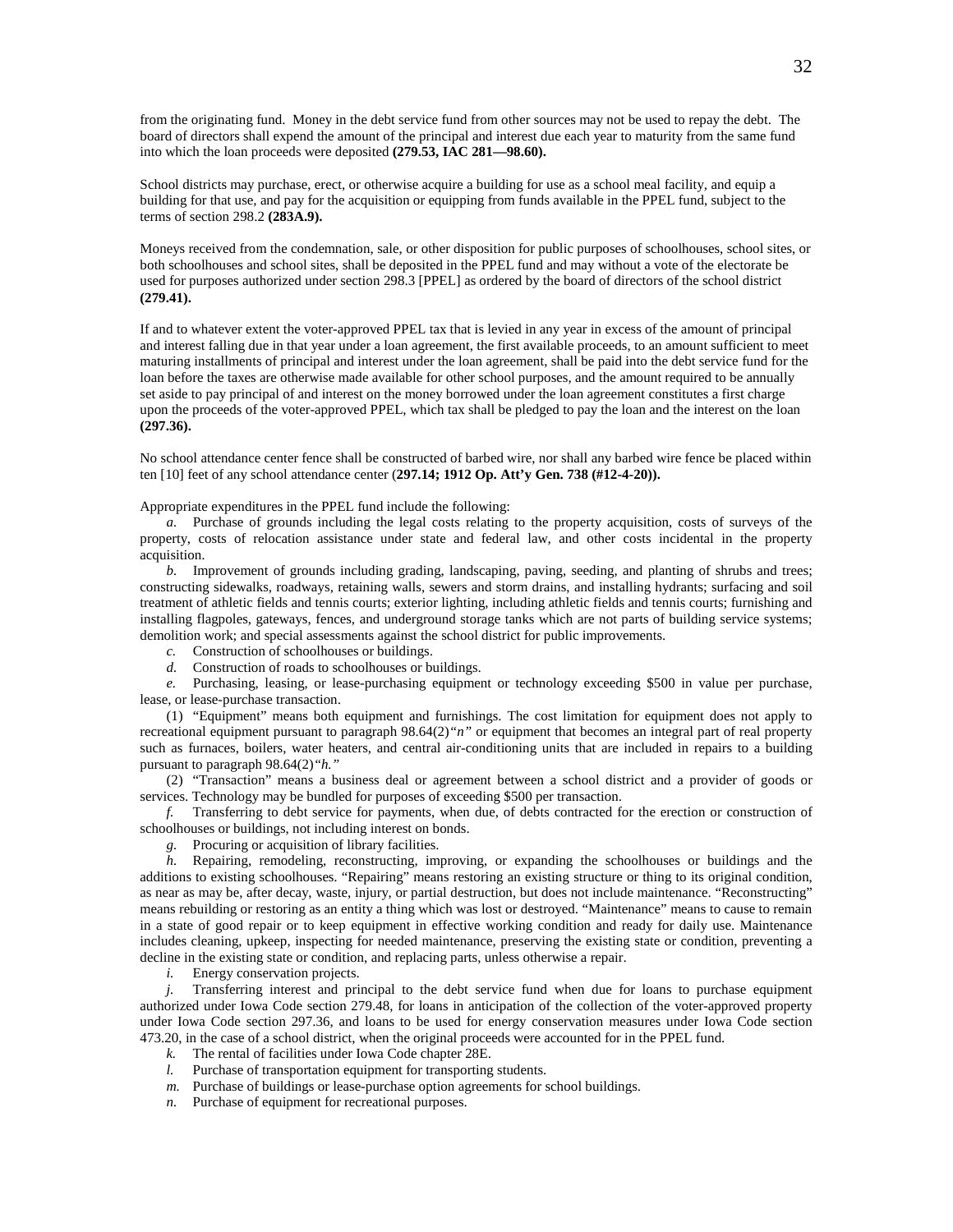*o.* Payments to a municipality or other entity as required under Iowa Code section 403.19, subsection 2.

*p.* Asbestos projects including costs of inspection and reinspection, sampling, analysis, assessment, response actions, operations and maintenance, training, periodic surveillance, development of management plans and recordkeeping requirements relating to the presence of asbestos in school buildings of the district and its removal or encapsulation.

*q.* Purchase, erect, or acquire a building for use as a school meal facility, and equip a building for that use. **(IAC 281- -98.64(2)).**

Inappropriate expenditures in the PPEL fund include the following:

- a. Student construction.
- b. Salaries and benefits.
- c. Travel.
- d. Supplies.
- e. Facility, vehicle, or equipment maintenance.
- f. Printing costs or media services.
- g. Any other purpose not expressly authorized in the Iowa Code **(IAC 281--98.64(3)).**

1. Technology, as the term is used in section 298.3(1)(c) includes all of the components listed on page 88 herein as (a) through (q) except for the following, both of which are likely to be expenditures not associated with the initial acquisition of the laptop computers associated with the 1:1 initiative:

• Software that is educational or instructional software

• Professional development of staff that does not train staff in the operation of the computers.

2. Because the response to the first question includes all of the expenditures associated with the initial acquisition of technology, "bundling" is allowable to the extent that all expenditures are within the meaning of technology as discussed in this declaratory order, are allowable from a single fund, and provide sufficient information to account for the expenditures properly. If items are more appropriately expended from another fund, they must be accounted for in that other fund. For purposes of this order, "bundling" is a collection of items from a single vendor related to a specific purchase.

3. The extent to which a district must have detailed invoices that segregate allowable costs from PPEL vs. allowable costs from the General Fund parallels our response to the second question. Nothing about this declaratory order relieves a school district of its obligation to account for all items appropriately and in more contexts than just the fund from which the expenditure was appropriate.

4. When disposing of the laptops, a school district must comply with Iowa Code section 297.22(1)(d).

This declaratory order has the same status and binding effect as a final order issued in a contested case proceeding **(DE Dec. Ord. 26 87).**

**Note:** *Declaratory Order 26 87 was were developed based on a Code section that has since been struck and replaced. Some answers and some portions may no longer be correct based on the new language in the Iowa Code and Iowa Administrative Code regarding technology.*

Curren[t Department Guidance](https://educateiowa.gov/pk-12/school-facilities/funding/physical-plant-and-equipment-levy-ppel) to questions it has received are available on the Department's website.

#### **Sources of Revenue**

Sources of revenue in the PPEL fund include a property tax, income surtax, and interest on the investment of those moneys, and proceeds from loan agreements in anticipation of the collection of the voter-approved property. Proceeds from the condemnation, sale or disposition of real property are revenue to the PPEL fund. Proceeds from loans for equipment pursuant to Iowa Code section 279.48, federal loans for asbestos projects pursuant to Iowa Code section 279.52, or loans for energy conservation projects pursuant to Iowa Code section 473.20 may be accounted for in the PPEL fund. If the school board intends to enter into a rental, lease, or loan agreement, only a property tax shall be levied for those purposes **(IAC 281--98.64(1)).**

The revenue from the regular and voter-approved PPEL levies shall be placed in the PPEL fund **(298.3).** The PPEL/VPPEL levy shall not exceed \$1.67 per thousand dollars of assessed valuation. The regular PPEL shall not exceed 33 cents per thousand dollars of assessed valuation in the district and the voter-approved PPEL shall not exceed \$1.34 per thousand dollars of assessed valuation in the district **(298.2(1).** Other sources include interest earned on money in the PPEL Fund **(298.3).**

The voter-approved PPEL may consist of a combination of a PPEL property tax levy and a PPEL income surtax **(298.2(1)).** VPPEL shall be funded either by a PPEL property tax, or by a combination of a PPEL property tax and PPEL income surtax [but not entirely from a PPEL income surtax]. However, if the board intends to enter into a rental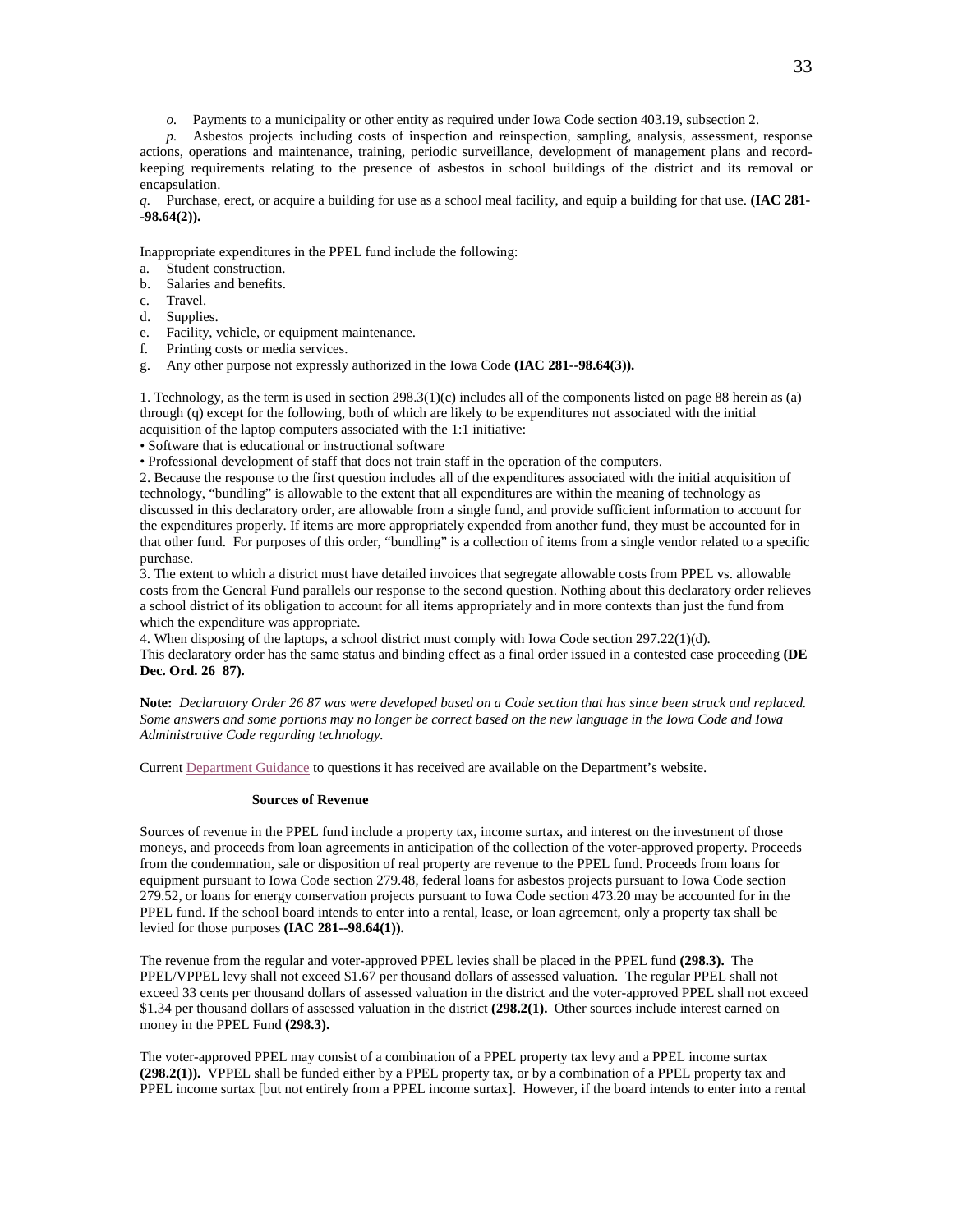or lease arrangement under section 279.26, or intends to enter into a loan agreement under section 297.36, only a property tax shall be levied for those purposes **(298.2(4)).**

In order to make immediately available proceeds of the voter-approved PPEL which has been approved by the voters as provided in section 298.2, the board of directors may, with or without notice, borrow money and enter into loan agreements in anticipation of the collection of the tax with a bank, investment banker, trust company, insurance company, or insurance group. The proceeds of a loan must be deposited in the PPEL fund. Payments from this fund must be for purposes authorized for the voter-approved PPEL. The fact that a school corporation may have previously borrowed money and entered into loan agreements under authority of section 297.36 does not prevent the school corporation from borrowing additional money and entering into further loan agreements if the aggregate of the amount payable under all of the loan agreements does not exceed the proceeds of the voter-approved PPEL **(297.36).**

Proceeds from the sale or disposition [but not the rental or lease] of real property shall be placed in the PPEL fund **(297.22(1)).** Moneys received from the condemnation, sale, or other disposition for public purposes of schoolhouses, school sites, or both schoolhouses and school sites, shall be deposited in the PPEL fund and may without a vote of the electorate be used for purposes authorized under section 298.3, as ordered by the board of directors of the school district **(279.41).**

### **Debt Service Fund (40)**

### **Purpose and Use**

A debt service fund is used to account for the accumulation of resources for, and the payment of, general long-term debt principal and interest. A school district or AEA shall have only one debt service fund **(IAC--281—98.68).**

A debt service fund must be established in any school corporation which issues bonds or other authorized indebtedness. The debt service fund shall be used to pay interest as it becomes due and the amount necessary to pay the principal when due on bonds or other authorized indebtedness issued by the district, and to make payments required under a loan, lease-purchase agreement, or other evidence of indebtedness authorized by Code. Moneys available to service this debt and received from other sources shall be transferred to the debt service fund and the payment of the debt shall be made from this fund. Funds remaining in the debt service fund after payment of all outstanding debt in accordance with the original purpose of the indebtedness may be transferred by board resolution to the physical plant and equipment levy fund, or transferred to the general fund in accordance with subsection 278.1(1), paragraph "e" **(298A.10).**

In the case of an AEA, there should not be any balance remaining in a debt service fund because none should have been transferred from the general fund until principal and interest payments were due for payment. If there had been any balance remaining, it would be returned to the general fund immediately following each payment of principal and interest in the fiscal year. Subsection 278.1(1), paragraph "e" does not apply to an AEA.

The board of directors shall expend the amount of the principal and interest due each year to maturity from the same fund into which the loan [or lease-purchase] proceeds were deposited **(279.53).** These amounts are transferred from the fund into which the loan or lease-purchase proceeds were deposited to the debt service fund when payment is due on the debt. This does not apply to bonded indebtedness. An AEA will deposit all long-term debt proceeds into the general fund and repay all long-term debt obligations from general fund resources that have been transferred to the debt service fund.

School boards shall not incur original indebtedness by the issuance of bonds until authorized by the voters of the school corporation **(274.2).**

Bonds shall mature within a period not exceeding twenty [20] years from date of issue, shall bear interest at a rate or rates not exceeding that permitted by chapter 74A, and shall be of such form as the board of directors shall by resolution provide, but the aggregate indebtedness of any school district shall not exceed five percent [5%] of the actual value of the taxable property within the district, as ascertained by the last preceding state and county tax lists **(296.1).**

The debt service fund contains only the current portion of the bonding program. Current assets include cash and temporary investments. Current liabilities include bonds due but unpaid and other unpaid debt service obligations. Amounts representing future bond maturities are shown in the governmental long-term liabilities/debt summary account.

### **Types of Expenditures**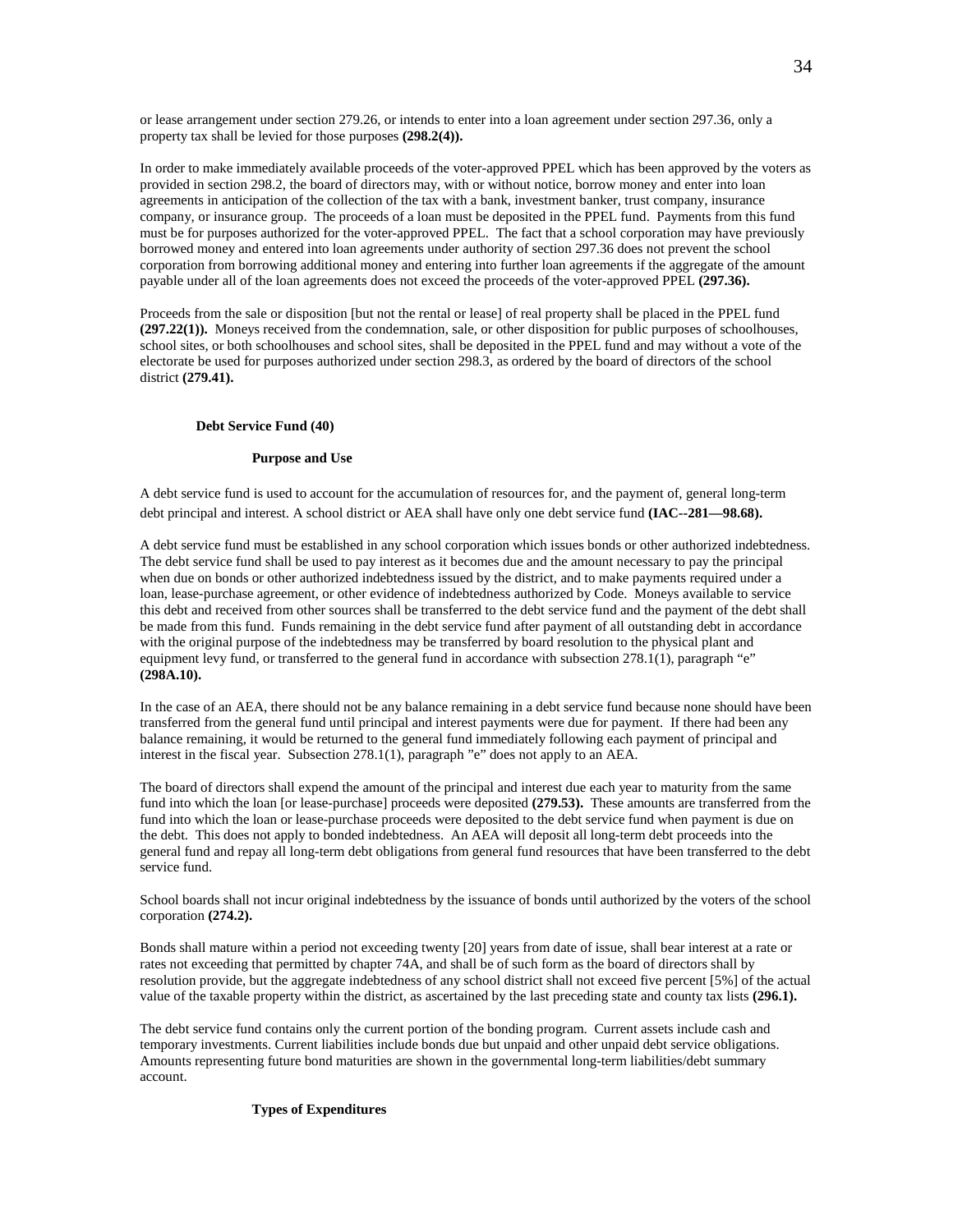Expenditures from the debt service fund include the payment of principal and interest of the lawful bonded indebtedness maturing in the current year. An issuer of public bonds or obligations may provided for the payment of the costs of registration of its public bonds or obligations by the levy of additional taxes for the payment from the fund for the payment of the principal and interest of general obligation [GO] bonds or from any revenue source from which the principal and interest of the public bonds or obligations are payable **(76.10(6)).** The school board may pay in addition to the amount required to pay interest due on lawful bonded indebtedness such amount as it may deem necessary to apply on the principal **(298.18).** Expenditures also include the principal and interest payment on other indebtedness from resources transferred for that purpose from other funds.

Appropriate expenditures in the debt service fund include the following:

- a. Payment of principal and interest of the lawful bonded indebtedness maturing in the current year as it becomes due. In determining how much is necessary to service bonds that mature in the current year, the board of directors shall consider the amount of earnings from temporary investments of debt service funds and beginning cash balances.
- b. Payment of costs of registration of public bonds or obligations.
- c. Payment of additional amounts as the board deems necessary to apply on the principal.
- d. Payment of principal and interest when due that are required under a loan agreement, lease-purchase agreement, or other evidence of indebtedness authorized by the Iowa Code other than bonded indebtedness paid from resources transferred for that purpose to the debt service fund from other funds.
- *e.* Payment of transfers to the PPEL fund by board resolution when funds remain in the debt service fund after payment of the entire balance of outstanding debt in accordance with the original purpose of the bonded indebtedness and after return of any excess amount transferred into the debt service fund from another fund or other indebtedness. The voters in the district may authorize the district to transfer the remaining balance to the general fund instead of the PPEL fund pursuant to Iowa Code subsection 278.1(1), paragraph *"e"* **(IAC 281--98.68(2)).**

Inappropriate expenditures in the debt service fund include payment of debt issued by one fund from resources transferred from a different fund unless expressly authorized by the Iowa Code and any other expenditure not listed in subrule 98.68(2) **(IAC 281--98.68(3)).**

### **Types of Transfers**

The electorate, by vote, may direct the school board of directors to transfer any surplus funds in the debt service fund, PPEL fund, capital projects funds, or PERL fund to the general fund [but not the reverse] **(278.1(1)"e").** This does not apply to an AEA.

Any governmental fund authorized to incur long-term indebtedness and to make payments required under that loan, lease-purchase agreement, or other evidence of indebtedness authorized by Code, must transfer the amount of money necessary to pay principal and interest when due to the debt service fund to be accounted for there. Any balance remaining in the debt service fund after payment of all outstanding debt in accordance with the original purpose of the indebtedness may be transferred, by board resolution, to the physical plant and equipment levy fund; or transferred to the general fund in accordance with subsection 278.1(1), paragraph "e" **(298A.10).**

In the case of an AEA, there should not be any balance remaining in a debt service fund because none should have been transferred from the general fund until principal and interest were due for payment. If there had been any balance remaining, it would be returned to the general fund immediately following each payment of principal and interest in the fiscal year. Subsection 278.1(1), paragraph "e" does not apply to an AEA.

#### **Sources of Revenue**

Revenues include the levy on taxable property necessary to service the current year's bonds maturing and include earnings from temporary investments of debt service funds. The levy authorization is established by the voters under the provisions of 298.21. In determining how much is necessary to service the current year's bonds maturing, the board of directors shall consider the amount of earnings from temporary investments of debt service funds and consider beginning fund balance. The amount estimated and certified to apply on principal and interest for any one year shall not exceed two dollars and seventy cents [\$2.70] per thousand dollars of the assessed valuation of taxable property except as follows. The amount estimated and certified may exceed two dollars and seventy cents [\$2.70] by the amount approved by the voters of the district, but not exceeding four dollars and five cents [\$4.05] per thousand of the assessed valuation of the taxable property within the school corporation, provided that the registered voters have first approved such increased amount at an election **(298.18).**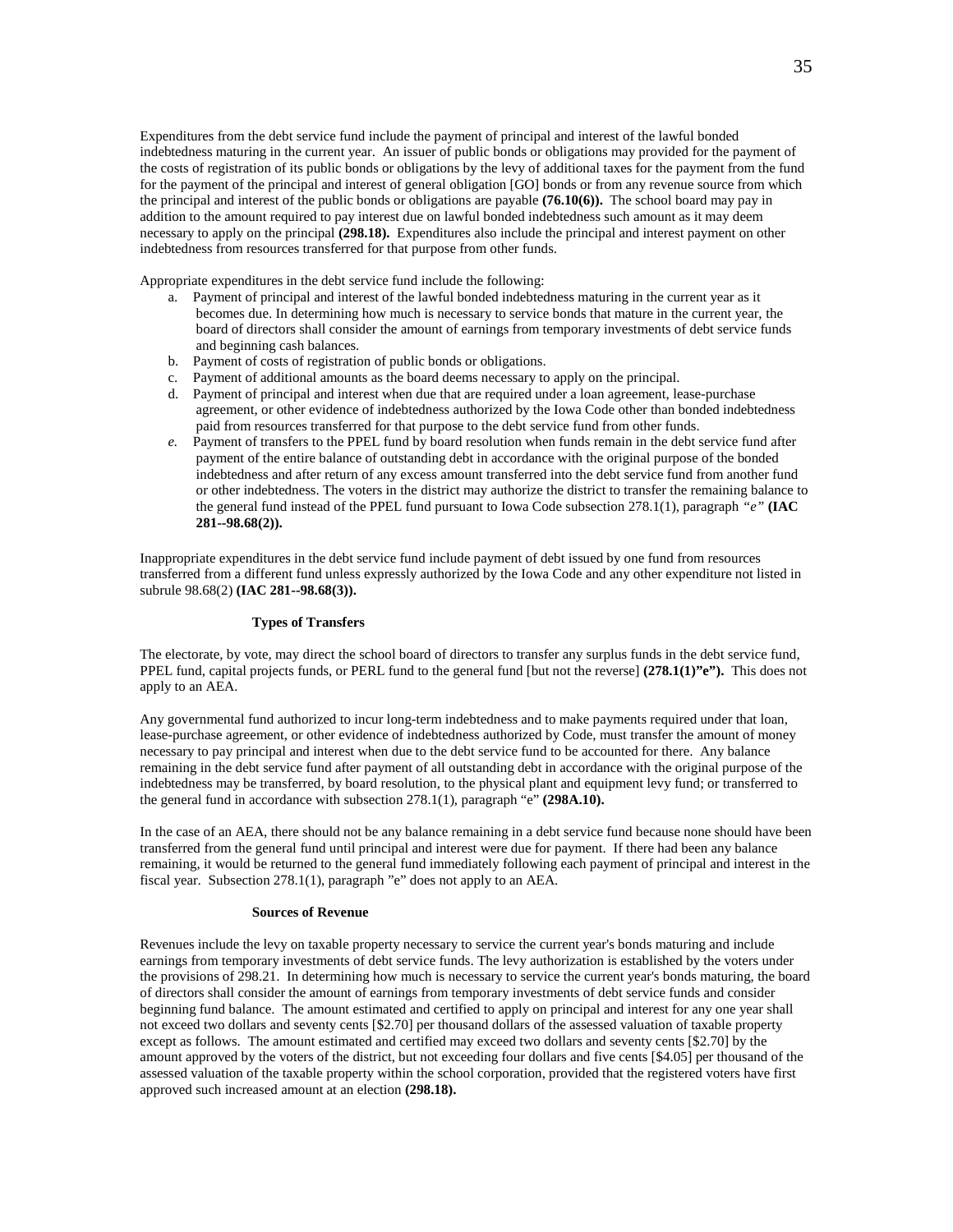Revenues also include transfers from other funds for principal and interest due on authorized indebtedness authorized by Code in those funds **(298A.10).** The board of directors shall expend the amount of the principal and interest due each year to maturity from the same fund into which the loan [or lease-purchase] proceeds were deposited (279.53). These amounts are transferred from the fund into which the loan or lease-purchase proceeds were deposited to the debt service fund when payment is due on the debt. This does not apply to bonded indebtedness. An AEA will deposit all long-term debt proceeds into the general fund and repay all long-term debt obligations from general fund resources that have been transferred to the debt service fund.

The primary source of revenue in the debt service fund for an AEA is a transfer from General Fund when principal and interest is due on a lease-purchase of a capital project.

Sources of revenue in the debt service fund include the levy on taxable property authorized by the voters pursuant to Iowa Code section 298.21 and necessary to service bonds that mature in the current year, transfers from other funds for payments of interest and principal when due that are required under a loan, lease-purchase agreement, or other evidence of indebtedness authorized by the Iowa Code, and earnings from temporary investment of moneys in the debt service fund **(IAC 281--98.68(1)).**

#### **Permanent Funds (50-59)**

#### **Purpose and Use**

Permanent funds are used to account for resources received that are legally restricted to the extent that only earnings, and not principal, may be used for purposes that support the school district's programs. The school district or area education agency shall not transfer its own resources to a permanent fund. The board of directors of the school district must take action to accept or establish each gift, devise, or bequest in permanent funds. It is the board's responsibility to ensure that the terms of the gift, devise, or bequest are compatible with the mission of and legal restrictions on the school district. Once accepted, gifts, devises, and bequests become public funding under the stewardship of the school district. If the purpose for which the moneys are to be spent is not in keeping with the overall objectives of the school district or AEA or legal authority of the school district or AEA, the board shall not assume responsibility of the moneys **(IAC 281—98.67(2))**.

A board must determine that the terms of the gift, devise, or bequest are not inconsistent with the objectives of a public school district/AEA, may be accepted by the board, and the board may exercise such powers with reference to the gift, devise, or bequest. The board of directors must take action to accept or establish trust funds [permanent funds]. It is the board's responsibility to insure that the funds will be used for purposes that are compatible with the mission of and restrictions on the district or AEA. Once accepted, it is the responsibility of the board to insure that the fiduciary relationship is carried out according to the terms of the agreement. If the purpose for which the money is to be spent is not in keeping with the overall objectives of the school district or AEA, the board shall not assume responsibility as a trustee for the fund. Gifts of cash or other assets shall not be accepted if the board cannot legally meet, justify, or agree to the prescribed conditions.

Upon their acceptance, gifts and bequests of money become public funding under the stewardship of the recipient. A court would likely void any transfer of public funds to a nonprofit organization **(OAG #00-8-2(L)).**

Trust, permanent, or agency funds shall be established by any school corporation to account for gifts it receives to be used for a particular purpose or to account for money and property received and administered by the district as trustee or custodian or in the capacity of an agent. Boards may establish trust, permanent, or agency funds as necessary **(298A.13).**

School corporations are authorized to take and hold property, real and personal, by gift and bequest and to administer the property through the proper officer in pursuance of the terms of the gift or bequest. Title shall not pass unless accepted by the governing board of the school corporation. Conditions attached to the gifts or bequests become binding upon the school corporation upon acceptance **(565.6).**

The board of directors of a school district which receives funds through a gift, devise, or bequest shall deposit the funds in a trust fund, permanent fund, or agency fund [as appropriate under GAAP] and shall use the funds in accordance with the terms of the gift, devise, or bequest **(279.42).** This would also apply to an AEA.

### **Types of Expenditure**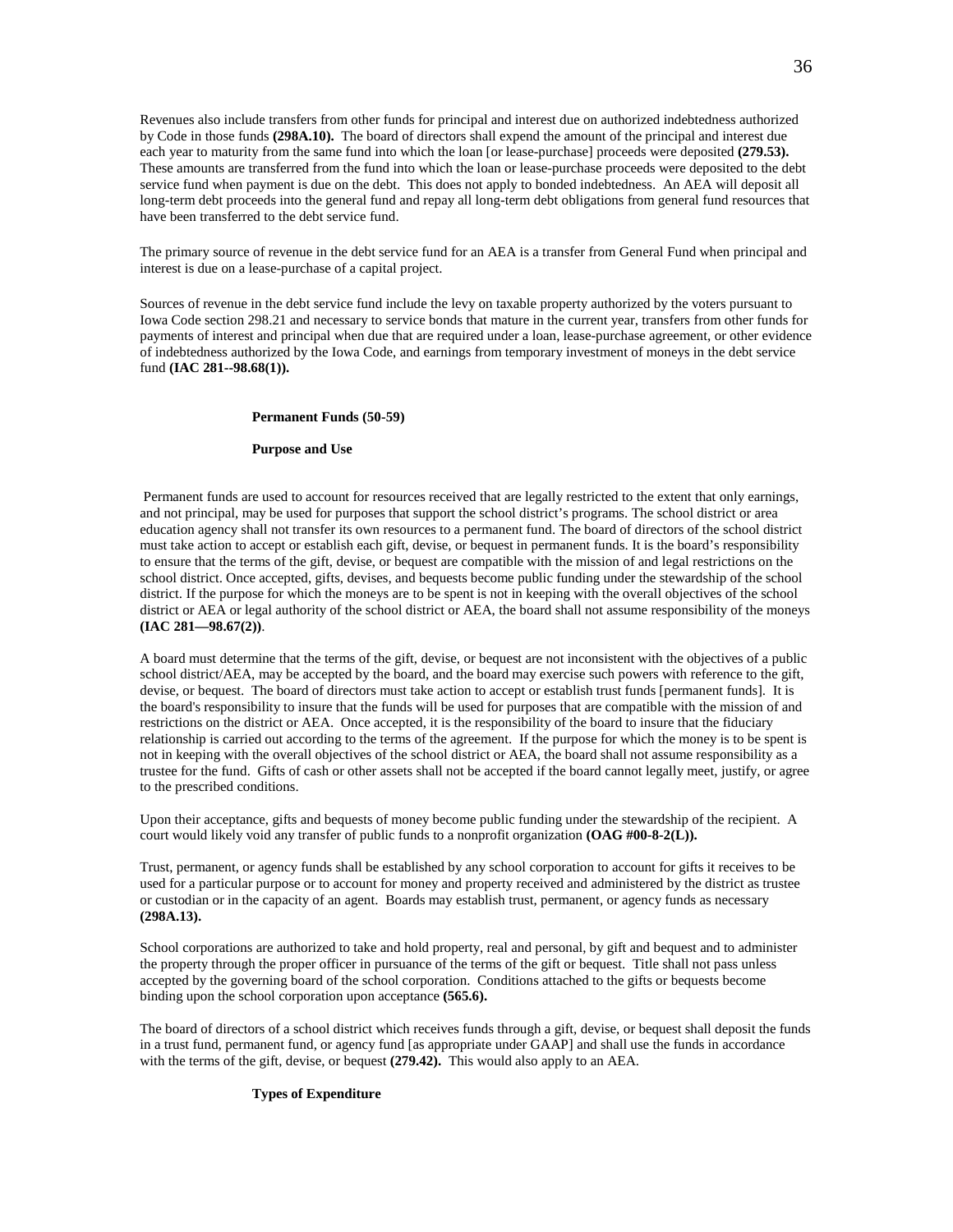The characteristics of the expenditures from a Permanent [Trust] Fund depend on the nature of the donor's conditions or the responsibilities of the trustee. All expenditures will be for the benefit of the district's programs.

Appropriate expenditures in the permanent funds include those that are consistent with the terms of the agreement, are legal expenditures to a school district/AEA, and are for the benefit of the school district/AEA **IAC 281--98.67(2)).**

Inappropriate expenditures in the permanent funds include transfers to nonprofit or private organizations, expenditure from principal, or any expenditure which is not consistent with the terms of the agreement, or legal to a school district/AEA, or for the benefit of the school district/AEA, or any expenditure from the principal portion **(IAC 281-- 98.67(3)).**

### **Sources of Revenue**

Sources of revenue in the permanent funds include donations of cash, investment instruments, property, and interest on investments held. In permanent funds, only interest is available to benefit the school district's or AEA's programs **(IAC 281--98.67(1))**.

### **Proprietary Funds**

#### **Enterprise Funds**

Enterprise funds are used to account for any activity for which a fee is charged to external users for good and services. Enterprise funds are required to be used to account for any activity whose principal revenue sources meet any of the following criteria:

- Legal requirement to recover costs through fees and charges, or
- Policy decision of the governing board of management to recover the costs of providing services through fees and charges.

#### **School Nutrition Fund (61)**

#### **Purpose and Use**

A school nutrition fund is an enterprise fund. A school nutrition fund must be established in any school corporation receiving moneys from the school meal program authorized under chapter 283A **(298A.11).**

All school districts shall operate or provide for the operation of lunch programs at all attendance centers in the school district. A school district may operate or provide for the operation of school breakfast programs at all attendance centers in the district, or provide access to a school breakfast program at an alternative site to students who wish to participate in a school breakfast program **(IAC 281—98.74)**.

A school district shall operate or provide for the operation of lunch programs at all attendance centers in the district. A school district may operate or provide for the operation of school breakfast programs at all attendance centers in the district, or provide access to a school breakfast program at an alternative site to students who wish to participate in a school breakfast program. The programs shall provide students with nutritionally adequate meals and shall be operated in compliance with the rules of the state board of education and pertinent federal law and regulation. The school lunch program shall be provided for all students in each district who attend public school four or more hours each school day and wish to participate in a school lunch program. School districts may provide school breakfast and lunch programs for other students **(283A.2(2)).**

Federal regulations require that the department of education annually review the operating balance of school lunch funds. If the operating balance exceeds three month's normal operating cost, schools are to establish and implement a plan of action to reduce the balance. Suggested methods might include:

- 1. Lower the student lunch price.
- 2 Start a breakfast program or expand an existing breakfast program.
- 3. Improve food quality and/or quantity.

A school which in good faith donates food to a charitable or nonprofit organization for ultimate free distribution to needy individuals is not subject to criminal or civil liability arising from the condition of the food if the donor reasonably inspects the food at the time of the donation and finds the food fit for human consumption. The immunity provided by this subsection does not extend to a donor if damages result from the negligence, recklessness, or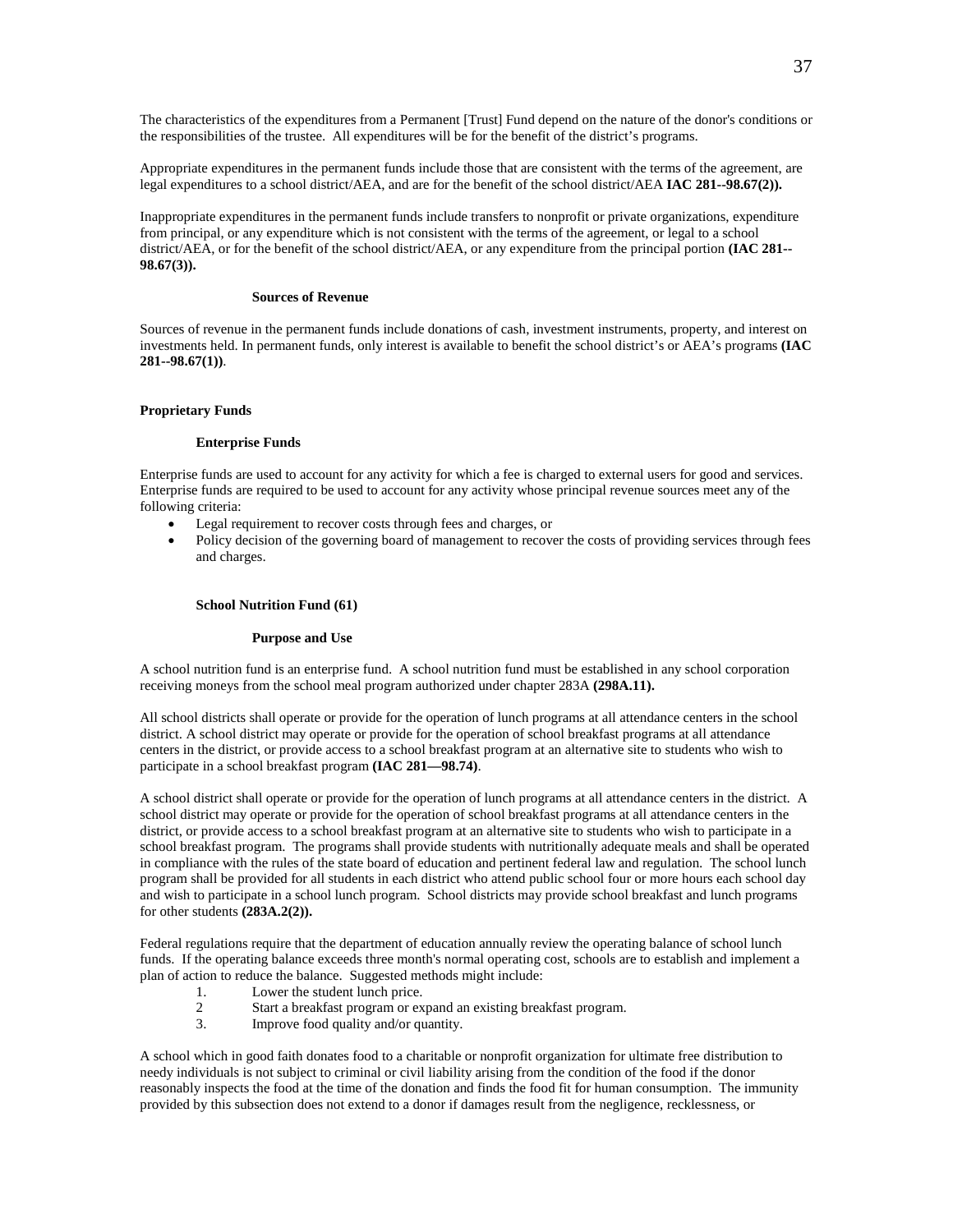intentional misconduct of the donor, or if the donor has, or should have had, actual or constructive knowledge that the food is tainted, contaminated, or harmful to the health or well-being of the ultimate recipient **(672.1(2)).**

### **Types of Expenditures**

Appropriate expenditures in the school nutrition fund include the following:

- a. Expenditures necessary to operate a school breakfast or lunch program such as salaries and benefits for employees necessary to operate the food service program, food, purchased services, supplies, and school nutrition equipment not included in Iowa Code section 283A.9.
- b. Costs to provide food service for school staff and ancillary food services to staff meetings and authorized organizations for meetings on the premises in accordance with the rules of the board of directors of the school district if those costs are reimbursed by another fund, organization, or individual **(IAC 281--98.73(2))**.

Inappropriate expenditures in the school nutrition fund include the following:

- a. Costs to provide food service for school staff and ancillary food services to staff meetings and authorized organizations for meetings on the premises at less than actual costs involved in providing the services including the value of donated government commodities.
- b. Operating transfers to any other fund.
- c. Costs to purchase, construct, reconstruct, repair, remodel, or otherwise acquire or equip a building for use as a school meal facility. These costs are permitted from the PPEL fund.
- d. Costs estimated or allocated that are expenditures of the district **(IAC 281--98.73(3))**.

The acquisition of school meal facilities and equipping may be paid from the PPEL fund, subject to the terms of section 298.2 **(283A.9).**

Boards may authorize the use by senior citizen organizations of school meal facilities subject to reasonable rules and regulations of the board. Such use shall not interfere with the use of the facilities for public school purposes. The board may charge for such use an amount not to exceed the cost to the district **(283A.8**).

As a practical matter, food service is also available to school staff and may provide ancillary food services to staff meetings and authorized organizations for meetings on the premises in accordance with the rules of the board. The charges for such services must be no less than the actual costs involved in providing the services including the value of donated government commodities.

The Code does not allow school districts to provide school lunches without charge to staff members, except where staff members are on lunchroom supervisory duty or pursuant to contract **(OAG #82-2-6(L)).**

Operating transfers shall not be made from the school nutrition fund to any other fund.

#### **Sources of Revenue**

Sources of revenue in the school nutrition fund include food sales to pupils and adults, ancillary food services, state and federal grants in aid for the operation of a nutrition program, gifts, sales of services to other funds, donated government commodities, and interest on investment of school nutrition fund moneys. Also included are fees charged for providing food services to staff meetings and authorized organizations for meetings on the premises in accordance with the rules of the board. The charges for such services must be no less than the actual costs involved in providing the services including the value of donated government commodities **(IAC 281--98.73(1))**.

School boards may use gifts, funds disbursed to them under the provisions of chapter 283A, revenues received from sale of school breakfasts or lunches, and any other funds legally available for the purpose of operating a school breakfast or lunch program **(283A.2(1)).**

To define the term "any other funds legally available" used in section 283A.2 in reference to funds available to provide a school lunch program, the following is provided: in order that property tax funds could be used to pay for any part of the school lunch program an express statutory authority could be required for such use **(OAG #65-6-30).**

#### **Child Care & Before and After School Program Fund (62)**

**Purpose and Uses**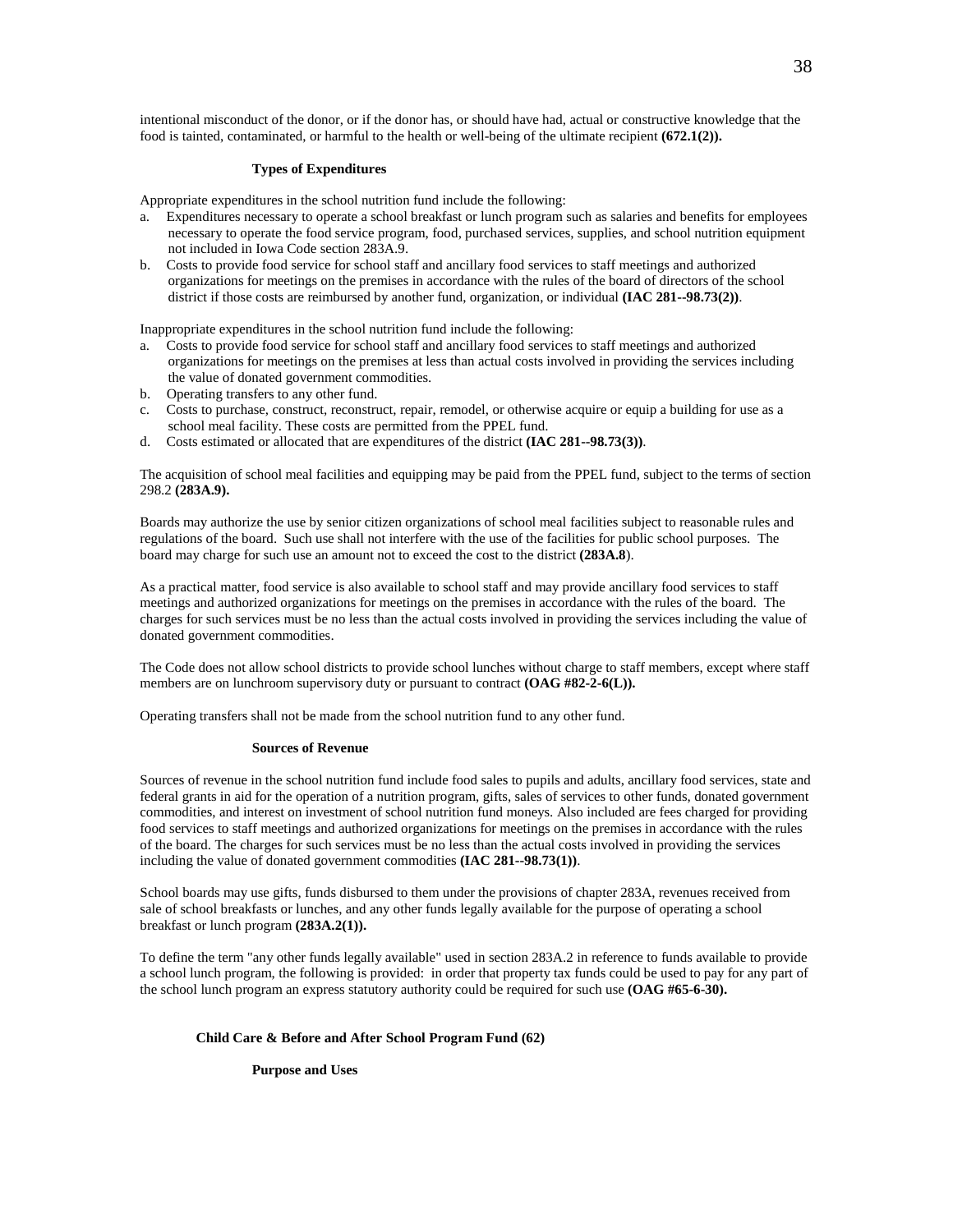A child care fund is an enterprise fund. A child care fund must be established in any school corporation receiving moneys from the child care program authorized under section 279.49 **(298A.12).**

The board of directors of a school district may operate or contract for the operation of a program to provide child care to children not enrolled in school or to students enrolled in kindergarten through grade 6 before and after school, or to both **(IAC 281—98.74)**.

The board of directors of a school corporation may operate or contract for the operation of a program to provide child care to children not enrolled in school or to students enrolled in kindergarten through grade six before and after school, or to both. Programs operated or contracted by a board shall either meet standards for child care programs adopted by the state board of education or shall be licensed by the DHS under chapter 237A as a child care center. A program operated by a board under contract which is not located on property owned or leased by the board must be licensed by DHS **(279.49(2)).** The facilities housing a program operated under section 279.49 shall comply with standards adopted by the state fire marshal for school buildings under chapter 100. In addition, if a program involves children who are younger than school age, the facilities housing those children shall meet the fire safety standards which would apply to that age of child in a child care facility licensed by DHS **(279.49(4)).** The person employed to be responsible for a program operated or contracted by a board that is not licensed by DHS shall be an appropriately licensed teacher under chapter 272 or shall meet other standards adopted b the state board of education **(279.49(3)).**

The components of programs established under 279.49 for child care shall include, but are not limited to, parental involvement in program design and direction, activities designed to further children's physical, mental, and emotional development, and a parental education component to educate parents about the physical, mental, and emotional development of children **(279.49(7)).**

### **Types of Expenditures**

Appropriate expenditures in the child care fund include salaries and benefits for employees necessary to operate the child care program or before- and after-school program, purchased services, supplies, and equipment **(IAC 281-- 98.75(2))**.

Inappropriate expenditures in the child care fund include debt service, capital outlay related to facilities, or any other expenditure not ordinary and necessary to operate the child care program or before- and after-school program **(IAC 281--98.75(3)**).

### **Sources of Revenue**

Sources of revenue in the child care fund include a fee established by the board for the cost of participation in the program. The fee shall be established pursuant to a sliding fee schedule based upon staffing costs and other expenses and a family's ability to pay. If a fee is established, the parent or guardian of a child participating in a program shall be responsible for payment of any agreed-upon fee. The board may require the parent or guardian to furnish transportation of the child. If the board does not establish a fee, it must finance the program through grants or donations. The board may utilize or make application for program subsidies from any existing child care funding streams **(IAC 281-- 98.74(1))**.

The board may establish a fee for the cost of participation in a child care [and before & after school program] authorized under section 279.49. The fee shall be established pursuant to a sliding fee schedule based upon staffing costs and other expenses and a family's ability to pay. If a fee is established, the parent or guardian of a child participating in a program shall be responsible for payment of any agreed upon fee. The board may require the parent or guardian to furnish transportation of the child **(279.49(5)).**

If the board does not establish a fee, it must finance the program through grants or donations or other allowable sources. The board may utilize or make application for program subsidies from any existing child care funding streams **(279.49(6)).** No other fund may be used to subsidize the day care program unless such use is authorized by Code from that fund.

The child development coordinating council, subject to the availability of funds appropriated or otherwise available for the purpose of providing child development services, shall award grants for programs that provide new or additional child development services to at-risk children **(256A.3(5)).** Program grants funded under this subsection may integrate children not meeting at-risk criteria into the program and shall establish a fee for participation in the program in the manner provided in section 279.49, but grant funds shall not be used to pay the costs of those [non at-risk] children  $(256A.3(5)''b'')$ .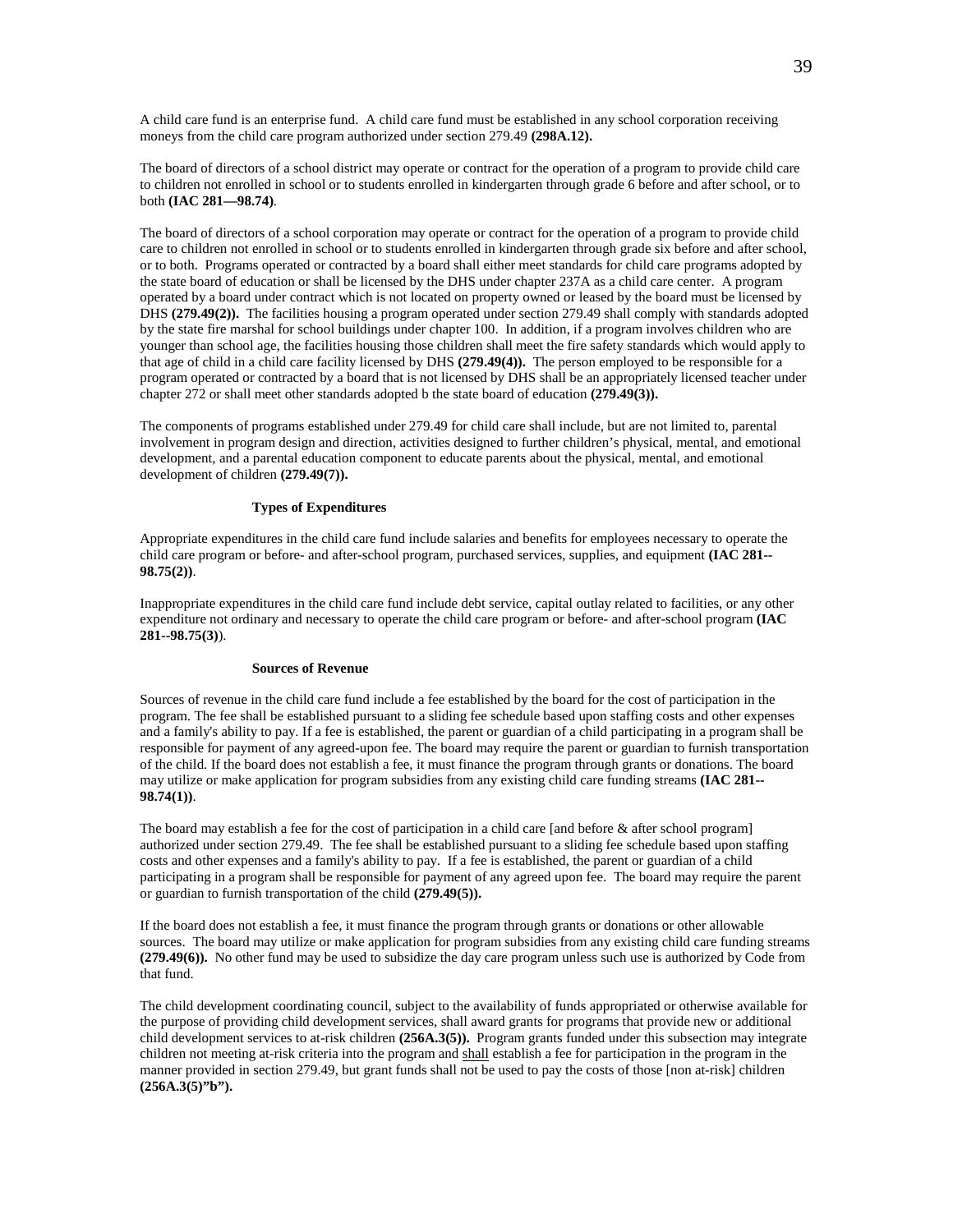The board of each school district may develop and offer a program which provides outreach and incentives for the voluntary participation of expectant parents and parents of children in the period of life from birth through age 5, who reside within district boundaries, in educational family support experiences designed to assist parents in learning about the physical, mental, and emotional development of their children. A board may contract with another school district or public or private nonprofit agency for provision of the approved program or program site **(256A.4(1)).** A district may receive moneys from state and federal sources, and may solicit funds from private sources. The district shall maintain a separate account [fund] within the district for moneys allocated for family support programs **(256A.4(4)).**

#### **Regular Education Preschool (63)**

### **Purpose and Uses**

The board of directors of a school district may establish a preschool for students who are not of school age **(IAC 281— 98.75)**. The portion of the preschool program that is comprised of the statewide voluntary four-year-old preschool is accounted for in the general fund. The preschool program for students with instructional IEPs is accounted for in the general fund. All other regular education preschool programs are accounted for in an enterprise fund, called the regular education preschool fund.

The board may establish a preschool for students who are not of school age, generally 3 and 4 year olds without IEPs. The board may establish a fee for the cost of participation based on costs. If a fee is established, the parent or guardian of a child participating in a program shall be responsible for payment of any agreed upon fee. If the board does not establish a fee, it must finance the program through grants or donations or other allowable sources.

#### **Types of Expenditures**

Appropriate expenditures in the regular education preschool fund include salaries and benefits for employees necessary to operate the regular education preschool program, purchased services, instructional supplies, and instructional equipment (**IAC 281--98.75(2))**.

Inappropriate expenditures in the regular education preschool fund include debt service, capital outlay related to facilities, or any other expenditure not ordinary and necessary to operate the regular education preschool program **(IAC 281--98.75(3))**.

## **Sources of Revenue**

Sources of revenue in the regular education preschool fund include a fee established by the board for the cost of participation in the program. If a fee is established, the parent or guardian of a child participating in a program shall be responsible for payment of any agreed-upon fee. If the board does not establish a fee, it must finance the program through grants or donations. The statewide voluntary four-year-old preschool program established under Iowa Code chapter 256C shall not be accounted for in the regular education preschool fund **(IAC 281--98.75(1))**.

### **Student Construction (64)**

#### **Purpose and Uses**

**281—98.76(298A) Student construction fund.** If the board of directors of a school district establishes a construction program whereby students learn a construction trade and the facility constructed is sold to cover costs of construction, the revenues and expenses will be accounted for in the student construction fund.

The provisions of section 297.22, subsections 1 and 2, related to the sale, lease, or disposition of school district property do not apply to student-constructed buildings and the property on which student-constructed buildings are located. The board of directors of a school district may sell, lease, or dispose of a student-constructed building and the property on which the student-constructed building is located, and may purchase sites for the erection of additional student-constructed structures, by any procedure which is adopted by the board **(297.22(3)).**

Curren[t Department Guidance](https://educateiowa.gov/pk-12/school-facilities/construction/student-construction) on questions it has received is available on the Department's website.

**Enterprise Funds 65-67** are used for community service enterprises. These are activities provided by the district for a fee to the general community or segment of the community that are not required to be free or required to be accounted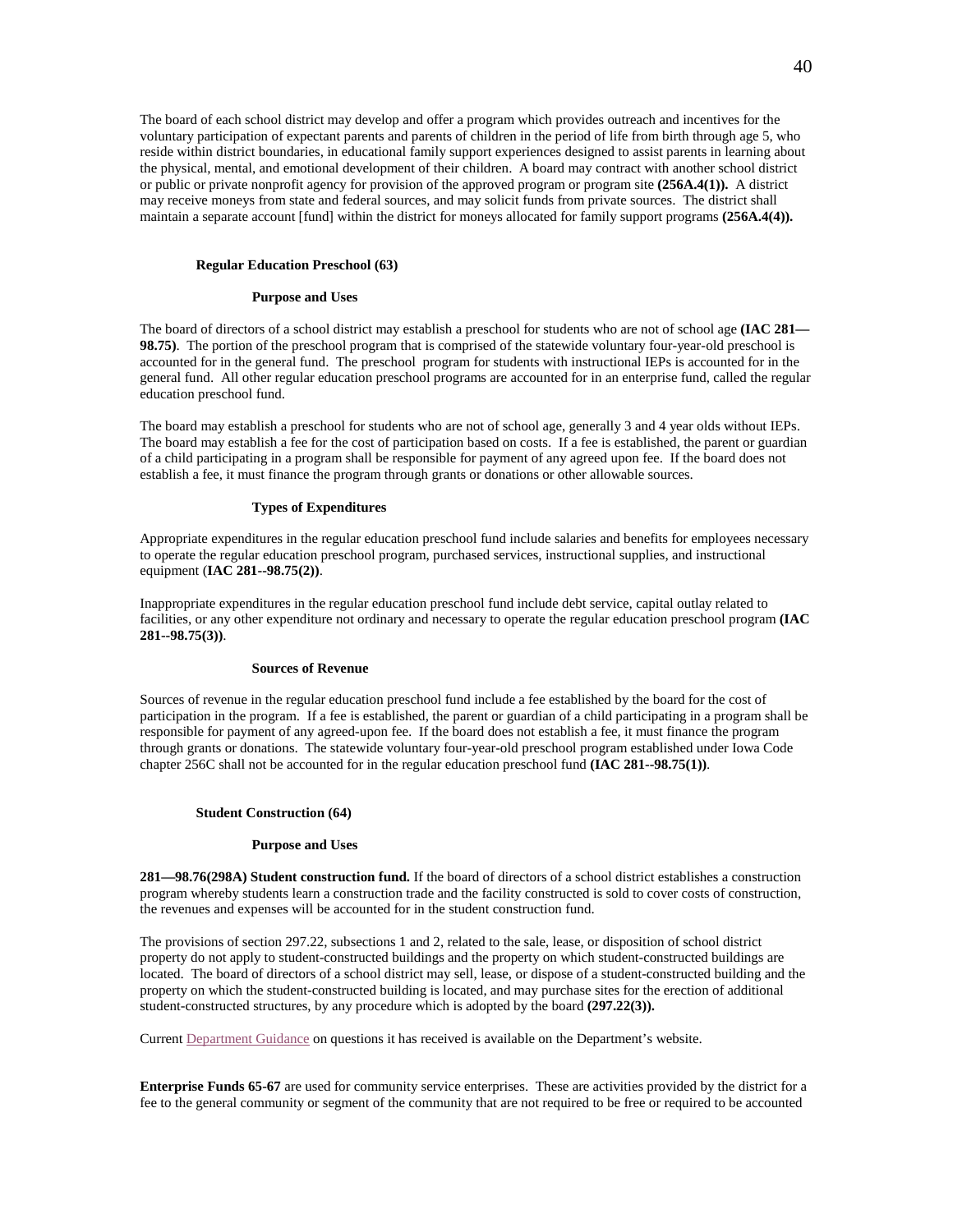for in the PERL or Library Funds. Examples are public libraries, community pool, community wellness center, community or adult education.

**Enterprise Funds 68-69** are used for enterprises that support the school program. Examples would be a student farm, greenhouse, COOP purchasing, school stores, or major resale activities.

Enterprise funds are used to account for any activity for which a fee is charged to external users for goods and services. Enterprise funds are required to be used to account for any activity whose principal revenue sources are fees and charges to recover the costs of providing goods or services where those fees and charges are permitted by the Iowa Code. Funds discussed in rules 281—98.73(283A,298A) through 281—98.76(298A) are enterprise funds. In addition, enterprise funds include those activities related to community service enterprises or enterprises that support the school curricular program. Community service enterprises are activities provided by the district for a fee to the general community or segment of the community that are not in the PERL or library funds such as public libraries, community pool, community wellness center, and community or adult education. Enterprises that support the school program include activities such as a student farm, greenhouse, cooperative purchasing, school stores, or major resale activities **(IAC 281—98.77).**

### **Internal Service Funds (70-79)**

Internal service funds are used to account for the financing of services provided within the district to provide goods or services to other funds, component units, or other governments on a cost-reimbursement basis. The use of an internal service fund is appropriate only for activities in which the agency, school district or area education agency is the predominant participant in the activity. If the district or area education agency is not the primary user of the goods or services provided by the internal service fund, then the activity should be accounted for in an enterprise fund rather than an internal service fund. Internal service funds include, but are not limited to, self-insurance funds, flex-benefit (cafeteria) plan funds, print shops, health reimbursement arrangements (HRAs), central warehousing and purchasing, and central data processing **(IAC 281—98.82)**.

**Self-Insurance Fund (71) Flex-Benefits (Cafeteria) Plan Fund (72) Print Shop Fund (73) Health Reimbursement Arrangements (HRAs) Fund (74)**

### **Fiduciary Funds**

Trust, permanent, or agency funds shall be established by any school corporation to account for gifts it receives to be used for a particular purpose or to account for money and property received and administered by the district as trustee or custodian or in the capacity of an agent. Boards may establish trust, permanent, or agency funds as necessary **(298A.13).** Trust and agency funds are fiduciary.

A school district or AEA which acts as the fiscal agent for a grant will use an agency fund, if not appropriate to the general fund, to account for the grant received on behalf of the other members of the consortium rather than a trust fund.

A board must determine that the terms of the gift, devise, or bequest are not inconsistent with the objectives of a public school district/AEA, may be accepted by the board, and the board may exercise such powers with reference to the gift, devise, or bequest. The board of directors must take action to accept or establish trust or agency funds. It is the board's responsibility to insure that the funds will be used for purposes that are compatible with the mission of and restrictions on the district/AEA. Once accepted, it is the responsibility of the board to insure that the fiduciary relationship is carried out according to the terms of the agreement. If the purpose for which the money is to be spent is not in keeping with the overall objectives of the school district/AEA, the board shall not assume responsibility as a trustee, custodian or agent for the fund. Gifts of cash or other assets shall not be accepted if the board cannot legally meet, justify, or agree to the prescribed conditions.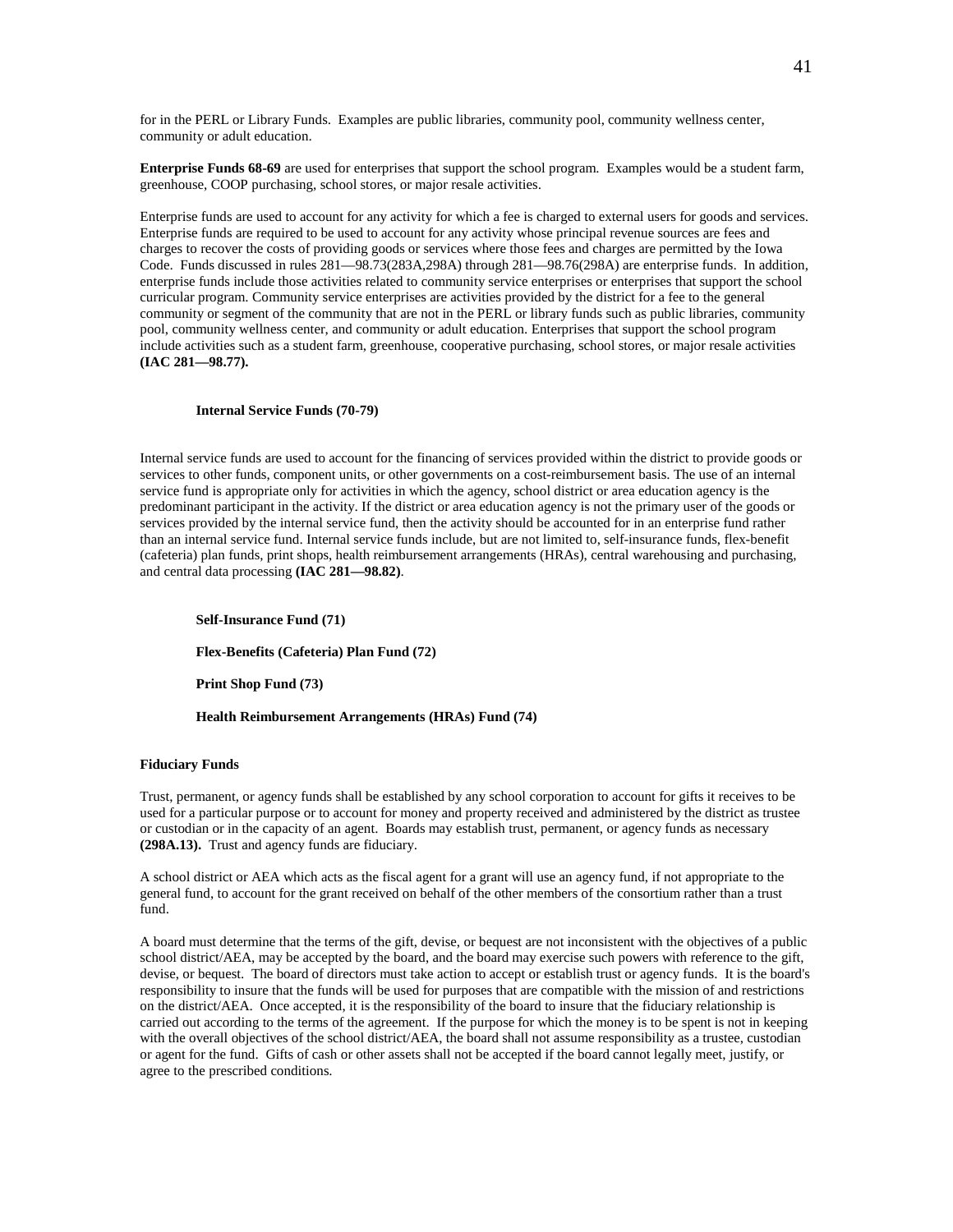Upon their acceptance, gifts and bequests of money become public funding under the stewardship of the recipient. A court would likely void any transfer of public funds to a nonprofit organization **(OAG #00-8-2(L)).**

Trust, permanent, or agency funds shall be established by any school corporation to account for gifts it receives to be used for a particular purpose or to account for money and property received and administered by the district as trustee or custodian or in the capacity of an agent. Boards may establish trust, permanent, and agency funds as necessary **(298A.13).**

School corporations are authorized to take and hold property, real and personal, by gift and bequest and to administer the property through the proper officer in pursuance of the terms of the gift or bequest. Title shall not pass unless accepted by the governing board of the corporation. Conditions attached to the gifts or bequests become binding upon the corporation upon acceptance **(565.6).**

The board of directors of a school district/AEA which receives funds through a gift, devise, or bequest shall deposit these funds in a trust fund, permanent fund, or an agency fund [as appropriate under GAAP] and shall use the funds in accordance with the terms of the gift, devise, or bequest **(279.42).**

### **Trust Funds (80-89)**

These funds account for assets held by a school district in a trustee capacity for others (e.g., members and beneficiaries of pension plans and other postemployment benefit [OPEB] plans, external investment pools, or private-purpose trust arrangements) and that therefore cannot be used to support the school district's own programs. Trust funds are generally accounted for using the economic resources measurement focus and the accrual basis of accounting (except for the recognition of certain liabilities of defined benefit pension plans and certain postemployment health care plans; refer to GASB Statements 26, 27, 43, and 45 for guidance on the recognition of these liabilities). These Trust Funds will include both those that allow use of only the interest on the investments and those that allow use of both principal and interest. Trust funds include pension trust funds (including OPEB plans), investment trust funds, and private-purpose trust funds.

#### **Purpose and Use**

The Trust Fund is used to account for moneys received in trust where those moneys, both principal and interest, or just interest, are held for others and therefore cannot be used to benefit the district.

Trust funds are fiduciary funds established to account for gifts the school district/AEA receives to be used for a particular purpose or to account for moneys and property received and administered by the school district/AEA as trustee. These trust funds are used to account for assets held by a school district/AEA in a trustee capacity to benefit individuals, private organizations, or other governments, and cannot be used to support the school district's or AEA's own programs. These trust funds include both those that allow use of only the interest on the investments and those that allow use of both principal and interest. The school district or area education agency shall not transfer its own resources to a trust fund. Other trust funds may include but not be limited to pension trust funds and investment trust funds. Pension trust funds are used to account for resources that are required to be held in trust for members and beneficiaries of defined benefit pension plans, defined contribution plans, other postemployment benefit plans, or other benefit plans. Typically, these pension trust funds are used to account for local pension and other employee benefit funds that are provided by a school district/AEA in lieu of or in addition to any state retirement system. Investment trust funds are used to account for the external portion (i.e., the portion that does not belong to the school district/AEA) of investment pools operated by the school district/AEA **(IAC 281—98.93).**

#### **Types of Expenditure**

The characteristics of the expenditures from a Trust Fund depend on the nature of the donor's conditions or the responsibilities of the trustee. None of the expenditures will be for the benefit of the district's programs.

### **Sources of Revenue**

Sources of revenue include donations of cash, investment instruments, property, and interest on investments held.

#### **Private-Purpose Trust Funds (81-84)**

**Purpose and Use**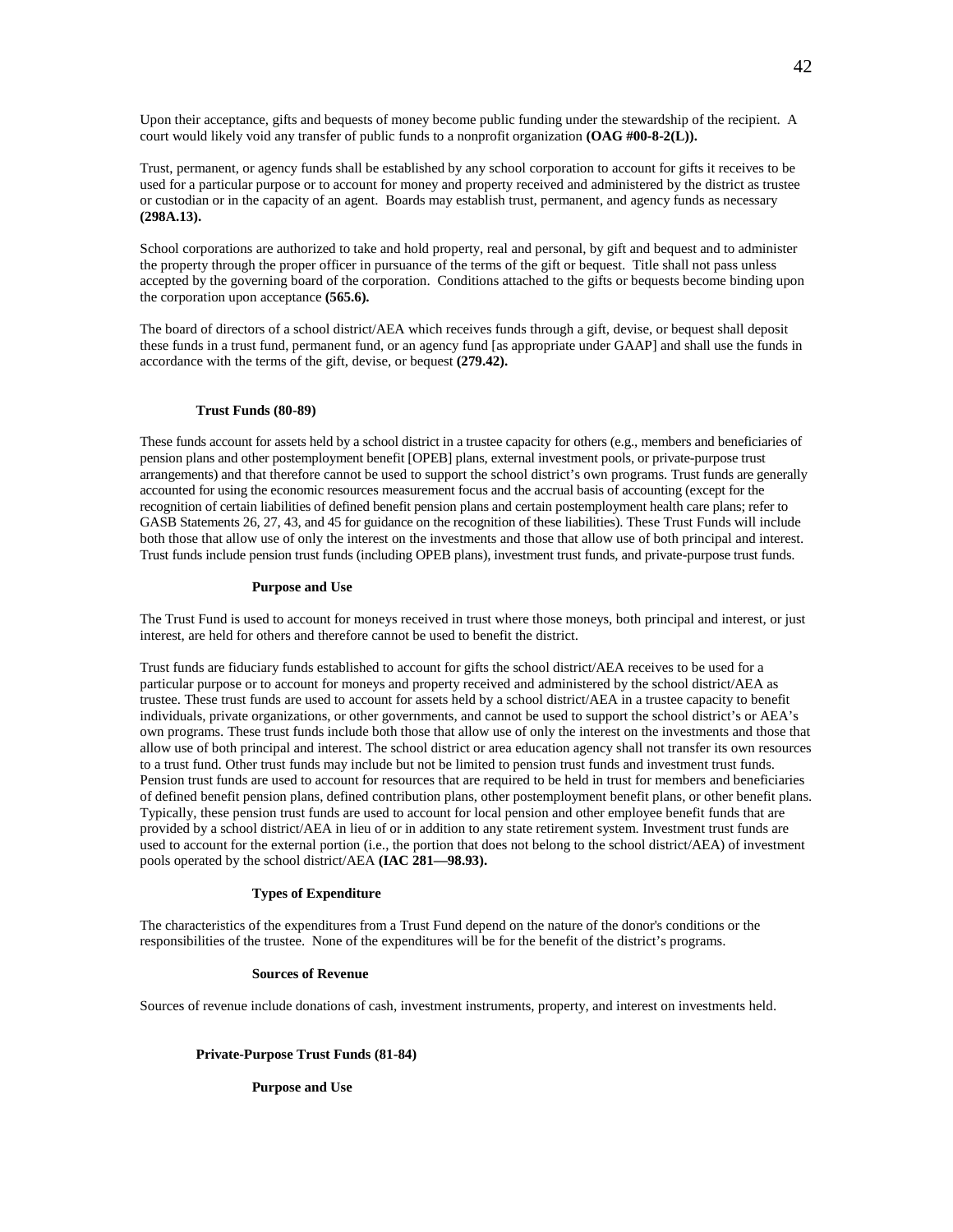Private purpose trust funds are fiduciary funds established to account for gifts the school district/AEA receives to be used for a particular purpose or to account for moneys and property received and administered by the school district/AEA as trustee. These trust funds are not irrevocable trusts and are used to account for assets held by a school district/AEA in a trustee capacity to benefit individuals, private organizations, or other governments, and therefore cannot be used to support the school district's or AEA's own programs. These trust funds include both those that allow use of only the interest on the investments and those that allow use of both principal and interest. Scholarship trust funds are an example of private purpose trust funds. If a school district has more than one scholarship trust, the school district shall use project codes in accordance with Uniform Financial Accounting for Iowa School Districts and Area Education Agencies to separately account for the trusts. The district or area education agency shall not transfer its own resources to a private purpose trust fund **(IAC 281—98.9)**.

### **Types of Expenditure**

Appropriate expenditures in the private purpose trust fund include those that are consistent with the terms of the agreement or are for the benefit of a private purpose other than the school district/AEA. None of the expenditures will be for the benefit of the school district's or AEA's own programs **(IAC 281--98.92(2))**.

Inappropriate expenditures in the private purpose trust fund include any expenditure which is not consistent with the terms of the agreement, not legal to a school district, or that benefits the school district's programs **(IAC 281-- 98.92(3))**.

#### **Sources of Revenue**

Sources of revenue in the private purpose trust fund include donations of cash, investment instruments, property, and interest on investments held **(IAC 281--98.92(1)).**

### **Scholarship Trust Funds (81)**

Scholarship Trust Funds are Private-Purpose Trust Funds. If a district has more than one Scholarship Trust, it will use project codes to separately account for the trusts.

#### **Pension Trust Funds (85-86)**

These funds are used to account for resources that are required to be held in trust for members and beneficiaries of defined benefit pension plans, defined contribution plans, other post-employment benefit plans, or other benefit plans. Typically, these funds are used to account for local pension and other employee benefit funds that are provided by a school district/AEA in lieu of or in addition to any state retirement system. Des Moines Independent School District is the only district with a Pension Trust Fund.

#### **Investment Trust Funds (87-89)**

These funds are used to account for the external portion (i.e., the portion that does not belong to the school district/AEA) of investment pools operated by the school district/AEA.

#### **Agency Funds (90-99)**

#### **Purpose and Use**

Agency funds are used to account for funds that are held in a custodial capacity by the school district/AEA for individuals, private organizations, or other governments. Agency funds may include moneys collected for another government, a grant consortium when the school district/AEA serves as fiscal agent for the other school districts or AEAs but has no managerial responsibilities, or funds for a teacher or a parent-teacher organization which has its own federal identification number (FIN). In an agency fund, the school district or AEA merely renders a service as a custodian of the assets for the organization owning the assets and the school district or AEA is not an owner. Agency funds typically involve only the receipt, temporary investment and remittance of assets to their rightful owners **(IAC 281—98.101)**.

Moneys owned by the school district/AEA would not be accounted for in agency funds.